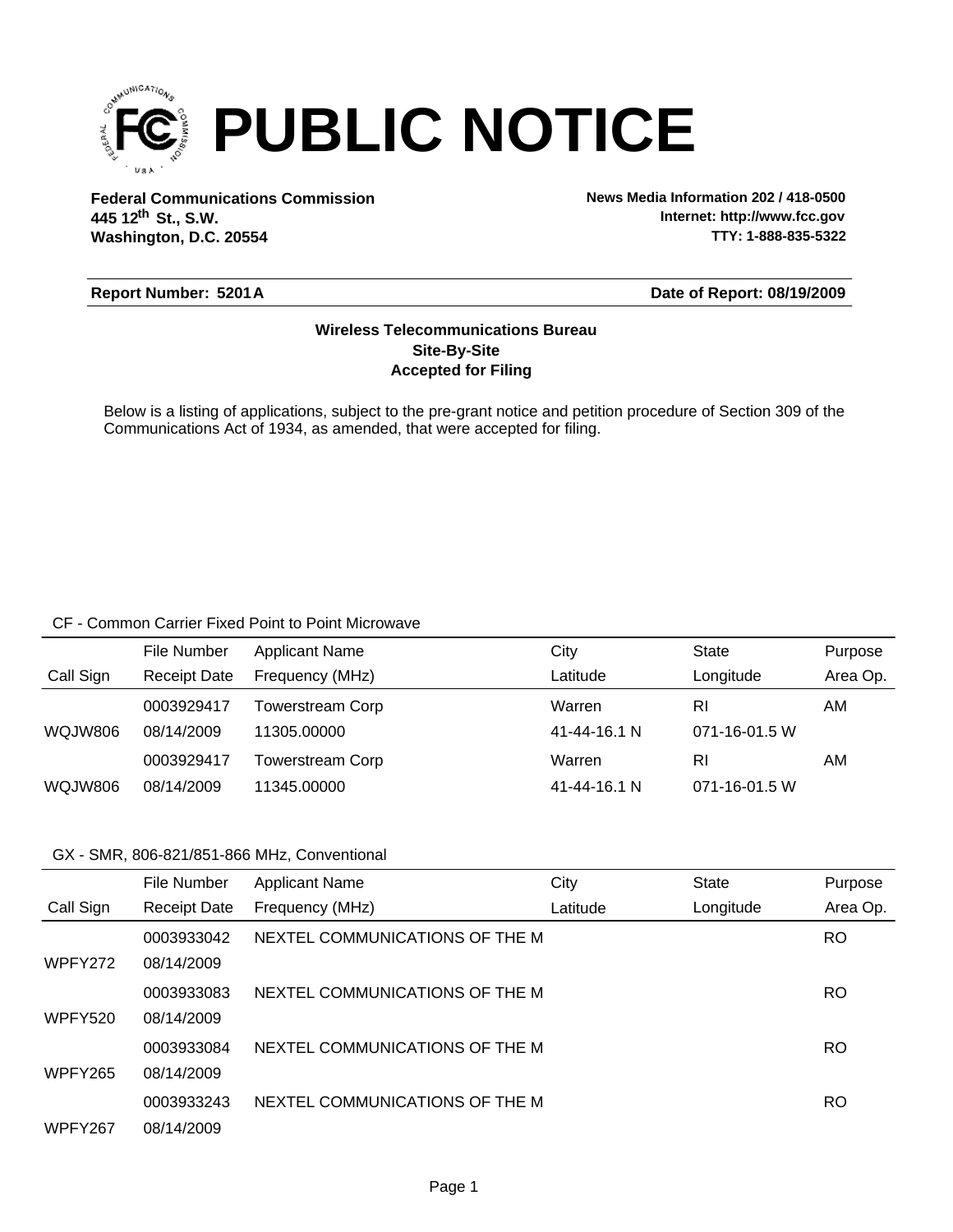## GX - SMR, 806-821/851-866 MHz, Conventional

|           | File Number              | <b>Applicant Name</b>             | City     | <b>State</b> | Purpose   |
|-----------|--------------------------|-----------------------------------|----------|--------------|-----------|
| Call Sign | <b>Receipt Date</b>      | Frequency (MHz)                   | Latitude | Longitude    | Area Op.  |
|           | 0003933269<br>08/14/2009 | NEXTEL COMMUNICATIONS OF THE M    |          |              | <b>RO</b> |
| WPFY524   |                          |                                   |          |              |           |
|           | 0003933297               | NEXTEL LICENSE HOLDINGS 1 INC     |          |              | <b>RO</b> |
| WPCA865   | 08/14/2009               |                                   |          |              |           |
|           | 0003933298               | NEXTEL LICENSE HOLDINGS 1 INC     |          |              | <b>RO</b> |
| WPDA750   | 08/14/2009               |                                   |          |              |           |
|           | 0003933299               | NEXTEL LICENSE HOLDINGS 1 INC DB. |          |              | <b>RO</b> |
| WPFV722   | 08/14/2009               |                                   |          |              |           |
|           | 0003933300               | NEXTEL LICENSE HOLDINGS 1 INC DB. |          |              | <b>RO</b> |
| WPFW713   | 08/14/2009               |                                   |          |              |           |
|           | 0003933301               | NEXTEL LICENSE HOLDINGS 1 INC     |          |              | <b>RO</b> |
| WPFX313   | 08/14/2009               |                                   |          |              |           |
|           | 0003933302               | NEXTEL LICENSE HOLDINGS 1 INC     |          |              | <b>RO</b> |
| WPFX317   | 08/14/2009               |                                   |          |              |           |
|           | 0003933303               | NEXTEL LICENSE HOLDINGS 1 INC     |          |              | <b>RO</b> |
| WPFX325   | 08/14/2009               |                                   |          |              |           |
|           | 0003933304               | NEXTEL LICENSE HOLDINGS 1 INC     |          |              | <b>RO</b> |
| WPFX329   | 08/14/2009               |                                   |          |              |           |
|           | 0003933305               | NEXTEL LICENSE HOLDINGS 1 INC     |          |              | <b>RO</b> |
| WPFX360   | 08/14/2009               |                                   |          |              |           |
|           | 0003933306               | NEXTEL LICENSE HOLDINGS 1 INC     |          |              | <b>RO</b> |
| WPFX364   | 08/14/2009               |                                   |          |              |           |
|           | 0003933307               | NEXTEL LICENSE HOLDINGS 1, INC.   |          |              | <b>RO</b> |
| WPFX368   | 08/14/2009               |                                   |          |              |           |
|           | 0003933376               | NEXTEL LICENSE HOLDINGS 1 INC     |          |              | <b>RO</b> |
| WPFW920   | 08/14/2009               |                                   |          |              |           |
|           | 0003933553               | NEXTEL LICENSE HOLDINGS 1 INC     |          |              | <b>RO</b> |
| WPDA754   | 08/14/2009               |                                   |          |              |           |
|           | 0003933590               | NEXTEL LICENSE HOLDINGS 1 INC     |          |              | <b>RO</b> |
| WPFX333   | 08/14/2009               |                                   |          |              |           |
|           | 0003933895               | NEXTEL LICENSE HOLDINGS 1 INC     |          |              | <b>RO</b> |
| WPFV890   | 08/14/2009               |                                   |          |              |           |
|           | 0003933933               | NEXTEL LICENSE HOLDINGS 1 INC     |          |              | <b>RO</b> |
| WPFX306   | 08/14/2009               |                                   |          |              |           |
|           | 0003933979               | NEXTEL LICENSE HOLDINGS 1 INC DB. |          |              | <b>RO</b> |
| WPFX335   | 08/14/2009               |                                   |          |              |           |
|           | 0003934046               | Nextel License Holdings 4, Inc.   |          |              | <b>RO</b> |
| WPCE885   | 08/14/2009               |                                   |          |              |           |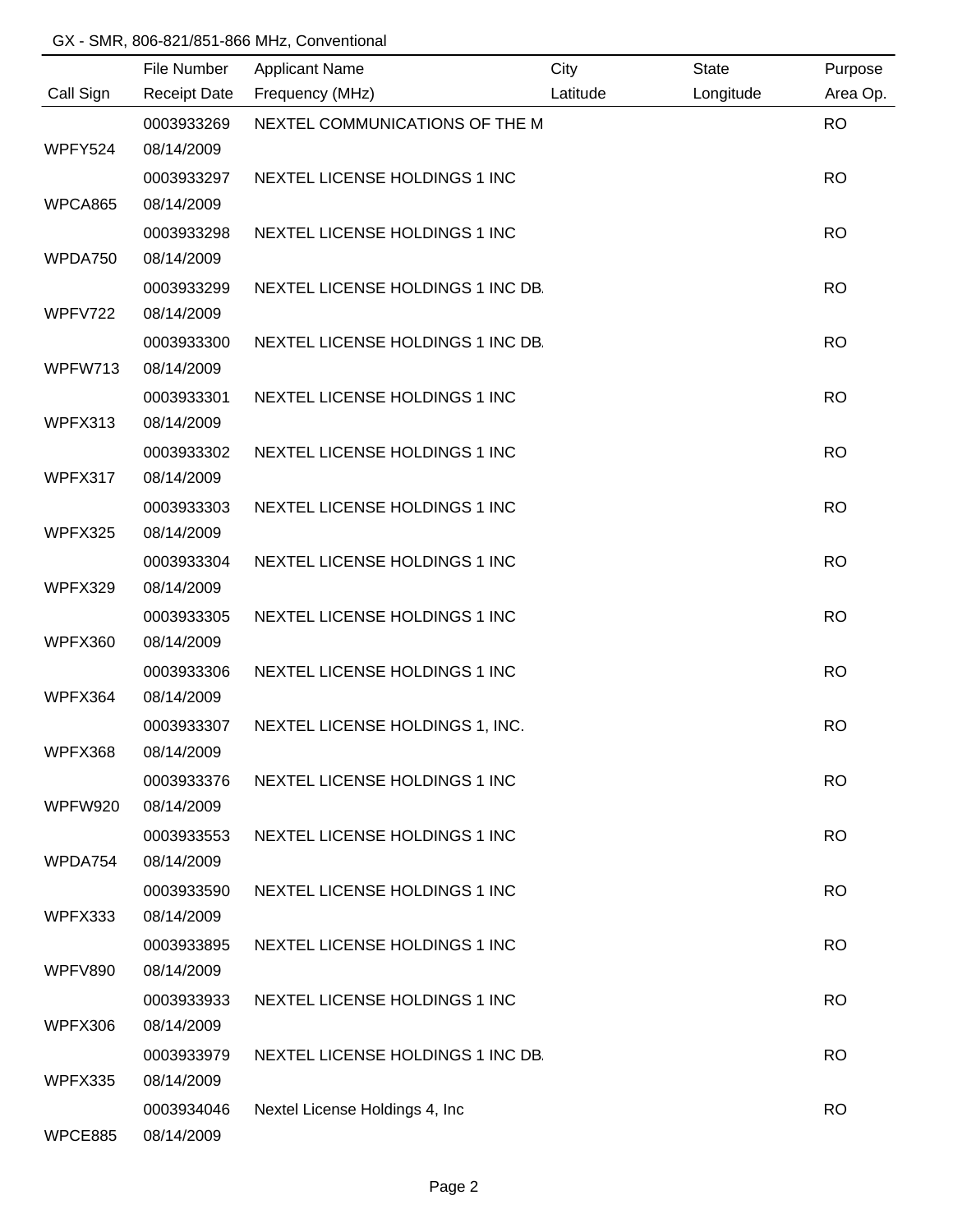#### GX - SMR, 806-821/851-866 MHz, Conventional

|           | File Number         | <b>Applicant Name</b>           | City     | <b>State</b> | Purpose   |
|-----------|---------------------|---------------------------------|----------|--------------|-----------|
| Call Sign | <b>Receipt Date</b> | Frequency (MHz)                 | Latitude | Longitude    | Area Op.  |
|           | 0003934047          | Nextel License Holdings 4, Inc. |          |              | <b>RO</b> |
| WPDU557   | 08/14/2009          |                                 |          |              |           |
|           | 0003934048          | Nextel License Holdings 4, Inc  |          |              | <b>RO</b> |
| WPFT313   | 08/14/2009          |                                 |          |              |           |
|           | 0003934061          | Nextel License Holdings 4, Inc. |          |              | <b>RO</b> |
| WPPL542   | 08/14/2009          |                                 |          |              |           |
|           | 0003934062          | Nextel License Holdings 4, Inc  |          |              | <b>RO</b> |
| WPPL550   | 08/14/2009          |                                 |          |              |           |
|           | 0003934073          | Nextel License Holdings 4, Inc  |          |              | <b>RO</b> |
| WPFV892   | 08/14/2009          |                                 |          |              |           |
|           | 0003934074          | Nextel License Holdings 4, Inc. |          |              | <b>RO</b> |
| WPFV996   | 08/14/2009          |                                 |          |              |           |
|           | 0003934075          | Nextel License Holdings 4, Inc. |          |              | <b>RO</b> |
| WPFW907   | 08/14/2009          |                                 |          |              |           |
|           | 0003934076          | NEXTEL LICENSE HOLDINGS 4, INC. |          |              | <b>RO</b> |
| WPFX277   | 08/14/2009          |                                 |          |              |           |
|           | 0003934077          | Nextel License Holdings 4, Inc  |          |              | <b>RO</b> |
| WPFX926   | 08/14/2009          |                                 |          |              |           |
|           | 0003934079          | NEXTEL LICENSE HOLDINGS 4, INC. |          |              | <b>RO</b> |
| WPFY244   | 08/14/2009          |                                 |          |              |           |
|           | 0003934182          | Nextel License Holdings 4, Inc. |          |              | <b>RO</b> |
| WPFY254   | 08/14/2009          |                                 |          |              |           |
|           | 0003934183          | Nextel License Holdings 4, Inc. |          |              | <b>RO</b> |
| WPPL540   | 08/14/2009          |                                 |          |              |           |

## MG - Microwave Industrial/Business Pool

|           | File Number         | <b>Applicant Name</b>      | City            | <b>State</b>  | Purpose   |
|-----------|---------------------|----------------------------|-----------------|---------------|-----------|
| Call Sign | <b>Receipt Date</b> | Frequency (MHz)            | Latitude        | Longitude     | Area Op.  |
|           | 0003898062          | Duke Energy Carolinas, LLC | Newport         | SC            | AM        |
| WQCA479   | 08/14/2009          | 06093.45000                | 34-59-54.5 N    | 081-07-14.3 W |           |
|           | 0003933999          | CITY OF WASHBURN           | <b>WASHBURN</b> | ND            | <b>NE</b> |
|           | 08/14/2009          | 00956.26875                | 47-17-16.1 N    | 101-01-34.6 W | P         |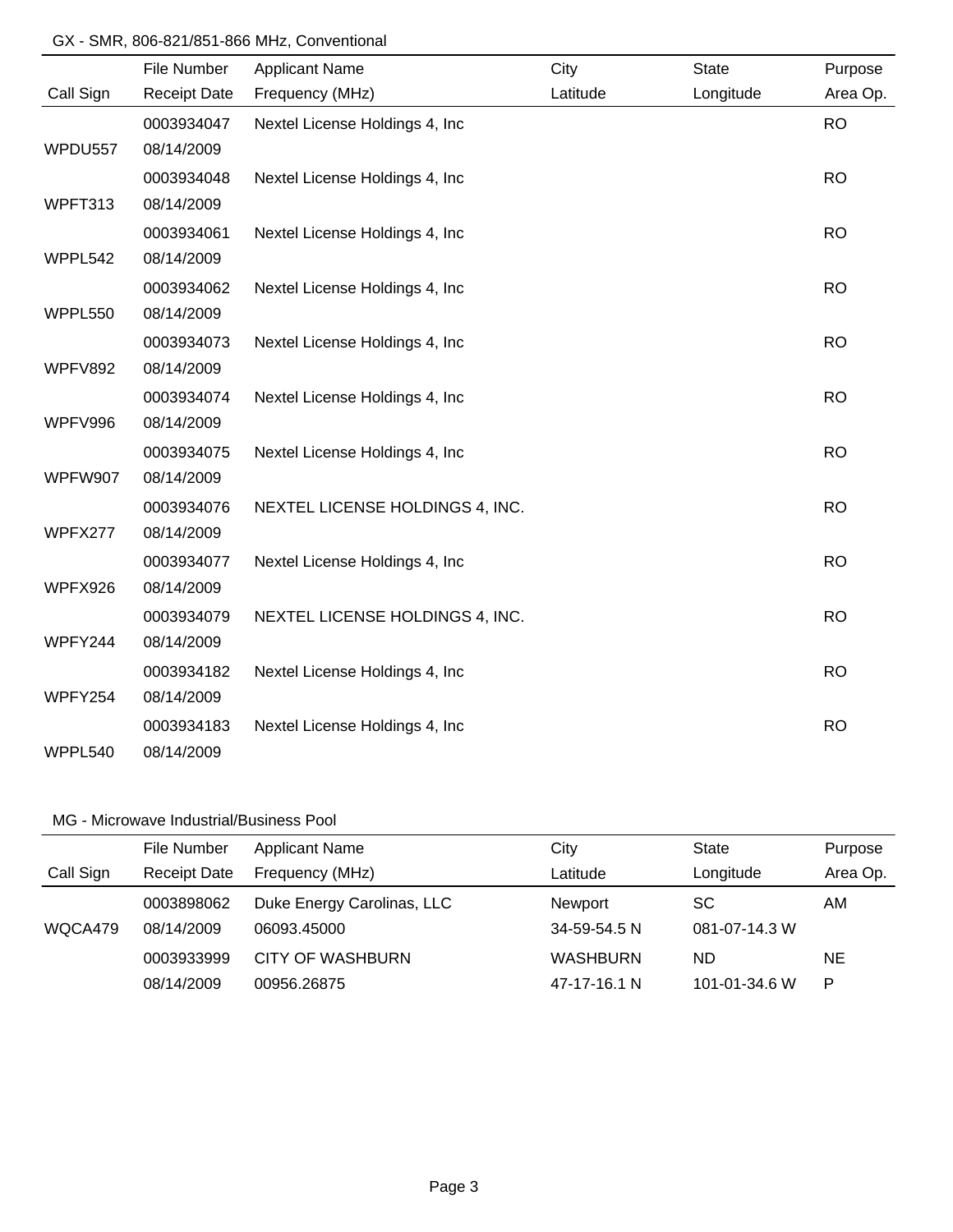|           | File Number         | <b>Applicant Name</b>          | City     | <b>State</b> | Purpose   |
|-----------|---------------------|--------------------------------|----------|--------------|-----------|
| Call Sign | <b>Receipt Date</b> | Frequency (MHz)                | Latitude | Longitude    | Area Op.  |
|           | 0003933041          | NEXTEL COMMUNICATIONS OF THE M |          |              | <b>RO</b> |
| WPPK826   | 08/14/2009          |                                |          |              |           |
|           | 0003933066          | NEXTEL COMMUNICATIONS OF THE M |          |              | <b>RO</b> |
| WPPK954   | 08/14/2009          |                                |          |              |           |
|           | 0003933067          | NEXTEL COMMUNICATIONS OF THE M |          |              | <b>RO</b> |
| WPPK955   | 08/14/2009          |                                |          |              |           |
|           | 0003933068          | NEXTEL COMMUNICATIONS OF THE M |          |              | <b>RO</b> |
| WPPK956   | 08/14/2009          |                                |          |              |           |
|           | 0003933069          | NEXTEL COMMUNICATIONS OF THE M |          |              | <b>RO</b> |
| WPPK957   | 08/14/2009          |                                |          |              |           |
|           | 0003933070          | NEXTEL COMMUNICATIONS OF THE M |          |              | <b>RO</b> |
| WPPL204   | 08/14/2009          |                                |          |              |           |
|           | 0003933071          | NEXTEL COMMUNICATIONS OF THE M |          |              | <b>RO</b> |
| WPPL205   | 08/14/2009          |                                |          |              |           |
|           | 0003933072          | NEXTEL COMMUNICATIONS OF THE M |          |              | <b>RO</b> |
| WPPL206   | 08/14/2009          |                                |          |              |           |
|           | 0003933073          | NEXTEL COMMUNICATIONS OF THE M |          |              | <b>RO</b> |
| WPPL209   | 08/14/2009          |                                |          |              |           |
|           | 0003933074          | NEXTEL COMMUNICATIONS OF THE M |          |              | <b>RO</b> |
| WPPL210   | 08/14/2009          |                                |          |              |           |
|           | 0003933075          | NEXTEL COMMUNICATIONS OF THE M |          |              | <b>RO</b> |
| WPPL211   | 08/14/2009          |                                |          |              |           |
|           | 0003933076          | NEXTEL COMMUNICATIONS OF THE M |          |              | <b>RO</b> |
| WPPL214   | 08/14/2009          |                                |          |              |           |
|           | 0003933077          | NEXTEL COMMUNICATIONS OF THE M |          |              | <b>RO</b> |
| WPPL215   | 08/14/2009          |                                |          |              |           |
|           | 0003933078          | NEXTEL COMMUNICATIONS OF THE M |          |              | <b>RO</b> |
| WPPL216   | 08/14/2009          |                                |          |              |           |
|           | 0003933079          | NEXTEL COMMUNICATIONS OF THE M |          |              | <b>RO</b> |
| WPPL220   | 08/14/2009          |                                |          |              |           |
|           | 0003933080          | NEXTEL COMMUNICATIONS OF THE M |          |              | <b>RO</b> |
| WPPK950   | 08/14/2009          |                                |          |              |           |
|           | 0003933081          | NEXTEL COMMUNICATIONS OF THE M |          |              | <b>RO</b> |
| WPPL212   | 08/14/2009          |                                |          |              |           |
|           | 0003933082          | NEXTEL COMMUNICATIONS OF THE M |          |              | <b>RO</b> |
| WPPL317   | 08/14/2009          |                                |          |              |           |
|           | 0003933085          | NEXTEL COMMUNICATIONS OF THE M |          |              | <b>RO</b> |
| WPPK832   | 08/14/2009          |                                |          |              |           |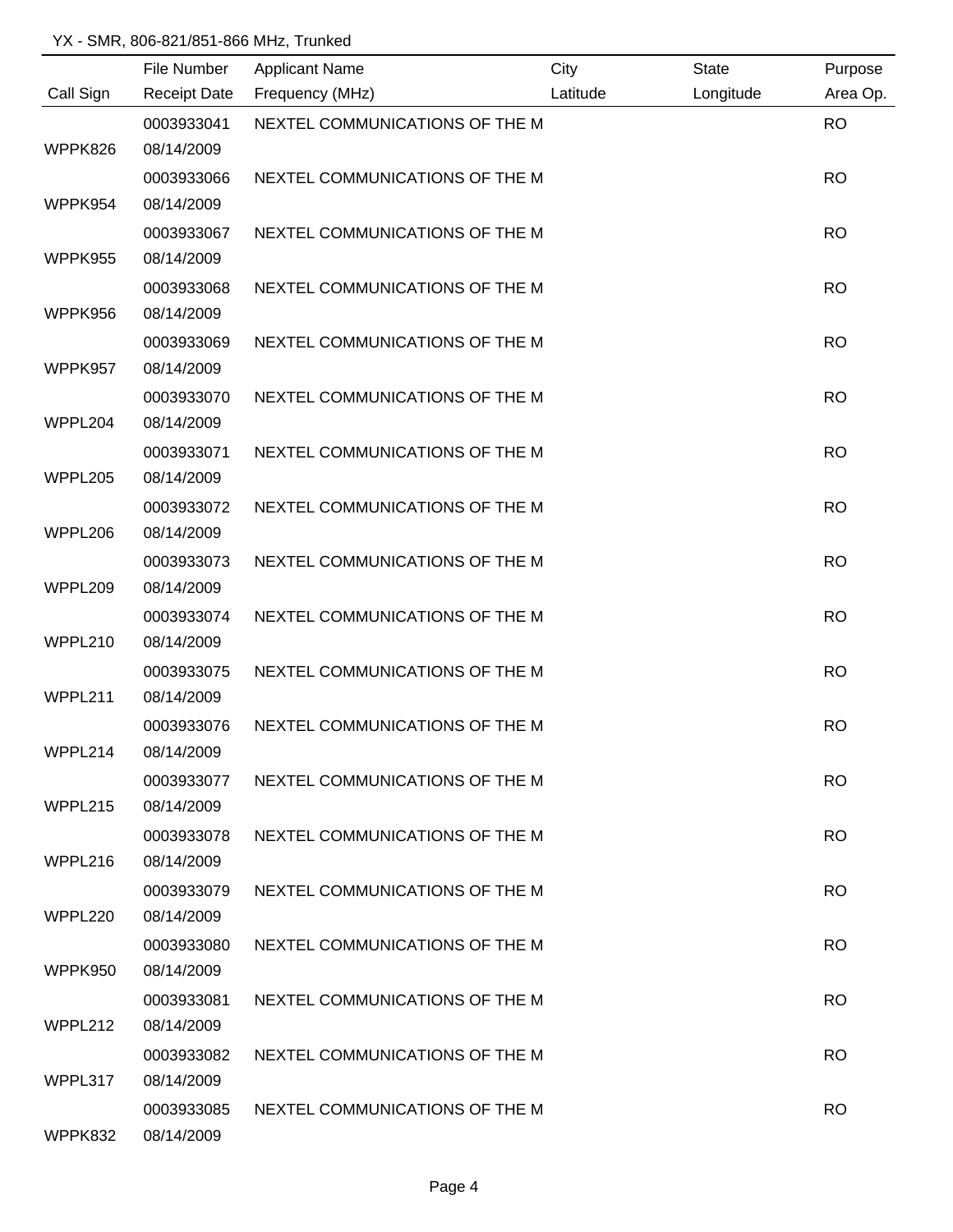|           | File Number         | <b>Applicant Name</b>          | City     | <b>State</b> | Purpose   |
|-----------|---------------------|--------------------------------|----------|--------------|-----------|
| Call Sign | <b>Receipt Date</b> | Frequency (MHz)                | Latitude | Longitude    | Area Op.  |
|           | 0003933086          | NEXTEL COMMUNICATIONS OF THE M |          |              | <b>RO</b> |
| WPPK890   | 08/14/2009          |                                |          |              |           |
|           | 0003933087          | NEXTEL COMMUNICATIONS OF THE M |          |              | <b>RO</b> |
| WPPK877   | 08/14/2009          |                                |          |              |           |
|           | 0003933088          | NEXTEL COMMUNICATIONS OF THE M |          |              | <b>RO</b> |
| WPPK983   | 08/14/2009          |                                |          |              |           |
|           | 0003933112          | NEXTEL COMMUNICATIONS OF THE M |          |              | <b>RO</b> |
| WPPK949   | 08/14/2009          |                                |          |              |           |
|           | 0003933113          | NEXTEL COMMUNICATIONS OF THE M |          |              | <b>RO</b> |
| WPPK951   | 08/14/2009          |                                |          |              |           |
|           | 0003933164          | NEXTEL COMMUNICATIONS OF THE M |          |              | <b>RO</b> |
| WPPK835   | 08/14/2009          |                                |          |              |           |
|           | 0003933165          | NEXTEL COMMUNICATIONS OF THE M |          |              | <b>RO</b> |
| WPPK894   | 08/14/2009          |                                |          |              |           |
|           | 0003933166          | NEXTEL COMMUNICATIONS OF THE M |          |              | <b>RO</b> |
| WPPK850   | 08/14/2009          |                                |          |              |           |
|           | 0003933167          | NEXTEL COMMUNICATIONS OF THE M |          |              | <b>RO</b> |
| WPPK863   | 08/14/2009          |                                |          |              |           |
|           | 0003933168          | NEXTEL COMMUNICATIONS OF THE M |          |              | <b>RO</b> |
| WPPK880   | 08/14/2009          |                                |          |              |           |
|           | 0003933169          | NEXTEL COMMUNICATIONS OF THE M |          |              | <b>RO</b> |
| WPPK907   | 08/14/2009          |                                |          |              |           |
|           | 0003933170          | NEXTEL COMMUNICATIONS OF THE M |          |              | <b>RO</b> |
| WPPK920   | 08/14/2009          |                                |          |              |           |
|           | 0003933171          | NEXTEL COMMUNICATIONS OF THE M |          |              | <b>RO</b> |
| WPPK988   | 08/14/2009          |                                |          |              |           |
|           | 0003933172          | NEXTEL COMMUNICATIONS OF THE M |          |              | <b>RO</b> |
| WPPK999   | 08/14/2009          |                                |          |              |           |
|           | 0003933173          | NEXTEL COMMUNICATIONS OF THE M |          |              | <b>RO</b> |
| WPPK936   | 08/14/2009          |                                |          |              |           |
|           | 0003933174          | NEXTEL COMMUNICATIONS OF THE M |          |              | <b>RO</b> |
| WPPK953   | 08/14/2009          |                                |          |              |           |
|           | 0003933175          | NEXTEL COMMUNICATIONS OF THE M |          |              | <b>RO</b> |
| WPPL208   | 08/14/2009          |                                |          |              |           |
|           | 0003933176          | NEXTEL COMMUNICATIONS OF THE M |          |              | <b>RO</b> |
| WPPL221   | 08/14/2009          |                                |          |              |           |
|           | 0003933177          | NEXTEL COMMUNICATIONS OF THE M |          |              | <b>RO</b> |
| WPPL318   | 08/14/2009          |                                |          |              |           |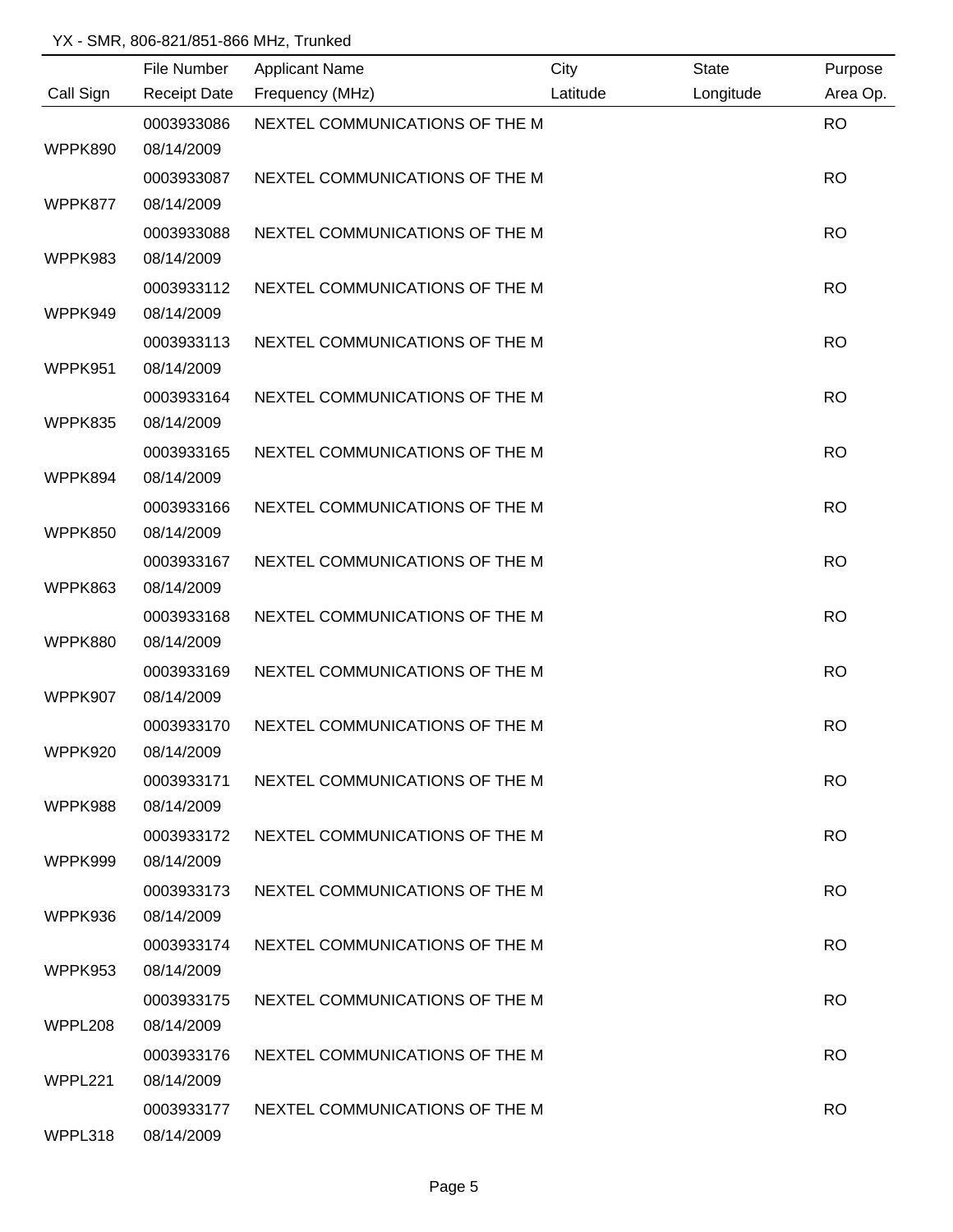|           | File Number         | <b>Applicant Name</b>          | City     | <b>State</b> | Purpose   |
|-----------|---------------------|--------------------------------|----------|--------------|-----------|
| Call Sign | <b>Receipt Date</b> | Frequency (MHz)                | Latitude | Longitude    | Area Op.  |
|           | 0003933178          | NEXTEL COMMUNICATIONS OF THE M |          |              | <b>RO</b> |
| WPPL574   | 08/14/2009          |                                |          |              |           |
|           | 0003933179          | NEXTEL COMMUNICATIONS OF THE M |          |              | <b>RO</b> |
| WPPK849   | 08/14/2009          |                                |          |              |           |
|           | 0003933180          | NEXTEL COMMUNICATIONS OF THE M |          |              | <b>RO</b> |
| WPPK987   | 08/14/2009          |                                |          |              |           |
|           | 0003933181          | NEXTEL COMMUNICATIONS OF THE M |          |              | <b>RO</b> |
| WPPK843   | 08/14/2009          |                                |          |              |           |
|           | 0003933182          | NEXTEL COMMUNICATIONS OF THE M |          |              | <b>RO</b> |
| WPPK944   | 08/14/2009          |                                |          |              |           |
|           | 0003933183          | NEXTEL COMMUNICATIONS OF THE M |          |              | <b>RO</b> |
| WPPK854   | 08/14/2009          |                                |          |              |           |
|           | 0003933184          | NEXTEL COMMUNICATIONS OF THE M |          |              | <b>RO</b> |
| WPPK927   | 08/14/2009          |                                |          |              |           |
|           | 0003933185          | NEXTEL COMMUNICATIONS OF THE M |          |              | <b>RO</b> |
| WPPK874   | 08/14/2009          |                                |          |              |           |
|           | 0003933186          | NEXTEL COMMUNICATIONS OF THE M |          |              | <b>RO</b> |
| WPPK833   | 08/14/2009          |                                |          |              |           |
|           | 0003933187          | NEXTEL COMMUNICATIONS OF THE M |          |              | <b>RO</b> |
| WPPK855   | 08/14/2009          |                                |          |              |           |
|           | 0003933188          | NEXTEL COMMUNICATIONS OF THE M |          |              | <b>RO</b> |
| WPPL222   | 08/14/2009          |                                |          |              |           |
|           | 0003933189          | NEXTEL COMMUNICATIONS OF THE M |          |              | <b>RO</b> |
| WPPL223   | 08/14/2009          |                                |          |              |           |
|           | 0003933190          | NEXTEL COMMUNICATIONS OF THE M |          |              | <b>RO</b> |
| WPPL306   | 08/14/2009          |                                |          |              |           |
|           | 0003933191          | NEXTEL COMMUNICATIONS OF THE M |          |              | <b>RO</b> |
| WPPL307   | 08/14/2009          |                                |          |              |           |
|           | 0003933192          | NEXTEL COMMUNICATIONS OF THE M |          |              | <b>RO</b> |
| WPPL308   | 08/14/2009          |                                |          |              |           |
|           | 0003933193          | NEXTEL COMMUNICATIONS OF THE M |          |              | <b>RO</b> |
| WPPL309   | 08/14/2009          |                                |          |              |           |
|           | 0003933194          | NEXTEL COMMUNICATIONS OF THE M |          |              | <b>RO</b> |
| WPPL310   | 08/14/2009          |                                |          |              |           |
|           | 0003933195          | NEXTEL COMMUNICATIONS OF THE M |          |              | <b>RO</b> |
| WPPL312   | 08/14/2009          |                                |          |              |           |
|           | 0003933196          | NEXTEL COMMUNICATIONS OF THE M |          |              | <b>RO</b> |
| WPPL314   | 08/14/2009          |                                |          |              |           |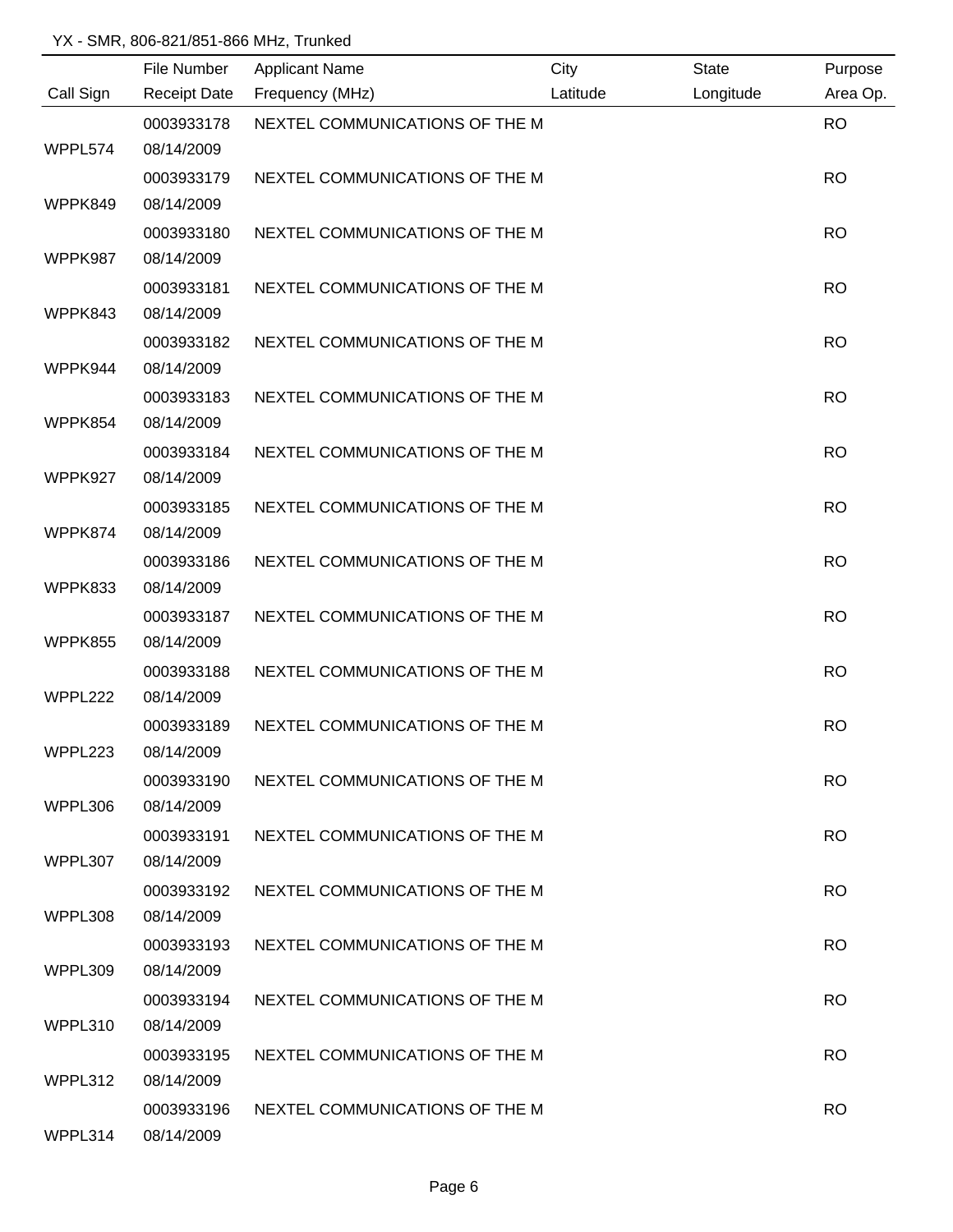|           | File Number         | <b>Applicant Name</b>          | City     | <b>State</b> | Purpose   |
|-----------|---------------------|--------------------------------|----------|--------------|-----------|
| Call Sign | <b>Receipt Date</b> | Frequency (MHz)                | Latitude | Longitude    | Area Op.  |
|           | 0003933197          | NEXTEL COMMUNICATIONS OF THE M |          |              | <b>RO</b> |
| WPPL316   | 08/14/2009          |                                |          |              |           |
|           | 0003933198          | NEXTEL COMMUNICATIONS OF THE M |          |              | <b>RO</b> |
| WPPL319   | 08/14/2009          |                                |          |              |           |
|           | 0003933199          | NEXTEL COMMUNICATIONS OF THE M |          |              | <b>RO</b> |
| WPPL320   | 08/14/2009          |                                |          |              |           |
|           | 0003933200          | NEXTEL COMMUNICATIONS OF THE M |          |              | <b>RO</b> |
| WPPL321   | 08/14/2009          |                                |          |              |           |
|           | 0003933201          | NEXTEL COMMUNICATIONS OF THE M |          |              | <b>RO</b> |
| WPPL326   | 08/14/2009          |                                |          |              |           |
|           | 0003933202          | NEXTEL COMMUNICATIONS OF THE M |          |              | <b>RO</b> |
| WPPL328   | 08/14/2009          |                                |          |              |           |
|           | 0003933203          | NEXTEL COMMUNICATIONS OF THE M |          |              | <b>RO</b> |
| WPPL324   | 08/14/2009          |                                |          |              |           |
|           | 0003933204          | NEXTEL COMMUNICATIONS OF THE M |          |              | <b>RO</b> |
| WPPL325   | 08/14/2009          |                                |          |              |           |
|           | 0003933205          | NEXTEL COMMUNICATIONS OF THE M |          |              | <b>RO</b> |
| WPPL580   | 08/14/2009          |                                |          |              |           |
|           | 0003933206          | NEXTEL COMMUNICATIONS OF THE M |          |              | <b>RO</b> |
| WPPL587   | 08/14/2009          |                                |          |              |           |
|           | 0003933207          | NEXTEL COMMUNICATIONS OF THE M |          |              | <b>RO</b> |
| WPPL589   | 08/14/2009          |                                |          |              |           |
|           | 0003933208          | NEXTEL COMMUNICATIONS OF THE M |          |              | <b>RO</b> |
| WPPK821   | 08/14/2009          |                                |          |              |           |
|           | 0003933209          | NEXTEL COMMUNICATIONS OF THE M |          |              | <b>RO</b> |
| WPPK831   | 08/14/2009          |                                |          |              |           |
|           | 0003933210          | NEXTEL COMMUNICATIONS OF THE M |          |              | <b>RO</b> |
| WPPK841   | 08/14/2009          |                                |          |              |           |
|           | 0003933211          | NEXTEL COMMUNICATIONS OF THE M |          |              | <b>RO</b> |
| WPPK892   | 08/14/2009          |                                |          |              |           |
|           | 0003933212          | NEXTEL COMMUNICATIONS OF THE M |          |              | <b>RO</b> |
| WPPK879   | 08/14/2009          |                                |          |              |           |
|           | 0003933213          | NEXTEL COMMUNICATIONS OF THE M |          |              | <b>RO</b> |
| WPPK906   | 08/14/2009          |                                |          |              |           |
|           | 0003933214          | NEXTEL COMMUNICATIONS OF THE M |          |              | <b>RO</b> |
| WPPK971   | 08/14/2009          |                                |          |              |           |
|           | 0003933215          | NEXTEL COMMUNICATIONS OF THE M |          |              | <b>RO</b> |
| WPPK998   | 08/14/2009          |                                |          |              |           |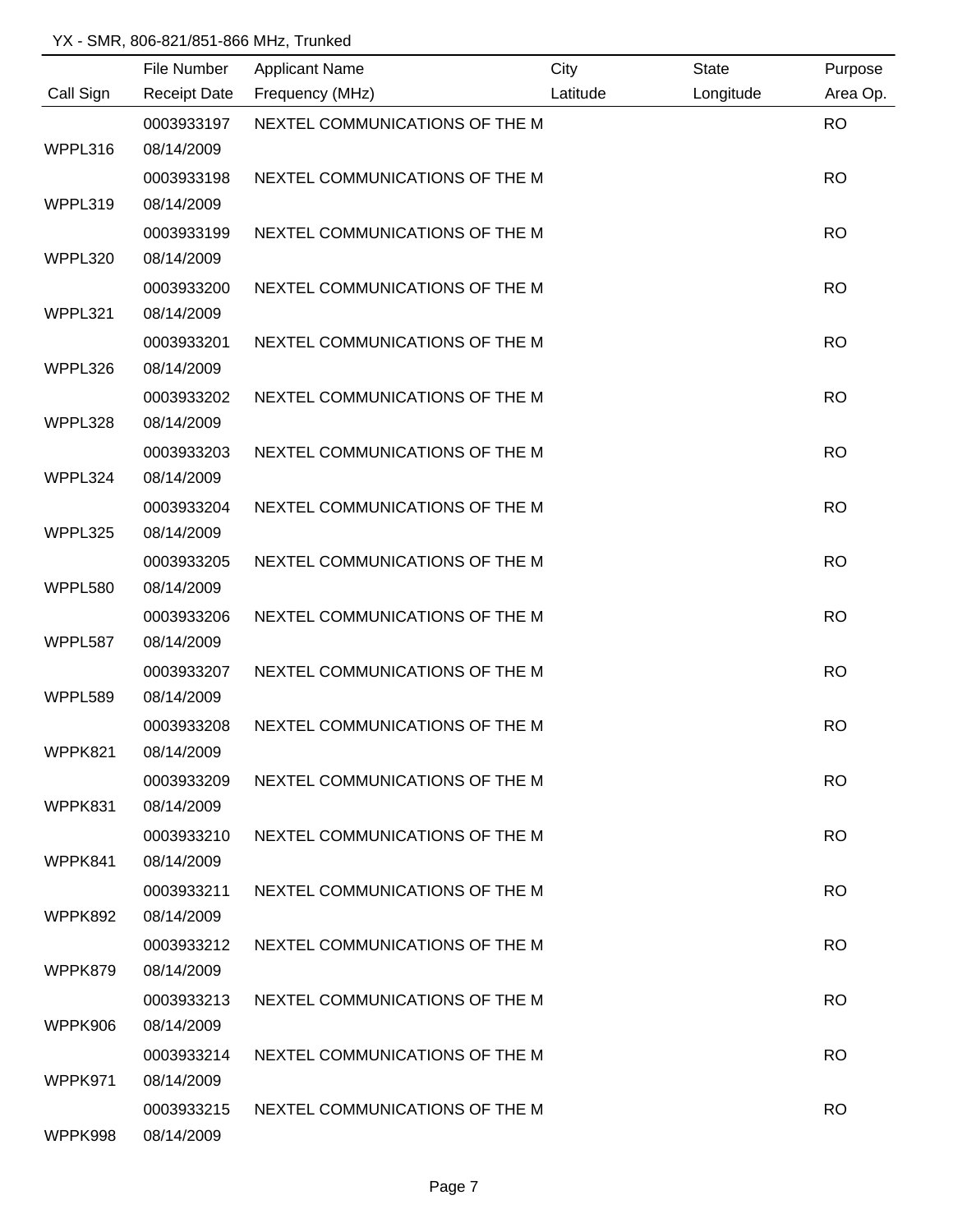|           | File Number         | <b>Applicant Name</b>          | City     | <b>State</b> | Purpose   |
|-----------|---------------------|--------------------------------|----------|--------------|-----------|
| Call Sign | <b>Receipt Date</b> | Frequency (MHz)                | Latitude | Longitude    | Area Op.  |
|           | 0003933216          | NEXTEL COMMUNICATIONS OF THE M |          |              | <b>RO</b> |
| WPPK932   | 08/14/2009          |                                |          |              |           |
|           | 0003933217          | NEXTEL COMMUNICATIONS OF THE M |          |              | <b>RO</b> |
| WPPK942   | 08/14/2009          |                                |          |              |           |
|           | 0003933218          | NEXTEL COMMUNICATIONS OF THE M |          |              | <b>RO</b> |
| WPPK952   | 08/14/2009          |                                |          |              |           |
|           | 0003933219          | NEXTEL COMMUNICATIONS OF THE M |          |              | <b>RO</b> |
| WPPL207   | 08/14/2009          |                                |          |              |           |
|           | 0003933220          | NEXTEL COMMUNICATIONS OF THE M |          |              | <b>RO</b> |
| WNDV601   | 08/14/2009          |                                |          |              |           |
|           | 0003933221          | NEXTEL COMMUNICATIONS OF THE M |          |              | <b>RO</b> |
| WPOG623   | 08/14/2009          |                                |          |              |           |
|           | 0003933222          | NEXTEL COMMUNICATIONS OF THE M |          |              | <b>RO</b> |
| WPPK900   | 08/14/2009          |                                |          |              |           |
|           | 0003933223          | NEXTEL COMMUNICATIONS OF THE M |          |              | <b>RO</b> |
| WPPK861   | 08/14/2009          |                                |          |              |           |
|           | 0003933224          | NEXTEL COMMUNICATIONS OF THE M |          |              | <b>RO</b> |
| WPPK871   | 08/14/2009          |                                |          |              |           |
|           | 0003933225          | NEXTEL COMMUNICATIONS OF THE M |          |              | <b>RO</b> |
| WPPK902   | 08/14/2009          |                                |          |              |           |
|           | 0003933226          | NEXTEL COMMUNICATIONS OF THE M |          |              | <b>RO</b> |
| WPPK976   | 08/14/2009          |                                |          |              |           |
|           | 0003933227          | NEXTEL COMMUNICATIONS OF THE M |          |              | <b>RO</b> |
| WPPK994   | 08/14/2009          |                                |          |              |           |
|           | 0003933228          | NEXTEL COMMUNICATIONS OF THE M |          |              | <b>RO</b> |
| WPPK934   | 08/14/2009          |                                |          |              |           |
|           | 0003933229          | NEXTEL COMMUNICATIONS OF THE M |          |              | <b>RO</b> |
| WPPL203   | 08/14/2009          |                                |          |              |           |
|           | 0003933230          | NEXTEL COMMUNICATIONS OF THE M |          |              | <b>RO</b> |
| WPPL219   | 08/14/2009          |                                |          |              |           |
|           | 0003933231          | NEXTEL COMMUNICATIONS OF THE M |          |              | <b>RO</b> |
| WPPL311   | 08/14/2009          |                                |          |              |           |
|           | 0003933232          | NEXTEL COMMUNICATIONS OF THE M |          |              | <b>RO</b> |
| WPPK859   | 08/14/2009          |                                |          |              |           |
|           | 0003933233          | NEXTEL COMMUNICATIONS OF THE M |          |              | <b>RO</b> |
| WPPK886   | 08/14/2009          |                                |          |              |           |
|           | 0003933234          | NEXTEL COMMUNICATIONS OF THE M |          |              | <b>RO</b> |
| WPPK860   | 08/14/2009          |                                |          |              |           |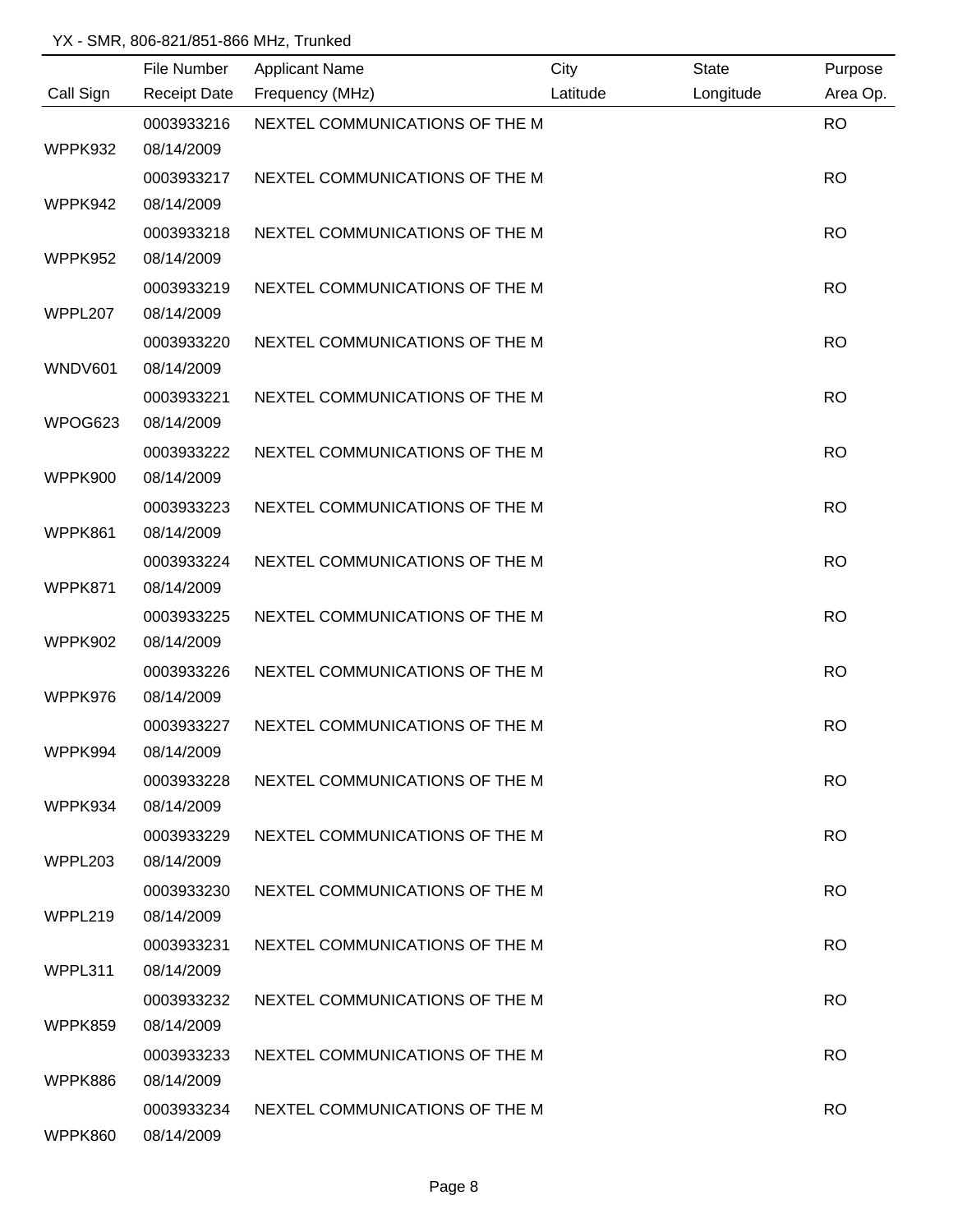|           | File Number         | <b>Applicant Name</b>          | City     | <b>State</b> | Purpose   |
|-----------|---------------------|--------------------------------|----------|--------------|-----------|
| Call Sign | <b>Receipt Date</b> | Frequency (MHz)                | Latitude | Longitude    | Area Op.  |
|           | 0003933235          | NEXTEL COMMUNICATIONS OF THE M |          |              | <b>RO</b> |
| WPPK917   | 08/14/2009          |                                |          |              |           |
|           | 0003933236          | NEXTEL COMMUNICATIONS OF THE M |          |              | <b>RO</b> |
| WPPK980   | 08/14/2009          |                                |          |              |           |
|           | 0003933237          | NEXTEL COMMUNICATIONS OF THE M |          |              | <b>RO</b> |
| WPPK933   | 08/14/2009          |                                |          |              |           |
|           | 0003933238          | NEXTEL COMMUNICATIONS OF THE M |          |              | <b>RO</b> |
| WPPK947   | 08/14/2009          |                                |          |              |           |
|           | 0003933239          | NEXTEL COMMUNICATIONS OF THE M |          |              | <b>RO</b> |
| WPPL218   | 08/14/2009          |                                |          |              |           |
|           | 0003933240          | NEXTEL COMMUNICATIONS OF THE M |          |              | <b>RO</b> |
| WPPL315   | 08/14/2009          |                                |          |              |           |
|           | 0003933241          | NEXTEL COMMUNICATIONS OF THE M |          |              | <b>RO</b> |
| WPPK869   | 08/14/2009          |                                |          |              |           |
|           | 0003933242          | NEXTEL COMMUNICATIONS OF THE M |          |              | <b>RO</b> |
| WPPK911   | 08/14/2009          |                                |          |              |           |
|           | 0003933244          | NEXTEL COMMUNICATIONS OF THE M |          |              | <b>RO</b> |
| WPEM258   | 08/14/2009          |                                |          |              |           |
|           | 0003933245          | NEXTEL COMMUNICATIONS OF THE M |          |              | <b>RO</b> |
| WPPK827   | 08/14/2009          |                                |          |              |           |
|           | 0003933246          | NEXTEL COMMUNICATIONS OF THE M |          |              | <b>RO</b> |
| WPPK838   | 08/14/2009          |                                |          |              |           |
|           | 0003933247          | NEXTEL COMMUNICATIONS OF THE M |          |              | <b>RO</b> |
| WPPK887   | 08/14/2009          |                                |          |              |           |
|           | 0003933248          | NEXTEL COMMUNICATIONS OF THE M |          |              | <b>RO</b> |
| WPPK899   | 08/14/2009          |                                |          |              |           |
|           | 0003933249          | NEXTEL COMMUNICATIONS OF THE M |          |              | <b>RO</b> |
| WPPK866   | 08/14/2009          |                                |          |              |           |
|           | 0003933250          | NEXTEL COMMUNICATIONS OF THE M |          |              | <b>RO</b> |
| WPPK875   | 08/14/2009          |                                |          |              |           |
|           | 0003933251          | NEXTEL COMMUNICATIONS OF THE M |          |              | <b>RO</b> |
| WPPK885   | 08/14/2009          |                                |          |              |           |
|           | 0003933252          | NEXTEL COMMUNICATIONS OF THE M |          |              | <b>RO</b> |
| WPPK912   | 08/14/2009          |                                |          |              |           |
|           | 0003933253          | NEXTEL COMMUNICATIONS OF THE M |          |              | <b>RO</b> |
| WPPK923   | 08/14/2009          |                                |          |              |           |
|           | 0003933254          | NEXTEL COMMUNICATIONS OF THE M |          |              | <b>RO</b> |
| WPPK981   | 08/14/2009          |                                |          |              |           |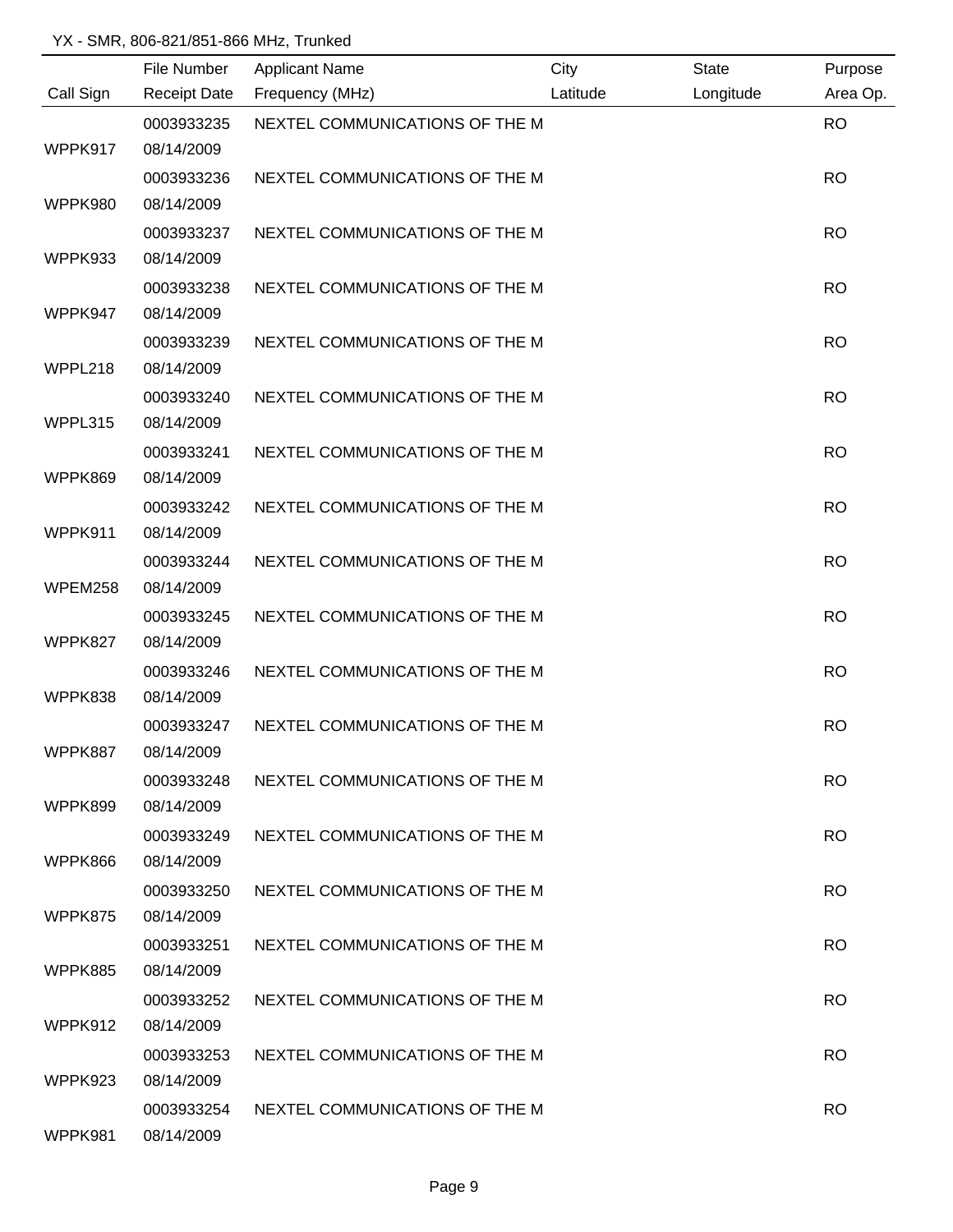|                | File Number         | <b>Applicant Name</b>           | City     | <b>State</b> | Purpose   |
|----------------|---------------------|---------------------------------|----------|--------------|-----------|
| Call Sign      | <b>Receipt Date</b> | Frequency (MHz)                 | Latitude | Longitude    | Area Op.  |
|                | 0003933255          | NEXTEL COMMUNICATIONS OF THE M  |          |              | <b>RO</b> |
| WPPK993        | 08/14/2009          |                                 |          |              |           |
|                | 0003933256          | NEXTEL COMMUNICATIONS OF THE M  |          |              | <b>RO</b> |
| WPPK928        | 08/14/2009          |                                 |          |              |           |
|                | 0003933257          | NEXTEL COMMUNICATIONS OF THE M  |          |              | <b>RO</b> |
| WPPK939        | 08/14/2009          |                                 |          |              |           |
|                | 0003933258          | NEXTEL COMMUNICATIONS OF THE M  |          |              | <b>RO</b> |
| WPPK948        | 08/14/2009          |                                 |          |              |           |
|                | 0003933259          | NEXTEL COMMUNICATIONS OF THE M  |          |              | <b>RO</b> |
| WPPL202        | 08/14/2009          |                                 |          |              |           |
|                | 0003933260          | NEXTEL COMMUNICATIONS OF THE M  |          |              | <b>RO</b> |
| WPPL213        | 08/14/2009          |                                 |          |              |           |
|                | 0003933261          | NEXTEL COMMUNICATIONS OF THE M  |          |              | <b>RO</b> |
| WPPL305        | 08/14/2009          |                                 |          |              |           |
|                | 0003933262          | NEXTEL COMMUNICATIONS OF THE M  |          |              | <b>RO</b> |
| WPPL313        | 08/14/2009          |                                 |          |              |           |
|                | 0003933263          | NEXTEL COMMUNICATIONS OF THE M  |          |              | <b>RO</b> |
| WPPL327        | 08/14/2009          |                                 |          |              |           |
|                | 0003933264          | NEXTEL COMMUNICATIONS OF THE M  |          |              | <b>RO</b> |
| KNJU691        | 08/14/2009          |                                 |          |              |           |
|                | 0003933265          | NEXTEL COMMUNICATIONS OF THE M  |          |              | <b>RO</b> |
| WPPK916        | 08/14/2009          |                                 |          |              |           |
|                | 0003933266          | NEXTEL COMMUNICATIONS OF THE M  |          |              | <b>RO</b> |
| WPPL217        | 08/14/2009          |                                 |          |              |           |
|                | 0003933267          | NEXTEL COMMUNICATIONS OF THE M  |          |              | <b>RO</b> |
| WPPK918        | 08/14/2009          |                                 |          |              |           |
|                | 0003933268          | NEXTEL COMMUNICATIONS OF THE M  |          |              | <b>RO</b> |
| WPPL323        | 08/14/2009          |                                 |          |              |           |
|                | 0003933270          | NEXTEL COMMUNICATIONS OF THE M  |          |              | <b>RO</b> |
| WPPK822        | 08/14/2009          |                                 |          |              |           |
|                | 0003933295          | Nextel License Holdings 1, Inc. |          |              | <b>RO</b> |
| KNCZ523        | 08/14/2009          |                                 |          |              |           |
|                | 0003933296          | NEXTEL LICENSE HOLDINGS 1 INC   |          |              | <b>RO</b> |
| <b>WNHV490</b> | 08/14/2009          |                                 |          |              |           |
|                | 0003933308          | Nextel License Holdings 1, Inc. |          |              | <b>RO</b> |
| WPFR857        | 08/14/2009          |                                 |          |              |           |
|                | 0003933309          | NEXTEL LICENSE HOLDINGS 1 INC   |          |              | <b>RO</b> |
| WPFX929        | 08/14/2009          |                                 |          |              |           |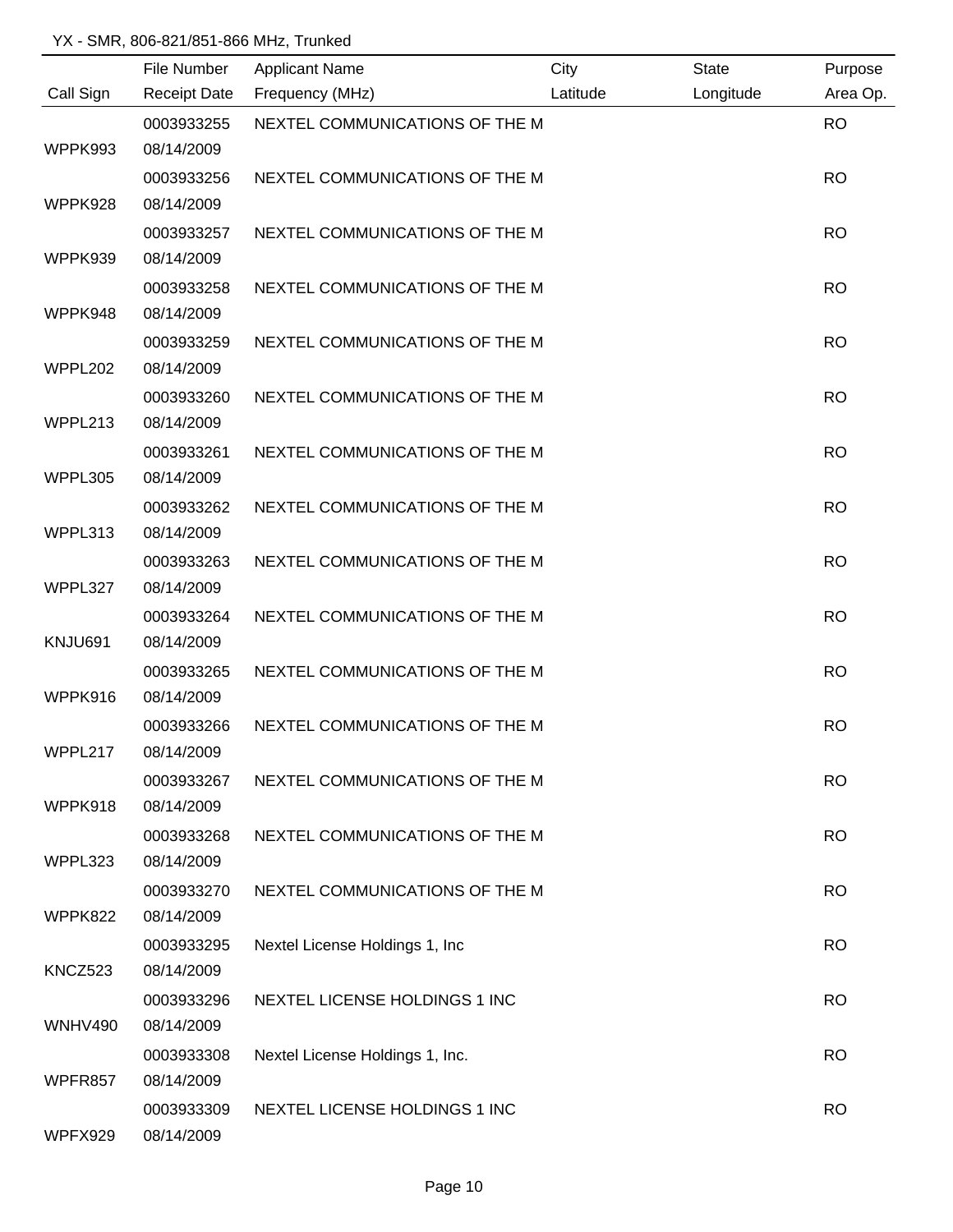|                | File Number              | <b>Applicant Name</b>           | City     | <b>State</b> | Purpose   |
|----------------|--------------------------|---------------------------------|----------|--------------|-----------|
| Call Sign      | <b>Receipt Date</b>      | Frequency (MHz)                 | Latitude | Longitude    | Area Op.  |
| WPOG619        | 0003933310<br>08/14/2009 | NEXTEL LICENSE HOLDINGS 1, INC. |          |              | <b>RO</b> |
|                | 0003933311               | NEXTEL LICENSE HOLDINGS 1, INC. |          |              | <b>RO</b> |
| WPPI379        | 08/14/2009               |                                 |          |              |           |
|                | 0003933312               | NEXTEL LICENSE HOLDINGS 1, INC. |          |              | <b>RO</b> |
| <b>WPPI707</b> | 08/14/2009               |                                 |          |              |           |
|                | 0003933313               | NEXTEL LICENSE HOLDINGS 1, INC. |          |              | <b>RO</b> |
| WPPJ225        | 08/14/2009               |                                 |          |              |           |
|                | 0003933314               | NEXTEL LICENSE HOLDINGS 1, INC. |          |              | <b>RO</b> |
| WPPJ229        | 08/14/2009               |                                 |          |              |           |
| WPPJ231        | 0003933315<br>08/14/2009 | NEXTEL LICENSE HOLDINGS 1, INC. |          |              | <b>RO</b> |
|                | 0003933316               | NEXTEL LICENSE HOLDINGS 1, INC. |          |              | <b>RO</b> |
| WPPJ232        | 08/14/2009               |                                 |          |              |           |
|                | 0003933317               | NEXTEL LICENSE HOLDINGS 1, INC. |          |              | <b>RO</b> |
| WPPJ234        | 08/14/2009               |                                 |          |              |           |
|                | 0003933318               | NEXTEL LICENSE HOLDINGS 1, INC. |          |              | <b>RO</b> |
| WPPJ235        | 08/14/2009               |                                 |          |              |           |
|                | 0003933319               | NEXTEL LICENSE HOLDINGS 1, INC. |          |              | <b>RO</b> |
| WPPJ237        | 08/14/2009<br>0003933320 | NEXTEL LICENSE HOLDINGS 1, INC. |          |              | <b>RO</b> |
| WPPJ239        | 08/14/2009               |                                 |          |              |           |
|                | 0003933321               | NEXTEL LICENSE HOLDINGS 1, INC. |          |              | <b>RO</b> |
| WPPJ240        | 08/14/2009               |                                 |          |              |           |
|                | 0003933322               | NEXTEL LICENSE HOLDINGS 1, INC. |          |              | <b>RO</b> |
| WPPJ244        | 08/14/2009               |                                 |          |              |           |
|                | 0003933323               | NEXTEL LICENSE HOLDINGS 1, INC. |          |              | <b>RO</b> |
| WPPJ246        | 08/14/2009               |                                 |          |              |           |
|                | 0003933324               | NEXTEL LICENSE HOLDINGS 1, INC. |          |              | <b>RO</b> |
| WPPJ289        | 08/14/2009               |                                 |          |              |           |
|                | 0003933325               | NEXTEL LICENSE HOLDINGS 1, INC. |          |              | <b>RO</b> |
| WPPJ290        | 08/14/2009               |                                 |          |              |           |
|                | 0003933326               | NEXTEL LICENSE HOLDINGS 1, INC. |          |              | <b>RO</b> |
| WPPJ291        | 08/14/2009               |                                 |          |              |           |
|                | 0003933327               | NEXTEL LICENSE HOLDINGS 1, INC. |          |              | <b>RO</b> |
| WPPJ247        | 08/14/2009               |                                 |          |              |           |
| WPPL599        | 0003933328<br>08/14/2009 | NEXTEL LICENSE HOLDINGS 1 INC   |          |              | <b>RO</b> |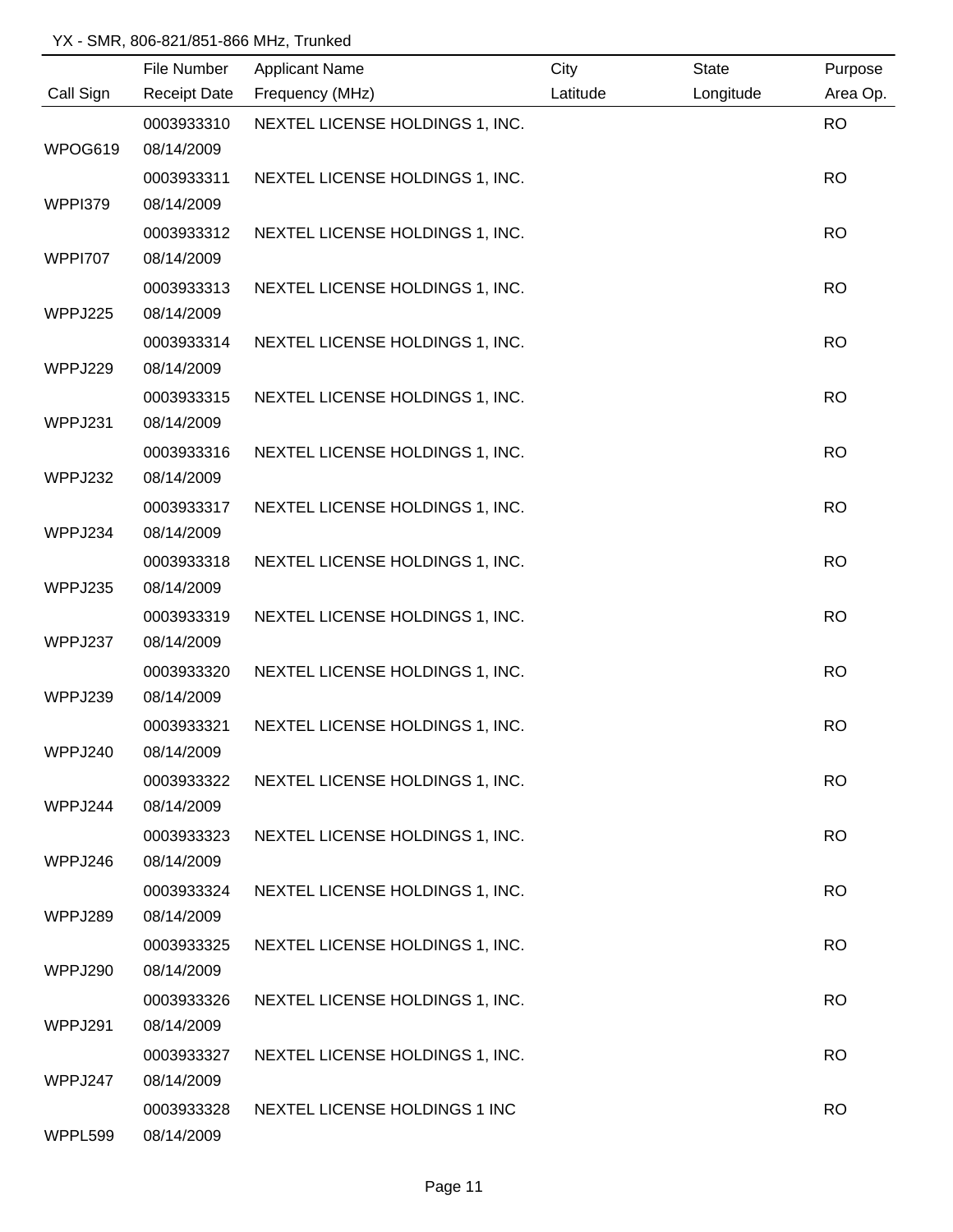|           | File Number         | <b>Applicant Name</b>           | City     | <b>State</b> | Purpose   |
|-----------|---------------------|---------------------------------|----------|--------------|-----------|
| Call Sign | <b>Receipt Date</b> | Frequency (MHz)                 | Latitude | Longitude    | Area Op.  |
|           | 0003933329          | NEXTEL LICENSE HOLDINGS 1 INC   |          |              | <b>RO</b> |
| WPPL600   | 08/14/2009          |                                 |          |              |           |
|           | 0003933330          | NEXTEL LICENSE HOLDINGS 1 INC   |          |              | <b>RO</b> |
| WPPL603   | 08/14/2009          |                                 |          |              |           |
|           | 0003933331          | NEXTEL LICENSE HOLDINGS 1, INC. |          |              | <b>RO</b> |
| WPPL604   | 08/14/2009          |                                 |          |              |           |
|           | 0003933332          | NEXTEL LICENSE HOLDINGS 1 INC   |          |              | <b>RO</b> |
| WPPL605   | 08/14/2009          |                                 |          |              |           |
|           | 0003933333          | NEXTEL LICENSE HOLDINGS 1 INC   |          |              | <b>RO</b> |
| WPPL608   | 08/14/2009          |                                 |          |              |           |
|           | 0003933334          | NEXTEL LICENSE HOLDINGS 1 INC   |          |              | <b>RO</b> |
| WPPL609   | 08/14/2009          |                                 |          |              |           |
|           | 0003933335          | NEXTEL LICENSE HOLDINGS 1, INC. |          |              | <b>RO</b> |
| WPPL610   | 08/14/2009          |                                 |          |              |           |
|           | 0003933336          | NEXTEL LICENSE HOLDINGS 1, INC. |          |              | <b>RO</b> |
| WPPL613   | 08/14/2009          |                                 |          |              |           |
|           | 0003933337          | NEXTEL LICENSE HOLDINGS 1 INC   |          |              | <b>RO</b> |
| WPPL614   | 08/14/2009          |                                 |          |              |           |
|           | 0003933338          | NEXTEL LICENSE HOLDINGS 1 INC   |          |              | <b>RO</b> |
| WPPL615   | 08/14/2009          |                                 |          |              |           |
|           | 0003933339          | NEXTEL LICENSE HOLDINGS 1, INC. |          |              | <b>RO</b> |
| WPPL619   | 08/14/2009          |                                 |          |              |           |
|           | 0003933340          | NEXTEL LICENSE HOLDINGS 1 INC   |          |              | <b>RO</b> |
| WPPL621   | 08/14/2009          |                                 |          |              |           |
|           | 0003933341          | NEXTEL LICENSE HOLDINGS 1, INC. |          |              | <b>RO</b> |
| WPPL622   | 08/14/2009          |                                 |          |              |           |
|           | 0003933342          | NEXTEL LICENSE HOLDINGS 1 INC   |          |              | <b>RO</b> |
| WPPL624   | 08/14/2009          |                                 |          |              |           |
|           | 0003933343          | NEXTEL LICENSE HOLDINGS 1 INC   |          |              | <b>RO</b> |
| WPPL625   | 08/14/2009          |                                 |          |              |           |
|           | 0003933344          | NEXTEL LICENSE HOLDINGS 1 INC   |          |              | <b>RO</b> |
| WPPL627   | 08/14/2009          |                                 |          |              |           |
|           | 0003933345          | NEXTEL LICENSE HOLDINGS 1 INC   |          |              | <b>RO</b> |
| WPPL629   | 08/14/2009          |                                 |          |              |           |
|           | 0003933346          | NEXTEL LICENSE HOLDINGS 1, INC. |          |              | <b>RO</b> |
| WPPL634   | 08/14/2009          |                                 |          |              |           |
|           | 0003933347          | NEXTEL LICENSE HOLDINGS 1 INC   |          |              | <b>RO</b> |
| WPPK324   | 08/14/2009          |                                 |          |              |           |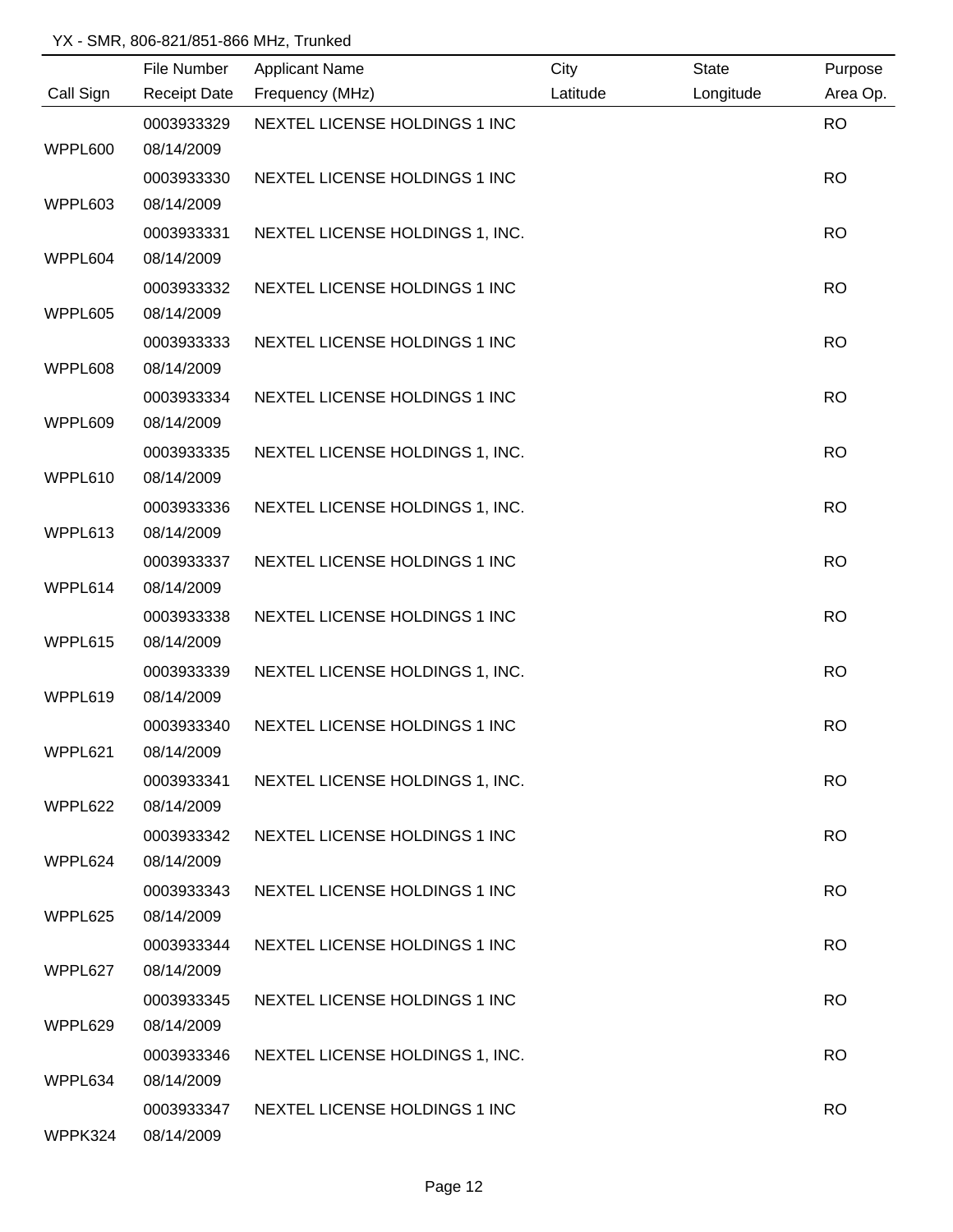|                | File Number         | <b>Applicant Name</b>           | City     | <b>State</b> | Purpose   |
|----------------|---------------------|---------------------------------|----------|--------------|-----------|
| Call Sign      | <b>Receipt Date</b> | Frequency (MHz)                 | Latitude | Longitude    | Area Op.  |
|                | 0003933348          | Nextel License Holdings 1, Inc. |          |              | <b>RO</b> |
| <b>WPWS882</b> | 08/14/2009          |                                 |          |              |           |
|                | 0003933349          | Nextel License Holdings 1, Inc. |          |              | <b>RO</b> |
| <b>WPWS885</b> | 08/14/2009          |                                 |          |              |           |
|                | 0003933350          | Nextel License Holdings 1, Inc. |          |              | <b>RO</b> |
| <b>WPWS886</b> | 08/14/2009          |                                 |          |              |           |
|                | 0003933351          | Nextel License Holdings 1, Inc. |          |              | <b>RO</b> |
| <b>WPWS887</b> | 08/14/2009          |                                 |          |              |           |
|                | 0003933352          | Nextel License Holdings 1, Inc. |          |              | <b>RO</b> |
| <b>WPWS889</b> | 08/14/2009          |                                 |          |              |           |
|                | 0003933353          | Nextel License Holdings 1, Inc. |          |              | <b>RO</b> |
| WPWS894        | 08/14/2009          |                                 |          |              |           |
|                | 0003933354          | NEXTEL LICENSE HOLDINGS 1 INC   |          |              | <b>RO</b> |
| WPPJ828        | 08/14/2009          |                                 |          |              |           |
|                | 0003933355          | NEXTEL LICENSE HOLDINGS 1 INC   |          |              | <b>RO</b> |
| WPPJ940        | 08/14/2009          |                                 |          |              |           |
|                | 0003933356          | NEXTEL LICENSE HOLDINGS 1 INC   |          |              | <b>RO</b> |
| WPPJ973        | 08/14/2009          |                                 |          |              |           |
|                | 0003933357          | NEXTEL LICENSE HOLDINGS 1 INC   |          |              | <b>RO</b> |
| WPPJ991        | 08/14/2009          |                                 |          |              |           |
|                | 0003933358          | NEXTEL LICENSE HOLDINGS 1 INC   |          |              | <b>RO</b> |
| WPPK214        | 08/14/2009          |                                 |          |              |           |
|                | 0003933359          | NEXTEL LICENSE HOLDINGS 1 INC   |          |              | <b>RO</b> |
| WPPK232        | 08/14/2009          |                                 |          |              |           |
|                | 0003933360          | NEXTEL LICENSE HOLDINGS 1 INC   |          |              | <b>RO</b> |
| WPPK255        | 08/14/2009          |                                 |          |              |           |
|                | 0003933361          | NEXTEL LICENSE HOLDINGS 1 INC   |          |              | <b>RO</b> |
| WPPK296        | 08/14/2009          |                                 |          |              |           |
|                | 0003933362          | NEXTEL LICENSE HOLDINGS 1, INC. |          |              | <b>RO</b> |
| WPPK314        | 08/14/2009          |                                 |          |              |           |
|                | 0003933363          | NEXTEL LICENSE HOLDINGS 1 INC   |          |              | <b>RO</b> |
| WPPK363        | 08/14/2009          |                                 |          |              |           |
|                | 0003933364          | NEXTEL LICENSE HOLDINGS 1 INC   |          |              | <b>RO</b> |
| WPPK380        | 08/14/2009          |                                 |          |              |           |
|                | 0003933365          | NEXTEL LICENSE HOLDINGS 1, INC. |          |              | <b>RO</b> |
| WPPK398        | 08/14/2009          |                                 |          |              |           |
|                | 0003933366          | NEXTEL LICENSE HOLDINGS 1, INC. |          |              | <b>RO</b> |
| WPPL265        | 08/14/2009          |                                 |          |              |           |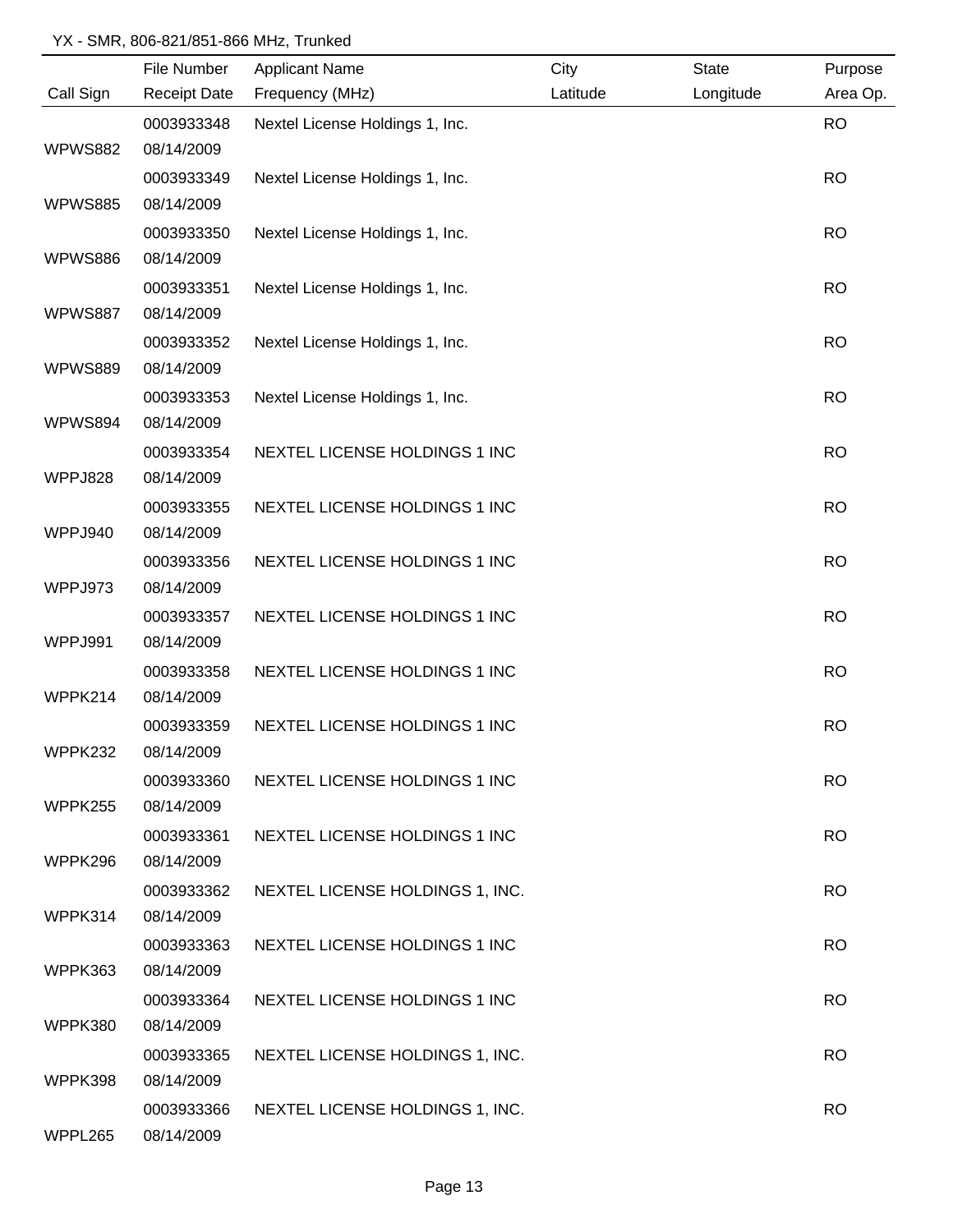|                | File Number         | <b>Applicant Name</b>           | City     | <b>State</b> | Purpose   |
|----------------|---------------------|---------------------------------|----------|--------------|-----------|
| Call Sign      | <b>Receipt Date</b> | Frequency (MHz)                 | Latitude | Longitude    | Area Op.  |
|                | 0003933367          | Nextel License Holdings 1, Inc. |          |              | <b>RO</b> |
| WQJM723        | 08/14/2009          |                                 |          |              |           |
|                | 0003933368          | Nextel License Holdings 1, Inc. |          |              | <b>RO</b> |
| WQJM725        | 08/14/2009          |                                 |          |              |           |
|                | 0003933369          | Nextel License Holdings 1, Inc. |          |              | <b>RO</b> |
| WQJM826        | 08/14/2009          |                                 |          |              |           |
|                | 0003933370          | Nextel License Holdings 1, Inc. |          |              | <b>RO</b> |
| WQJM828        | 08/14/2009          |                                 |          |              |           |
|                | 0003933371          | Nextel License Holdings 1, Inc. |          |              | <b>RO</b> |
| WQJM831        | 08/14/2009          |                                 |          |              |           |
|                | 0003933372          | Nextel License Holdings 1, Inc. |          |              | <b>RO</b> |
| WQJM839        | 08/14/2009          |                                 |          |              |           |
|                | 0003933373          | Nextel License Holdings 1, Inc. |          |              | <b>RO</b> |
| WQJM841        | 08/14/2009          |                                 |          |              |           |
|                | 0003933374          | Nextel License Holdings 1, Inc. |          |              | <b>RO</b> |
| WQJM842        | 08/14/2009          |                                 |          |              |           |
|                | 0003933375          | NEXTEL LICENSE HOLDINGS 1 INC   |          |              | <b>RO</b> |
| WNAM413        | 08/14/2009          |                                 |          |              |           |
|                | 0003933377          | NEXTEL LICENSE HOLDINGS 1, INC. |          |              | <b>RO</b> |
| WPPJ226        | 08/14/2009          |                                 |          |              |           |
|                | 0003933378          | NEXTEL LICENSE HOLDINGS 1 INC   |          |              | <b>RO</b> |
| WPPJ287        | 08/14/2009          |                                 |          |              |           |
|                | 0003933379          | NEXTEL LICENSE HOLDINGS 1, INC. |          |              | <b>RO</b> |
| WPPJ263        | 08/14/2009          |                                 |          |              |           |
|                | 0003933380          | NEXTEL LICENSE HOLDINGS 1, INC. |          |              | <b>RO</b> |
| <b>WPPJ587</b> | 08/14/2009          |                                 |          |              |           |
|                | 0003933381          | NEXTEL LICENSE HOLDINGS 1, INC. |          |              | <b>RO</b> |
| WPPJ598        | 08/14/2009          |                                 |          |              |           |
|                | 0003933382          | NEXTEL LICENSE HOLDINGS 1, INC. |          |              | <b>RO</b> |
| WPPJ608        | 08/14/2009          |                                 |          |              |           |
|                | 0003933383          | NEXTEL LICENSE HOLDINGS 1, INC. |          |              | <b>RO</b> |
| WPPJ618        | 08/14/2009          |                                 |          |              |           |
|                | 0003933384          | NEXTEL LICENSE HOLDINGS 1, INC. |          |              | <b>RO</b> |
| WPPJ639        | 08/14/2009          |                                 |          |              |           |
|                | 0003933385          | NEXTEL LICENSE HOLDINGS 1, INC. |          |              | <b>RO</b> |
| WPPJ811        | 08/14/2009          |                                 |          |              |           |
|                | 0003933386          | NEXTEL LICENSE HOLDINGS 1, INC. |          |              | <b>RO</b> |
| WPPJ851        | 08/14/2009          |                                 |          |              |           |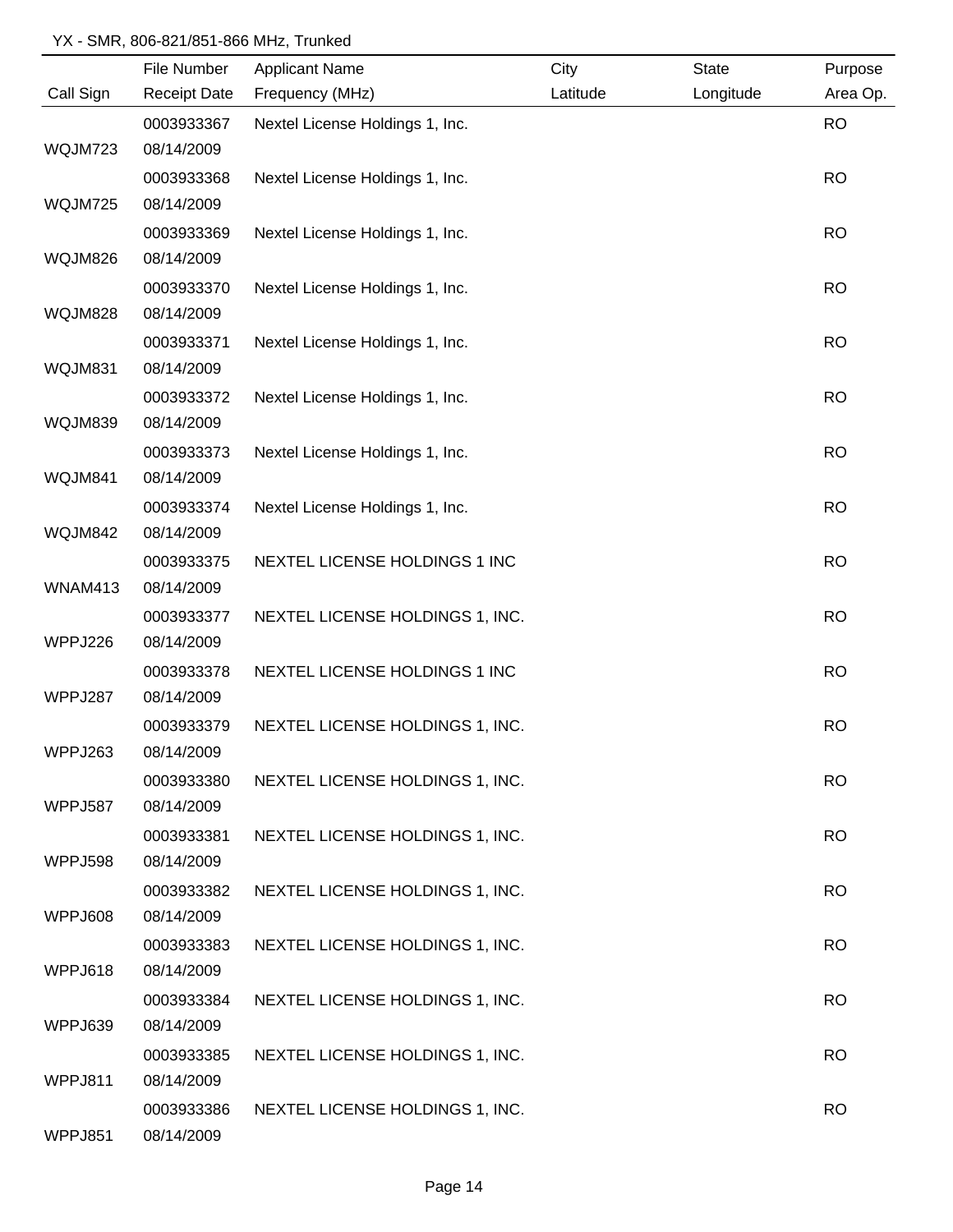|           | File Number              | <b>Applicant Name</b>           | City     | <b>State</b> | Purpose   |
|-----------|--------------------------|---------------------------------|----------|--------------|-----------|
| Call Sign | <b>Receipt Date</b>      | Frequency (MHz)                 | Latitude | Longitude    | Area Op.  |
|           | 0003933387               | NEXTEL LICENSE HOLDINGS 1, INC. |          |              | <b>RO</b> |
| WPPJ871   | 08/14/2009               |                                 |          |              |           |
|           | 0003933388               | NEXTEL LICENSE HOLDINGS 1, INC. |          |              | <b>RO</b> |
| WPPJ881   | 08/14/2009               |                                 |          |              |           |
|           | 0003933389               | NEXTEL LICENSE HOLDINGS 1 INC   |          |              | <b>RO</b> |
| WPPJ823   | 08/14/2009               |                                 |          |              |           |
|           | 0003933390               | NEXTEL LICENSE HOLDINGS 1, INC. |          |              | <b>RO</b> |
| WPPJ893   | 08/14/2009               |                                 |          |              |           |
|           | 0003933391               | NEXTEL LICENSE HOLDINGS 1, INC. |          |              | <b>RO</b> |
| WPPJ904   | 08/14/2009               |                                 |          |              |           |
|           | 0003933392               | NEXTEL LICENSE HOLDINGS 1, INC. |          |              | <b>RO</b> |
| WPPJ914   | 08/14/2009               |                                 |          |              |           |
|           | 0003933393               | NEXTEL LICENSE HOLDINGS 1, INC. |          |              | <b>RO</b> |
| WPPJ932   | 08/14/2009               |                                 |          |              |           |
|           | 0003933394               | NEXTEL LICENSE HOLDINGS 1, INC. |          |              | <b>RO</b> |
| WPPJ925   | 08/14/2009               |                                 |          |              |           |
|           | 0003933395               | NEXTEL LICENSE HOLDINGS 1, INC. |          |              | <b>RO</b> |
| WPPJ975   | 08/14/2009               |                                 |          |              |           |
|           | 0003933396               | NEXTEL LICENSE HOLDINGS 1 INC   |          |              | <b>RO</b> |
| WPPK206   | 08/14/2009               |                                 |          |              |           |
| WPPK216   | 0003933397               | NEXTEL LICENSE HOLDINGS 1 INC   |          |              | <b>RO</b> |
|           | 08/14/2009               |                                 |          |              |           |
| WPPK227   | 0003933398<br>08/14/2009 | NEXTEL LICENSE HOLDINGS 1 INC   |          |              | <b>RO</b> |
|           |                          |                                 |          |              |           |
| WPPK237   | 0003933399<br>08/14/2009 | NEXTEL LICENSE HOLDINGS 1 INC   |          |              | <b>RO</b> |
|           | 0003933400               | NEXTEL LICENSE HOLDINGS 1, INC. |          |              | <b>RO</b> |
| WPPK247   | 08/14/2009               |                                 |          |              |           |
|           | 0003933401               | NEXTEL LICENSE HOLDINGS 1 INC   |          |              | <b>RO</b> |
| WPPK268   | 08/14/2009               |                                 |          |              |           |
|           | 0003933402               | NEXTEL LICENSE HOLDINGS 1 INC   |          |              | <b>RO</b> |
| WPPK278   | 08/14/2009               |                                 |          |              |           |
|           | 0003933403               | NEXTEL LICENSE HOLDINGS 1 INC   |          |              | <b>RO</b> |
| WPPK327   | 08/14/2009               |                                 |          |              |           |
|           | 0003933404               | NEXTEL LICENSE HOLDINGS 1 INC   |          |              | <b>RO</b> |
| WPPK337   | 08/14/2009               |                                 |          |              |           |
|           | 0003933405               | NEXTEL LICENSE HOLDINGS 1 INC   |          |              | <b>RO</b> |
| WPPK347   | 08/14/2009               |                                 |          |              |           |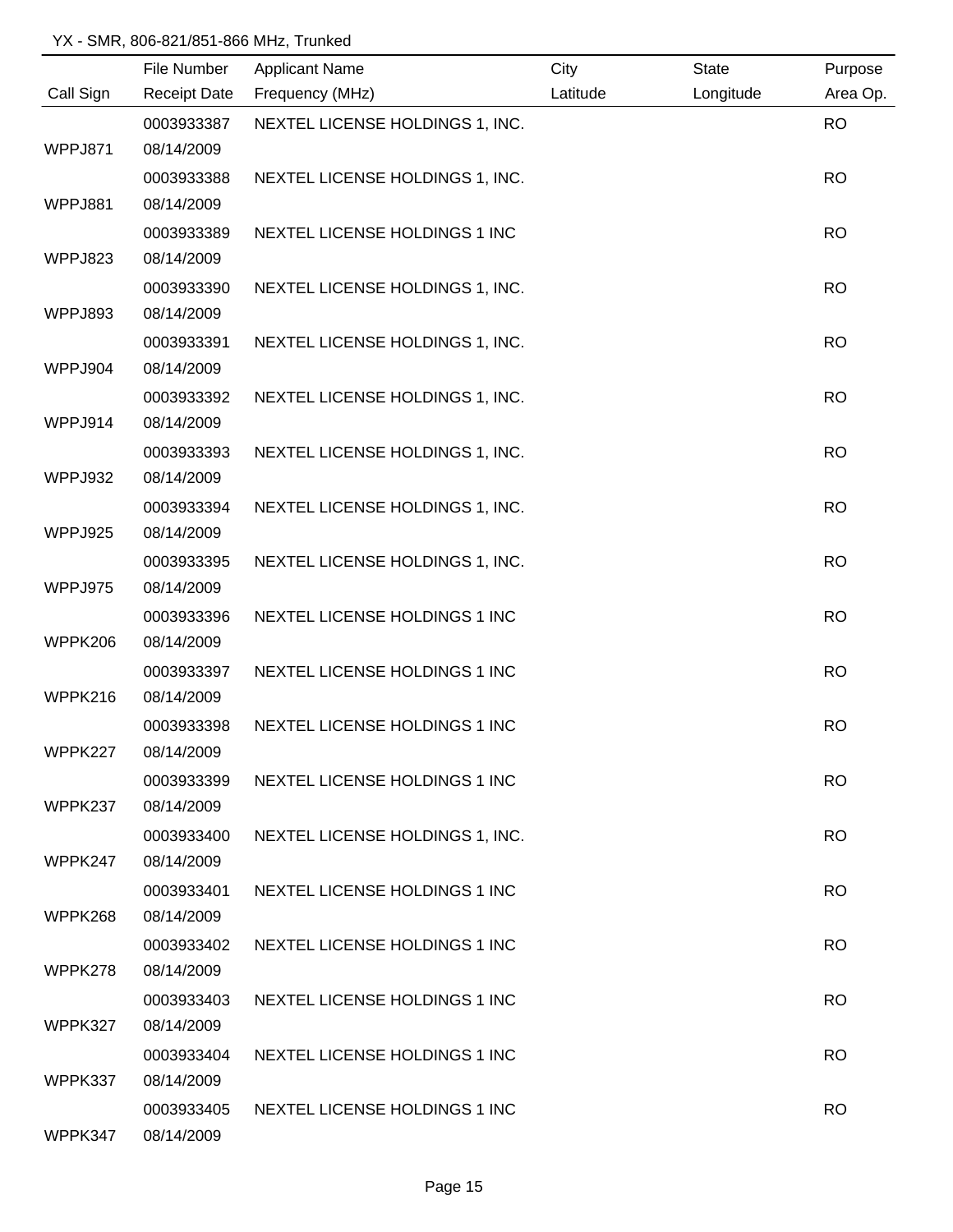|           | File Number         | <b>Applicant Name</b>             | City     | <b>State</b> | Purpose   |
|-----------|---------------------|-----------------------------------|----------|--------------|-----------|
| Call Sign | <b>Receipt Date</b> | Frequency (MHz)                   | Latitude | Longitude    | Area Op.  |
|           | 0003933406          | NEXTEL LICENSE HOLDINGS 1 INC     |          |              | <b>RO</b> |
| WPPK358   | 08/14/2009          |                                   |          |              |           |
|           | 0003933407          | NEXTEL LICENSE HOLDINGS 1, INC.   |          |              | <b>RO</b> |
| WPPK372   | 08/14/2009          |                                   |          |              |           |
|           | 0003933408          | NEXTEL LICENSE HOLDINGS 1 INC     |          |              | <b>RO</b> |
| WPPK382   | 08/14/2009          |                                   |          |              |           |
|           | 0003933409          | NEXTEL LICENSE HOLDINGS 1, INC.   |          |              | <b>RO</b> |
| WPPK393   | 08/14/2009          |                                   |          |              |           |
|           | 0003933410          | NEXTEL LICENSE HOLDINGS 1 INC     |          |              | <b>RO</b> |
| WPPL256   | 08/14/2009          |                                   |          |              |           |
|           | 0003933411          | NEXTEL LICENSE HOLDINGS 1, INC.   |          |              | <b>RO</b> |
| WPPL267   | 08/14/2009          |                                   |          |              |           |
|           | 0003933412          | NEXTEL LICENSE HOLDINGS 1 INC DB. |          |              | <b>RO</b> |
| WPPL285   | 08/14/2009          |                                   |          |              |           |
|           | 0003933413          | NEXTEL LICENSE HOLDINGS 1 INC DB. |          |              | <b>RO</b> |
| WPPL288   | 08/14/2009          |                                   |          |              |           |
|           | 0003933414          | NEXTEL LICENSE HOLDINGS 1 INC     |          |              | <b>RO</b> |
| WPPL606   | 08/14/2009          |                                   |          |              |           |
|           | 0003933415          | NEXTEL LICENSE HOLDINGS 1 INC DB. |          |              | <b>RO</b> |
| WPPL303   | 08/14/2009          |                                   |          |              |           |
|           | 0003933416          | NEXTEL LICENSE HOLDINGS 1 INC     |          |              | <b>RO</b> |
| WPPL611   | 08/14/2009          |                                   |          |              |           |
|           | 0003933417          | NEXTEL LICENSE HOLDINGS 1 INC     |          |              | <b>RO</b> |
| WPPK325   | 08/14/2009          |                                   |          |              |           |
|           | 0003933418          | NEXTEL LICENSE HOLDINGS 1, INC.   |          |              | <b>RO</b> |
| WPPJ273   | 08/14/2009          |                                   |          |              |           |
|           | 0003933419          | NEXTEL LICENSE HOLDINGS 1 INC     |          |              | <b>RO</b> |
| WPPJ843   | 08/14/2009          |                                   |          |              |           |
|           | 0003933420          | NEXTEL LICENSE HOLDINGS 1 INC     |          |              | <b>RO</b> |
| WPPK309   | 08/14/2009          |                                   |          |              |           |
|           | 0003933421          | NEXTEL LICENSE HOLDINGS 1 INC     |          |              | <b>RO</b> |
| WPPL616   | 08/14/2009          |                                   |          |              |           |
|           | 0003933422          | Nextel License Holdings 1 Inc     |          |              | <b>RO</b> |
| WQHW826   | 08/14/2009          |                                   |          |              |           |
|           | 0003933423          | Nextel License Holdings 1 Inc.    |          |              | <b>RO</b> |
| WQHW849   | 08/14/2009          |                                   |          |              |           |
|           | 0003933424          | Nextel License Holdings 1, Inc.   |          |              | <b>RO</b> |
| WQJM704   | 08/14/2009          |                                   |          |              |           |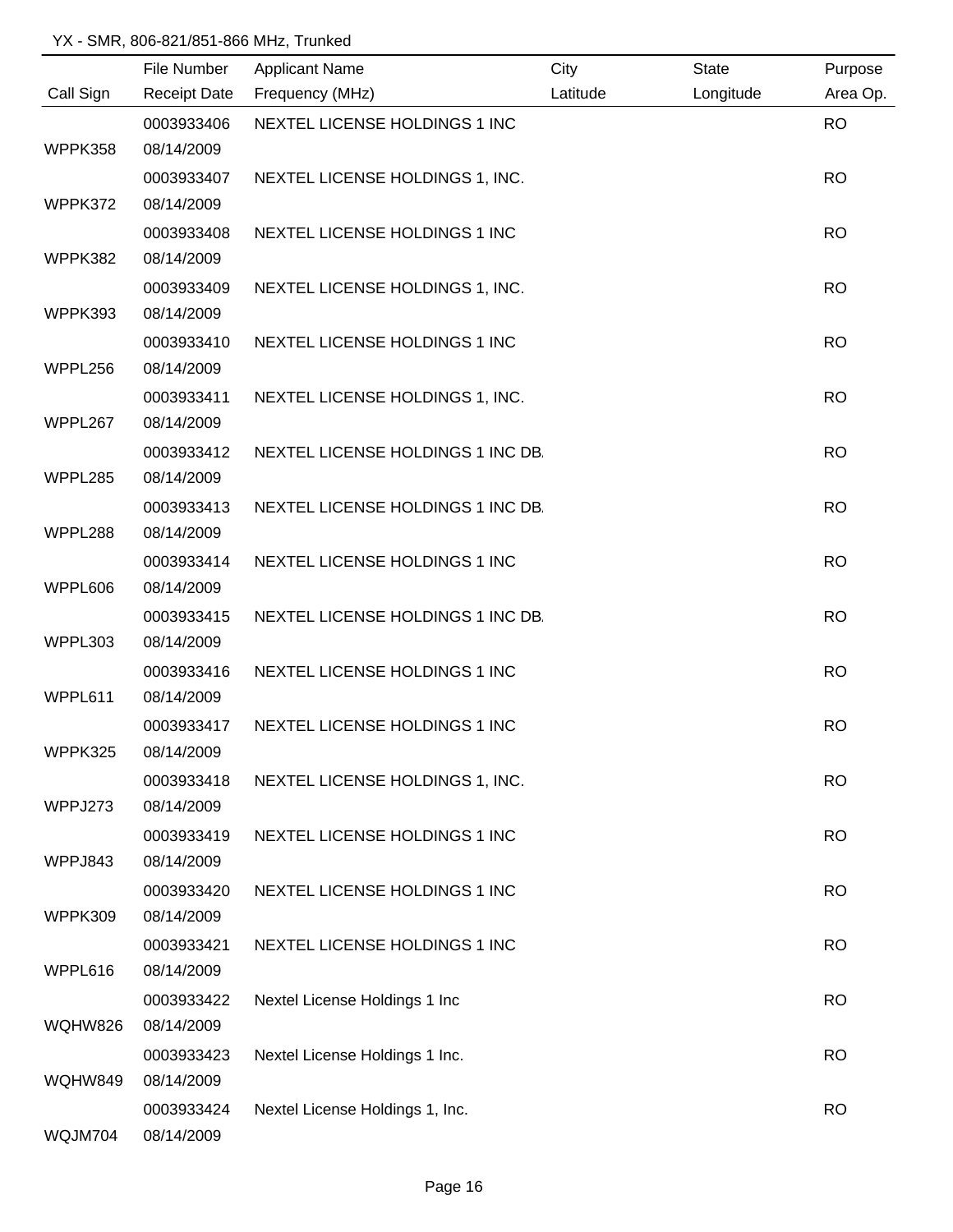|           | File Number         | <b>Applicant Name</b>             | City     | <b>State</b> | Purpose   |
|-----------|---------------------|-----------------------------------|----------|--------------|-----------|
| Call Sign | <b>Receipt Date</b> | Frequency (MHz)                   | Latitude | Longitude    | Area Op.  |
|           | 0003933425          | Nextel License Holdings 1, Inc.   |          |              | <b>RO</b> |
| WQJM707   | 08/14/2009          |                                   |          |              |           |
|           | 0003933426          | Nextel License Holdings 1, Inc.   |          |              | <b>RO</b> |
| WQJM710   | 08/14/2009          |                                   |          |              |           |
|           | 0003933427          | Nextel License Holdings 1, Inc.   |          |              | <b>RO</b> |
| WQJM721   | 08/14/2009          |                                   |          |              |           |
|           | 0003933428          | NEXTEL LICENSE HOLDINGS 1 INC     |          |              | <b>RO</b> |
| WPPL626   | 08/14/2009          |                                   |          |              |           |
|           | 0003933429          | NEXTEL LICENSE HOLDINGS 1, INC.   |          |              | <b>RO</b> |
| WPPJ228   | 08/14/2009          |                                   |          |              |           |
|           | 0003933430          | NEXTEL LICENSE HOLDINGS 1, INC.   |          |              | <b>RO</b> |
| WPPJ238   | 08/14/2009          |                                   |          |              |           |
|           | 0003933431          | NEXTEL LICENSE HOLDINGS 1, INC.   |          |              | <b>RO</b> |
| WPPJ249   | 08/14/2009          |                                   |          |              |           |
|           | 0003933432          | NEXTEL LICENSE HOLDINGS 1, INC.   |          |              | <b>RO</b> |
| WPPJ265   | 08/14/2009          |                                   |          |              |           |
|           | 0003933433          | NEXTEL LICENSE HOLDINGS 1, INC.   |          |              | <b>RO</b> |
| WPPJ275   | 08/14/2009          |                                   |          |              |           |
|           | 0003933434          | NEXTEL LICENSE HOLDINGS 1, INC.   |          |              | <b>RO</b> |
| WPPJ600   | 08/14/2009          |                                   |          |              |           |
|           | 0003933435          | NEXTEL LICENSE HOLDINGS 1, INC.   |          |              | <b>RO</b> |
| WPPJ610   | 08/14/2009          |                                   |          |              |           |
|           | 0003933436          | NEXTEL LICENSE HOLDINGS 1 INC DB. |          |              | <b>RO</b> |
| WPPJ847   | 08/14/2009          |                                   |          |              |           |
|           | 0003933437          | NEXTEL LICENSE HOLDINGS 1 INC     |          |              | <b>RO</b> |
| WPPJ863   | 08/14/2009          |                                   |          |              |           |
|           | 0003933438          | NEXTEL LICENSE HOLDINGS 1, INC.   |          |              | <b>RO</b> |
| WPPJ873   | 08/14/2009          |                                   |          |              |           |
|           | 0003933439          | NEXTEL LICENSE HOLDINGS 1, INC.   |          |              | <b>RO</b> |
| WPPJ819   | 08/14/2009          |                                   |          |              |           |
|           | 0003933440          | NEXTEL LICENSE HOLDINGS 1 INC     |          |              | <b>RO</b> |
| WPPJ845   | 08/14/2009          |                                   |          |              |           |
|           | 0003933441          | NEXTEL LICENSE HOLDINGS 1, INC.   |          |              | <b>RO</b> |
| WPPJ900   | 08/14/2009          |                                   |          |              |           |
|           | 0003933442          | NEXTEL LICENSE HOLDINGS 1, INC.   |          |              | <b>RO</b> |
| WPPJ916   | 08/14/2009          |                                   |          |              |           |
|           | 0003933443          | NEXTEL LICENSE HOLDINGS 1, INC.   |          |              | <b>RO</b> |
| WPPJ949   | 08/14/2009          |                                   |          |              |           |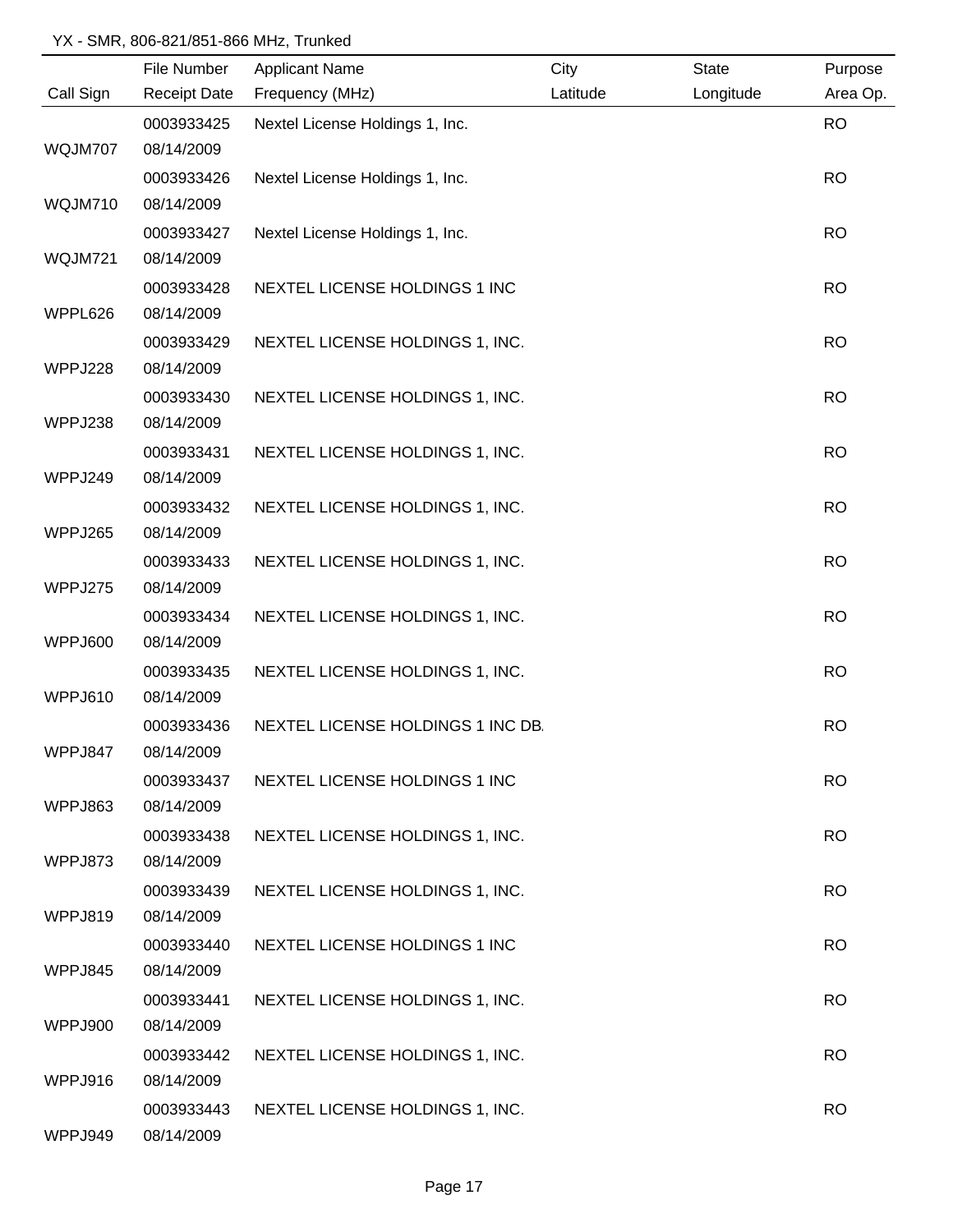|           | File Number         | <b>Applicant Name</b>           | City     | <b>State</b> | Purpose   |
|-----------|---------------------|---------------------------------|----------|--------------|-----------|
| Call Sign | <b>Receipt Date</b> | Frequency (MHz)                 | Latitude | Longitude    | Area Op.  |
|           | 0003933444          | NEXTEL LICENSE HOLDINGS 1, INC. |          |              | <b>RO</b> |
| WPPJ862   | 08/14/2009          |                                 |          |              |           |
|           | 0003933445          | NEXTEL LICENSE HOLDINGS 1 INC   |          |              | <b>RO</b> |
| WPPJ876   | 08/14/2009          |                                 |          |              |           |
|           | 0003933446          | NEXTEL LICENSE HOLDINGS 1, INC. |          |              | <b>RO</b> |
| WPPJ834   | 08/14/2009          |                                 |          |              |           |
|           | 0003933447          | NEXTEL LICENSE HOLDINGS 1, INC. |          |              | <b>RO</b> |
| WPPJ915   | 08/14/2009          |                                 |          |              |           |
|           | 0003933448          | NEXTEL LICENSE HOLDINGS 1 INC   |          |              | <b>RO</b> |
| WPPJ937   | 08/14/2009          |                                 |          |              |           |
|           | 0003933449          | NEXTEL LICENSE HOLDINGS 1, INC. |          |              | <b>RO</b> |
| WPPJ970   | 08/14/2009          |                                 |          |              |           |
|           | 0003933450          | NEXTEL LICENSE HOLDINGS 1, INC. |          |              | <b>RO</b> |
| WPPJ997   | 08/14/2009          |                                 |          |              |           |
|           | 0003933451          | NEXTEL LICENSE HOLDINGS 1, INC. |          |              | <b>RO</b> |
| WPPK211   | 08/14/2009          |                                 |          |              |           |
|           | 0003933452          | NEXTEL LICENSE HOLDINGS 1, INC. |          |              | <b>RO</b> |
| WPPK238   | 08/14/2009          |                                 |          |              |           |
|           | 0003933453          | NEXTEL LICENSE HOLDINGS 1 INC   |          |              | <b>RO</b> |
| WPPK279   | 08/14/2009          |                                 |          |              |           |
|           | 0003933454          | NEXTEL LICENSE HOLDINGS 1 INC   |          |              | <b>RO</b> |
| WPPK293   | 08/14/2009          |                                 |          |              |           |
|           | 0003933455          | NEXTEL LICENSE HOLDINGS 1 INC   |          |              | <b>RO</b> |
| WPPK328   | 08/14/2009          |                                 |          |              |           |
|           | 0003933456          | NEXTEL LICENSE HOLDINGS 1 INC   |          |              | <b>RO</b> |
| WPPK321   | 08/14/2009          |                                 |          |              |           |
|           | 0003933457          | NEXTEL LICENSE HOLDINGS 1, INC. |          |              | <b>RO</b> |
| WPPK377   | 08/14/2009          |                                 |          |              |           |
|           | 0003933458          | NEXTEL LICENSE HOLDINGS 1 INC   |          |              | <b>RO</b> |
| WPPL247   | 08/14/2009          |                                 |          |              |           |
|           | 0003933459          | NEXTEL LICENSE HOLDINGS 1 INC   |          |              | <b>RO</b> |
| WPPL239   | 08/14/2009          |                                 |          |              |           |
|           | 0003933460          | NEXTEL LICENSE HOLDINGS 1 INC   |          |              | <b>RO</b> |
| WPPL293   | 08/14/2009          |                                 |          |              |           |
|           | 0003933461          | NEXTEL LICENSE HOLDINGS 1, INC. |          |              | <b>RO</b> |
| WPPL617   | 08/14/2009          |                                 |          |              |           |
|           | 0003933462          | NEXTEL LICENSE HOLDINGS 1 INC   |          |              | <b>RO</b> |
| WPPL635   | 08/14/2009          |                                 |          |              |           |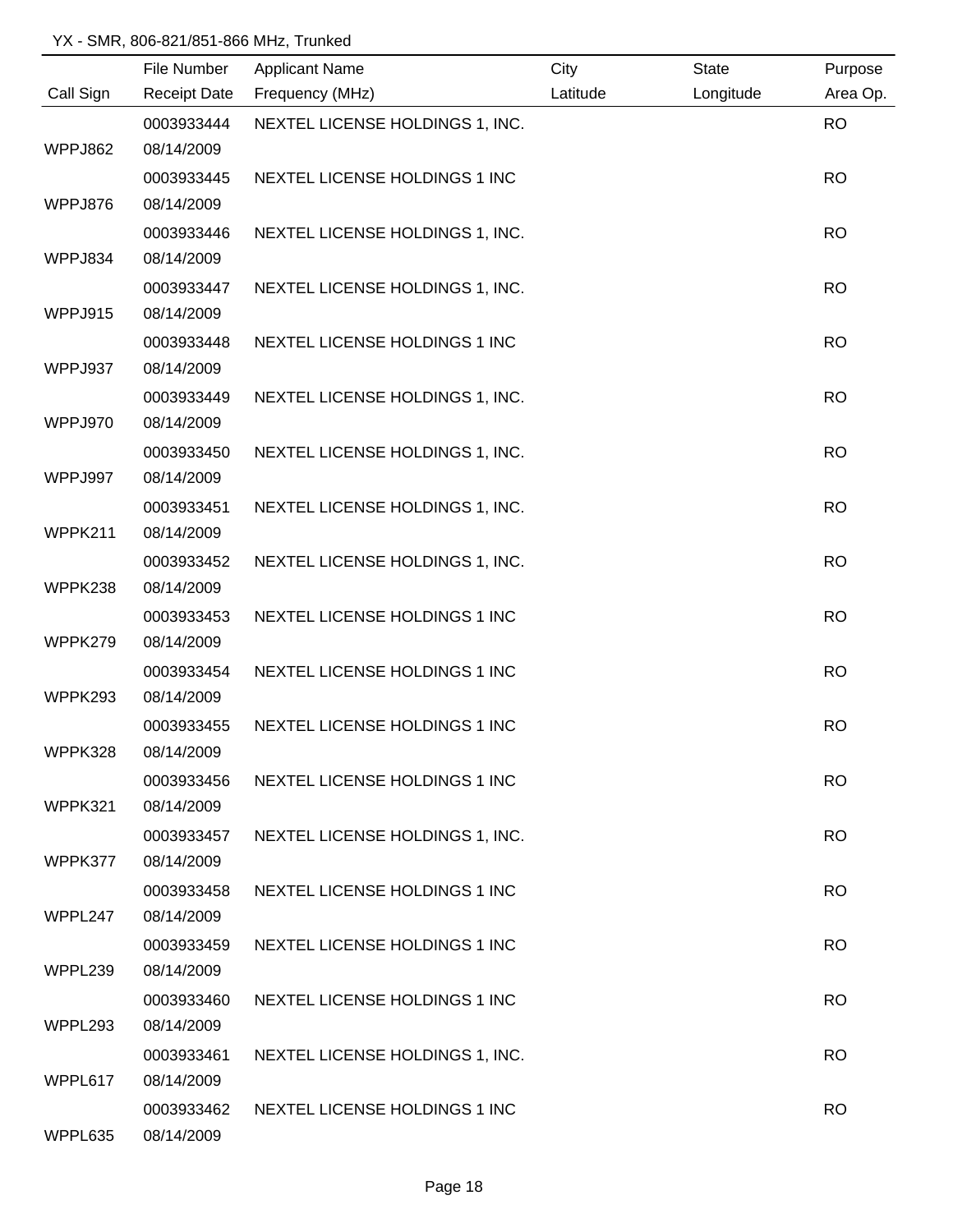|           | File Number         | <b>Applicant Name</b>           | City     | <b>State</b> | Purpose   |
|-----------|---------------------|---------------------------------|----------|--------------|-----------|
| Call Sign | <b>Receipt Date</b> | Frequency (MHz)                 | Latitude | Longitude    | Area Op.  |
|           | 0003933463          | NEXTEL LICENSE HOLDINGS 1, INC. |          |              | <b>RO</b> |
| WPPJ253   | 08/14/2009          |                                 |          |              |           |
|           | 0003933464          | NEXTEL LICENSE HOLDINGS 1 INC   |          |              | <b>RO</b> |
| WPPK266   | 08/14/2009          |                                 |          |              |           |
|           | 0003933465          | NEXTEL LICENSE HOLDINGS 1 INC   |          |              | <b>RO</b> |
| WPPK267   | 08/14/2009          |                                 |          |              |           |
|           | 0003933467          | NEXTEL LICENSE HOLDINGS 1 INC   |          |              | <b>RO</b> |
| WPPK270   | 08/14/2009          |                                 |          |              |           |
|           | 0003933468          | NEXTEL LICENSE HOLDINGS 1 INC   |          |              | <b>RO</b> |
| WPPK271   | 08/14/2009          |                                 |          |              |           |
|           | 0003933469          | NEXTEL LICENSE HOLDINGS 1 INC   |          |              | <b>RO</b> |
| WPPK272   | 08/14/2009          |                                 |          |              |           |
|           | 0003933470          | NEXTEL LICENSE HOLDINGS 1 INC   |          |              | <b>RO</b> |
| WPPK275   | 08/14/2009          |                                 |          |              |           |
|           | 0003933471          | NEXTEL LICENSE HOLDINGS 1 INC   |          |              | <b>RO</b> |
| WPPK276   | 08/14/2009          |                                 |          |              |           |
|           | 0003933472          | NEXTEL LICENSE HOLDINGS 1 INC   |          |              | <b>RO</b> |
| WPPK277   | 08/14/2009          |                                 |          |              |           |
|           | 0003933473          | NEXTEL LICENSE HOLDINGS 1 INC   |          |              | <b>RO</b> |
| WPPK281   | 08/14/2009          |                                 |          |              |           |
|           | 0003933474          | NEXTEL LICENSE HOLDINGS 1 INC   |          |              | <b>RO</b> |
| WPPK283   | 08/14/2009          |                                 |          |              |           |
|           | 0003933475          | NEXTEL LICENSE HOLDINGS 1 INC   |          |              | <b>RO</b> |
| WPPK284   | 08/14/2009          |                                 |          |              |           |
|           | 0003933476          | NEXTEL LICENSE HOLDINGS 1 INC   |          |              | <b>RO</b> |
| WPPK286   | 08/14/2009          |                                 |          |              |           |
|           | 0003933477          | NEXTEL LICENSE HOLDINGS 1 INC   |          |              | <b>RO</b> |
| WPPK287   | 08/14/2009          |                                 |          |              |           |
|           | 0003933478          | NEXTEL LICENSE HOLDINGS 1 INC   |          |              | <b>RO</b> |
| WPPK289   | 08/14/2009          |                                 |          |              |           |
|           | 0003933479          | NEXTEL LICENSE HOLDINGS 1 INC   |          |              | <b>RO</b> |
| WPPK291   | 08/14/2009          |                                 |          |              |           |
|           | 0003933480          | NEXTEL LICENSE HOLDINGS 1 INC   |          |              | <b>RO</b> |
| WPPK292   | 08/14/2009          |                                 |          |              |           |
|           | 0003933481          | NEXTEL LICENSE HOLDINGS 1 INC   |          |              | <b>RO</b> |
| WPPK295   | 08/14/2009          |                                 |          |              |           |
|           | 0003933482          | NEXTEL LICENSE HOLDINGS 1 INC   |          |              | <b>RO</b> |
| WPPK297   | 08/14/2009          |                                 |          |              |           |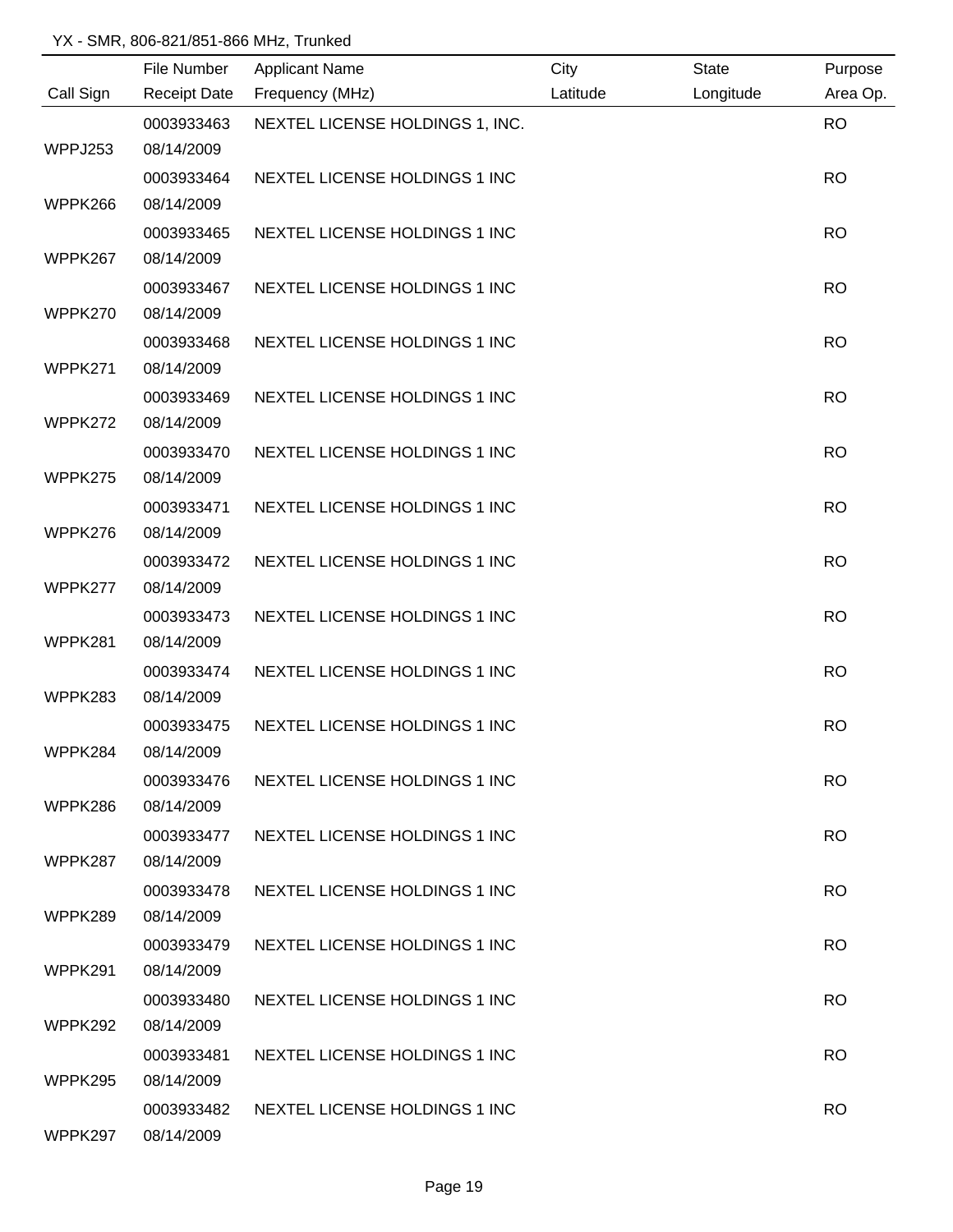|           | File Number         | <b>Applicant Name</b>           | City     | <b>State</b> | Purpose   |
|-----------|---------------------|---------------------------------|----------|--------------|-----------|
| Call Sign | <b>Receipt Date</b> | Frequency (MHz)                 | Latitude | Longitude    | Area Op.  |
|           | 0003933483          | NEXTEL LICENSE HOLDINGS 1 INC   |          |              | <b>RO</b> |
| WPPK300   | 08/14/2009          |                                 |          |              |           |
|           | 0003933484          | NEXTEL LICENSE HOLDINGS 1 INC   |          |              | <b>RO</b> |
| WPPK301   | 08/14/2009          |                                 |          |              |           |
|           | 0003933485          | NEXTEL LICENSE HOLDINGS 1 INC   |          |              | <b>RO</b> |
| WPPK302   | 08/14/2009          |                                 |          |              |           |
|           | 0003933486          | NEXTEL LICENSE HOLDINGS 1 INC   |          |              | <b>RO</b> |
| WPPK303   | 08/14/2009          |                                 |          |              |           |
|           | 0003933487          | NEXTEL LICENSE HOLDINGS 1 INC   |          |              | <b>RO</b> |
| WPPK306   | 08/14/2009          |                                 |          |              |           |
|           | 0003933488          | NEXTEL LICENSE HOLDINGS 1, INC. |          |              | <b>RO</b> |
| WPPK307   | 08/14/2009          |                                 |          |              |           |
|           | 0003933489          | NEXTEL LICENSE HOLDINGS 1, INC. |          |              | <b>RO</b> |
| WPPK308   | 08/14/2009          |                                 |          |              |           |
|           | 0003933490          | NEXTEL LICENSE HOLDINGS 1, INC. |          |              | <b>RO</b> |
| WPPJ963   | 08/14/2009          |                                 |          |              |           |
|           | 0003933491          | Nextel License Holdings 1, Inc. |          |              | <b>RO</b> |
| WQJM817   | 08/14/2009          |                                 |          |              |           |
|           | 0003933492          | NEXTEL LICENSE HOLDINGS 1, INC. |          |              | <b>RO</b> |
| WPPJ625   | 08/14/2009          |                                 |          |              |           |
|           | 0003933493          | NEXTEL LICENSE HOLDINGS 1 INC   |          |              | <b>RO</b> |
| WPPK290   | 08/14/2009          |                                 |          |              |           |
|           | 0003933494          | NEXTEL LICENSE HOLDINGS 1, INC. |          |              | <b>RO</b> |
| WPPL290   | 08/14/2009          |                                 |          |              |           |
|           | 0003933495          | NEXTEL LICENSE HOLDINGS 1 INC   |          |              | <b>RO</b> |
| WPPJ965   | 08/14/2009          |                                 |          |              |           |
|           | 0003933496          | NEXTEL LICENSE HOLDINGS 1, INC. |          |              | <b>RO</b> |
| WPPJ967   | 08/14/2009          |                                 |          |              |           |
|           | 0003933497          | NEXTEL LICENSE HOLDINGS 1, INC. |          |              | <b>RO</b> |
| WPPJ998   | 08/14/2009          |                                 |          |              |           |
|           | 0003933498          | NEXTEL LICENSE HOLDINGS 1, INC. |          |              | <b>RO</b> |
| WPPJ255   | 08/14/2009          |                                 |          |              |           |
|           | 0003933499          | NEXTEL LICENSE HOLDINGS 1, INC. |          |              | <b>RO</b> |
| WPPJ256   | 08/14/2009          |                                 |          |              |           |
|           | 0003933500          | NEXTEL LICENSE HOLDINGS 1, INC. |          |              | <b>RO</b> |
| WPPJ257   | 08/14/2009          |                                 |          |              |           |
|           | 0003933501          | NEXTEL LICENSE HOLDINGS 1, INC. |          |              | <b>RO</b> |
| WPPJ260   | 08/14/2009          |                                 |          |              |           |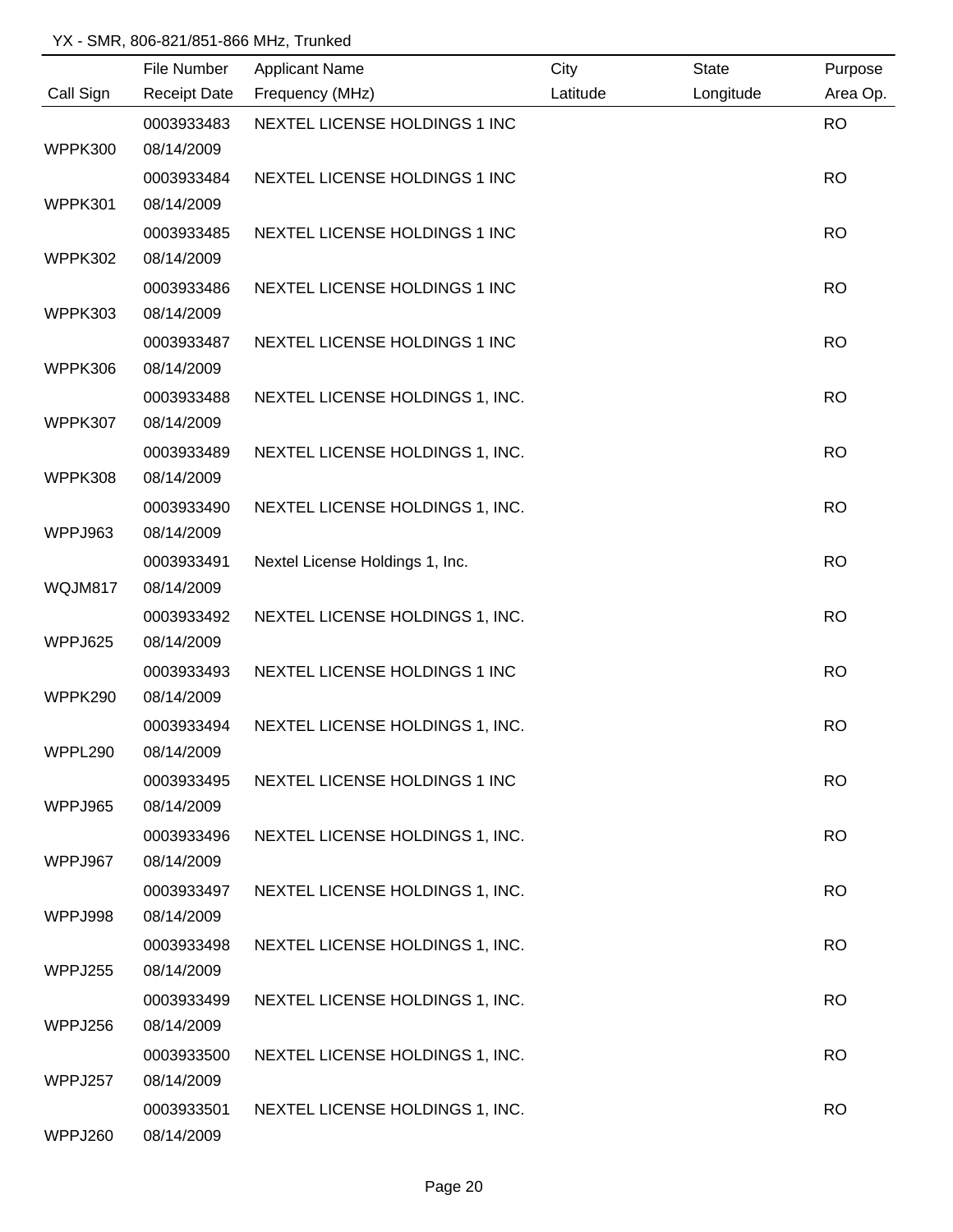|           | File Number | <b>Applicant Name</b>             | City     | <b>State</b> | Purpose   |
|-----------|-------------|-----------------------------------|----------|--------------|-----------|
| Call Sign |             | Receipt Date Frequency (MHz)      | Latitude | Longitude    | Area Op.  |
|           | 0003933502  | NEXTEL LICENSE HOLDINGS 1, INC.   |          |              | <b>RO</b> |
| WPPJ261   | 08/14/2009  |                                   |          |              |           |
|           | 0003933503  | NEXTEL LICENSE HOLDINGS 1, INC.   |          |              | <b>RO</b> |
| WPPJ262   | 08/14/2009  |                                   |          |              |           |
|           | 0003933504  | NEXTEL LICENSE HOLDINGS 1, INC.   |          |              | <b>RO</b> |
| WPPJ266   | 08/14/2009  |                                   |          |              |           |
|           | 0003933505  | NEXTEL LICENSE HOLDINGS 1, INC.   |          |              | <b>RO</b> |
| WPPJ268   | 08/14/2009  |                                   |          |              |           |
|           | 0003933506  | NEXTEL LICENSE HOLDINGS 1, INC.   |          |              | <b>RO</b> |
| WPPJ269   | 08/14/2009  |                                   |          |              |           |
|           | 0003933507  | NEXTEL LICENSE HOLDINGS 1 INC     |          |              | <b>RO</b> |
| WPPJ271   | 08/14/2009  |                                   |          |              |           |
|           | 0003933508  | NEXTEL LICENSE HOLDINGS 1 INC DB. |          |              | <b>RO</b> |
| WPPJ272   | 08/14/2009  |                                   |          |              |           |
|           | 0003933509  | NEXTEL LICENSE HOLDINGS 1, INC.   |          |              | <b>RO</b> |
| WPPJ274   | 08/14/2009  |                                   |          |              |           |
|           | 0003933510  | NEXTEL LICENSE HOLDINGS 1, INC.   |          |              | <b>RO</b> |
| WPPJ276   | 08/14/2009  |                                   |          |              |           |
|           | 0003933511  | NEXTEL LICENSE HOLDINGS 1, INC.   |          |              | <b>RO</b> |
| WPPJ254   | 08/14/2009  |                                   |          |              |           |
|           | 0003933512  | NEXTEL LICENSE HOLDINGS 1, INC.   |          |              | <b>RO</b> |
| WPPJ267   | 08/14/2009  |                                   |          |              |           |
|           | 0003933513  | NEXTEL LICENSE HOLDINGS 1 INC     |          |              | <b>RO</b> |
| WPPJ286   | 08/14/2009  |                                   |          |              |           |
|           | 0003933514  | NEXTEL LICENSE HOLDINGS 1, INC.   |          |              | <b>RO</b> |
| WPPJ588   | 08/14/2009  |                                   |          |              |           |
|           | 0003933515  | NEXTEL LICENSE HOLDINGS 1, INC.   |          |              | <b>RO</b> |
| WPPJ602   | 08/14/2009  |                                   |          |              |           |
|           | 0003933516  | NEXTEL LICENSE HOLDINGS 1, INC.   |          |              | <b>RO</b> |
| WPPJ619   | 08/14/2009  |                                   |          |              |           |
|           | 0003933517  | NEXTEL LICENSE HOLDINGS 1, INC.   |          |              | <b>RO</b> |
| WPPJ630   | 08/14/2009  |                                   |          |              |           |
|           | 0003933518  | NEXTEL LICENSE HOLDINGS 1, INC.   |          |              | <b>RO</b> |
| WPPJ643   | 08/14/2009  |                                   |          |              |           |
|           | 0003933519  | NEXTEL LICENSE HOLDINGS 1, INC.   |          |              | <b>RO</b> |
| WPPJ812   | 08/14/2009  |                                   |          |              |           |
|           | 0003933520  | NEXTEL LICENSE HOLDINGS 1, INC.   |          |              | <b>RO</b> |
| WPPK379   | 08/14/2009  |                                   |          |              |           |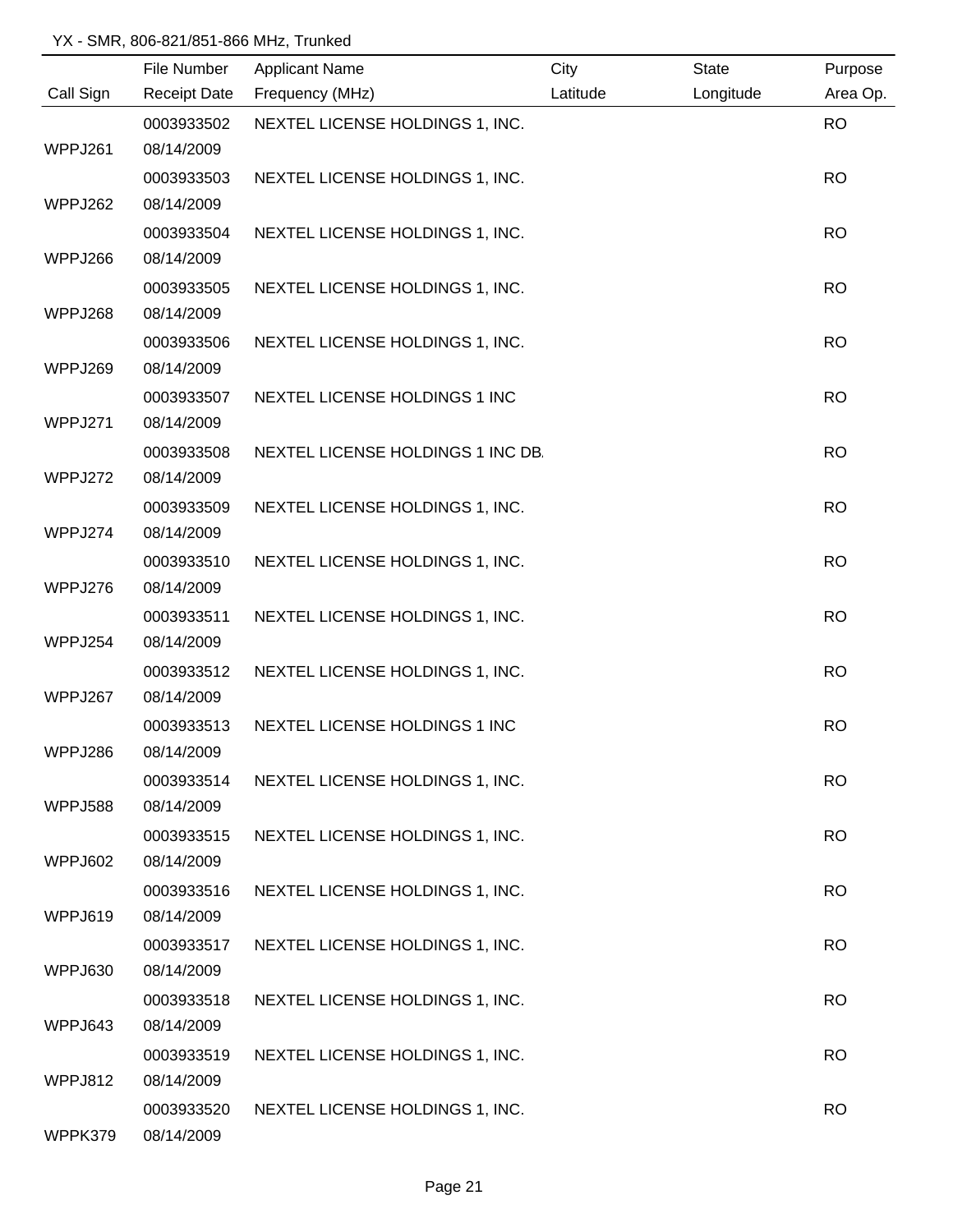|           | File Number         | <b>Applicant Name</b>             | City     | <b>State</b> | Purpose   |
|-----------|---------------------|-----------------------------------|----------|--------------|-----------|
| Call Sign | <b>Receipt Date</b> | Frequency (MHz)                   | Latitude | Longitude    | Area Op.  |
|           | 0003933521          | NEXTEL LICENSE HOLDINGS 1, INC.   |          |              | <b>RO</b> |
| WPPK381   | 08/14/2009          |                                   |          |              |           |
|           | 0003933522          | NEXTEL LICENSE HOLDINGS 1, INC.   |          |              | <b>RO</b> |
| WPPK384   | 08/14/2009          |                                   |          |              |           |
|           | 0003933523          | NEXTEL LICENSE HOLDINGS 1, INC.   |          |              | <b>RO</b> |
| WPPK385   | 08/14/2009          |                                   |          |              |           |
|           | 0003933524          | NEXTEL LICENSE HOLDINGS 1, INC.   |          |              | <b>RO</b> |
| WPPK386   | 08/14/2009          |                                   |          |              |           |
|           | 0003933525          | NEXTEL LICENSE HOLDINGS 1, INC.   |          |              | <b>RO</b> |
| WPPK387   | 08/14/2009          |                                   |          |              |           |
|           | 0003933526          | NEXTEL LICENSE HOLDINGS 1, INC.   |          |              | <b>RO</b> |
| WPPK390   | 08/14/2009          |                                   |          |              |           |
|           | 0003933527          | NEXTEL LICENSE HOLDINGS 1, INC.   |          |              | <b>RO</b> |
| WPPK391   | 08/14/2009          |                                   |          |              |           |
|           | 0003933528          | NEXTEL LICENSE HOLDINGS 1, INC.   |          |              | <b>RO</b> |
| WPPK392   | 08/14/2009          |                                   |          |              |           |
|           | 0003933529          | NEXTEL LICENSE HOLDINGS 1, INC.   |          |              | <b>RO</b> |
| WPPK395   | 08/14/2009          |                                   |          |              |           |
|           | 0003933530          | NEXTEL LICENSE HOLDINGS 1, INC.   |          |              | <b>RO</b> |
| WPPK396   | 08/14/2009          |                                   |          |              |           |
|           | 0003933531          | NEXTEL LICENSE HOLDINGS 1, INC.   |          |              | <b>RO</b> |
| WPPK397   | 08/14/2009          |                                   |          |              |           |
|           | 0003933532          | NEXTEL LICENSE HOLDINGS 1, INC.   |          |              | <b>RO</b> |
| WPPK780   | 08/14/2009          |                                   |          |              |           |
|           | 0003933533          | NEXTEL LICENSE HOLDINGS 1, INC.   |          |              | <b>RO</b> |
| WPPL289   | 08/14/2009          |                                   |          |              |           |
|           | 0003933534          | NEXTEL LICENSE HOLDINGS 1 INC     |          |              | <b>RO</b> |
| WPPL291   | 08/14/2009          |                                   |          |              |           |
|           | 0003933535          | NEXTEL LICENSE HOLDINGS 1 INC     |          |              | <b>RO</b> |
| WPPL292   | 08/14/2009          |                                   |          |              |           |
|           | 0003933536          | NEXTEL LICENSE HOLDINGS 1 INC DB. |          |              | <b>RO</b> |
| WPPL296   | 08/14/2009          |                                   |          |              |           |
|           | 0003933537          | NEXTEL LICENSE HOLDINGS 1 INC DB. |          |              | <b>RO</b> |
| WPPL304   | 08/14/2009          |                                   |          |              |           |
|           | 0003933538          | NEXTEL LICENSE HOLDINGS 1, INC.   |          |              | <b>RO</b> |
| WPPL597   | 08/14/2009          |                                   |          |              |           |
|           | 0003933539          | NEXTEL LICENSE HOLDINGS 1 INC     |          |              | <b>RO</b> |
| WPPL598   | 08/14/2009          |                                   |          |              |           |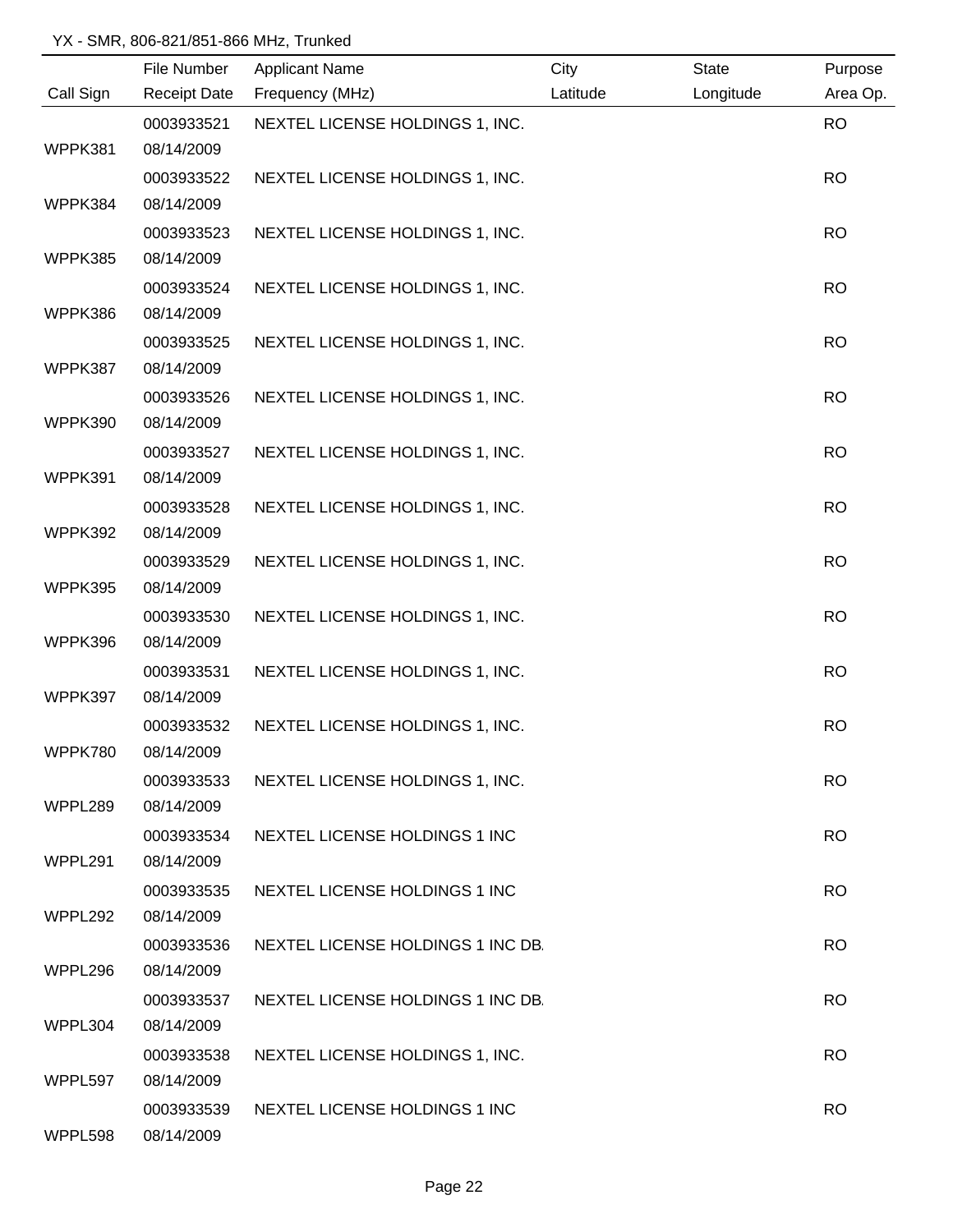|                | File Number         | <b>Applicant Name</b>           | City     | <b>State</b> | Purpose   |
|----------------|---------------------|---------------------------------|----------|--------------|-----------|
| Call Sign      | <b>Receipt Date</b> | Frequency (MHz)                 | Latitude | Longitude    | Area Op.  |
|                | 0003933540          | NEXTEL LICENSE HOLDINGS 1 INC   |          |              | <b>RO</b> |
| WPPK315        | 08/14/2009          |                                 |          |              |           |
|                | 0003933541          | NEXTEL LICENSE HOLDINGS 1, INC. |          |              | <b>RO</b> |
| WPPK343        | 08/14/2009          |                                 |          |              |           |
|                | 0003933542          | NEXTEL LICENSE HOLDINGS 1 INC   |          |              | <b>RO</b> |
| WPPL280        | 08/14/2009          |                                 |          |              |           |
|                | 0003933543          | Nextel License Holdings 1, Inc. |          |              | <b>RO</b> |
| <b>WPWS891</b> | 08/14/2009          |                                 |          |              |           |
|                | 0003933544          | NEXTEL LICENSE HOLDINGS 1 INC   |          |              | <b>RO</b> |
| WPPK320        | 08/14/2009          |                                 |          |              |           |
|                | 0003933545          | NEXTEL LICENSE HOLDINGS 1, INC. |          |              | <b>RO</b> |
| WPPJ233        | 08/14/2009          |                                 |          |              |           |
|                | 0003933546          | NEXTEL LICENSE HOLDINGS 1, INC. |          |              | <b>RO</b> |
| WPPJ605        | 08/14/2009          |                                 |          |              |           |
|                | 0003933547          | NEXTEL LICENSE HOLDINGS 1, INC. |          |              | <b>RO</b> |
| WPPJ868        | 08/14/2009          |                                 |          |              |           |
|                | 0003933548          | NEXTEL LICENSE HOLDINGS 1, INC. |          |              | <b>RO</b> |
| WPPJ818        | 08/14/2009          |                                 |          |              |           |
|                | 0003933549          | NEXTEL LICENSE HOLDINGS 1, INC. |          |              | <b>RO</b> |
| WPPJ959        | 08/14/2009          |                                 |          |              |           |
|                | 0003933550          | NEXTEL LICENSE HOLDINGS 1 INC   |          |              | <b>RO</b> |
| WPPK233        | 08/14/2009          |                                 |          |              |           |
|                | 0003933551          | NEXTEL LICENSE HOLDINGS 1, INC. |          |              | <b>RO</b> |
| WPPJ656        | 08/14/2009          |                                 |          |              |           |
|                | 0003933552          | NEXTEL LICENSE HOLDINGS 1 INC   |          |              | <b>RO</b> |
| WPPK208        | 08/14/2009          |                                 |          |              |           |
|                | 0003933554          | NEXTEL LICENSE HOLDINGS 1, INC. |          |              | <b>RO</b> |
| WPPJ227        | 08/14/2009          |                                 |          |              |           |
|                | 0003933555          | NEXTEL LICENSE HOLDINGS 1, INC. |          |              | <b>RO</b> |
| WPPJ264        | 08/14/2009          |                                 |          |              |           |
|                | 0003933556          | NEXTEL LICENSE HOLDINGS 1, INC. |          |              | <b>RO</b> |
| WPPJ599        | 08/14/2009          |                                 |          |              |           |
|                | 0003933557          | NEXTEL LICENSE HOLDINGS 1, INC. |          |              | <b>RO</b> |
| WPPJ640        | 08/14/2009          |                                 |          |              |           |
|                | 0003933558          | NEXTEL LICENSE HOLDINGS 1, INC. |          |              | <b>RO</b> |
| WPPJ806        | 08/14/2009          |                                 |          |              |           |
|                | 0003933559          | NEXTEL LICENSE HOLDINGS 1, INC. |          |              | <b>RO</b> |
| WPPJ910        | 08/14/2009          |                                 |          |              |           |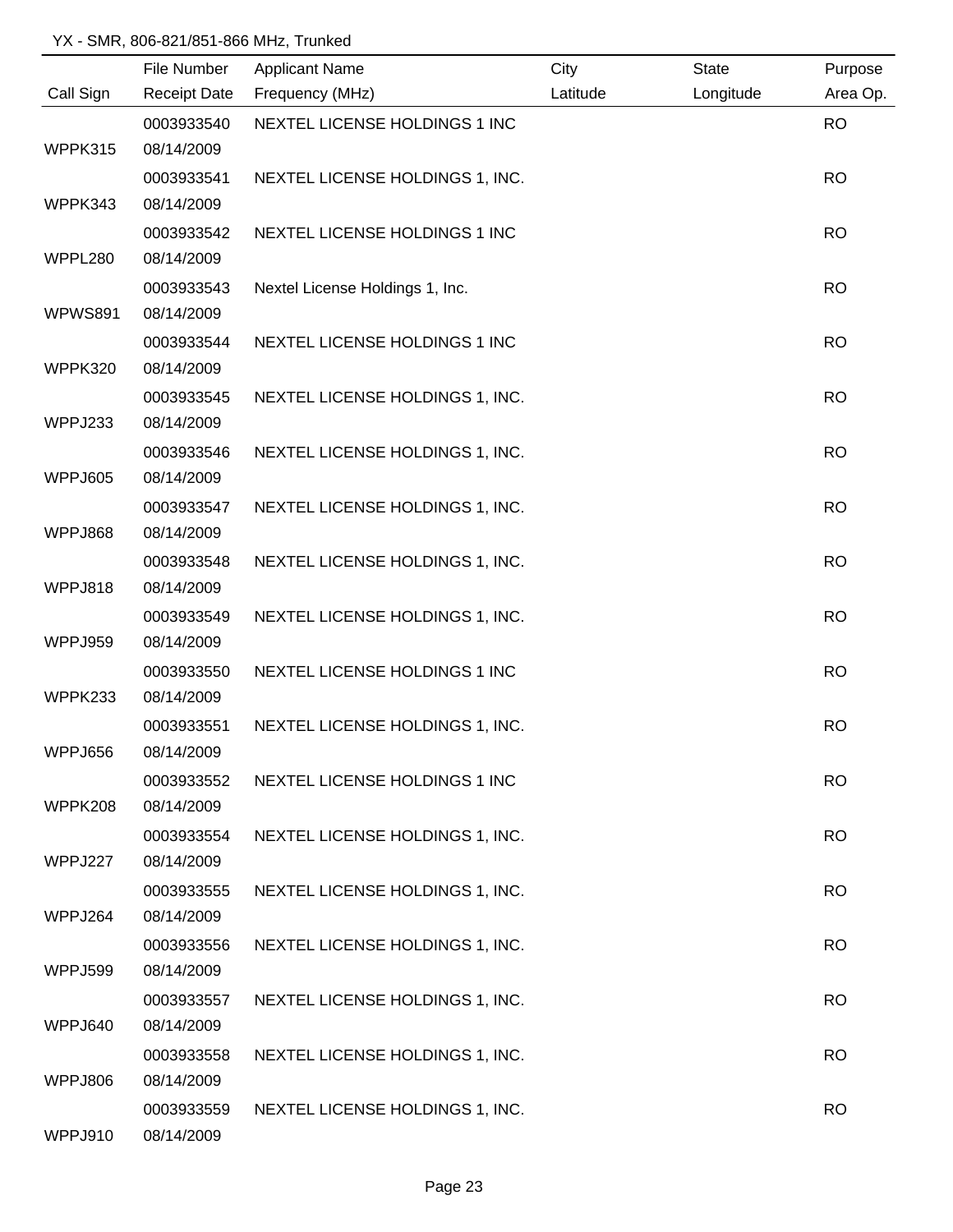|           | File Number         | <b>Applicant Name</b>           | City     | <b>State</b> | Purpose   |
|-----------|---------------------|---------------------------------|----------|--------------|-----------|
| Call Sign | <b>Receipt Date</b> | Frequency (MHz)                 | Latitude | Longitude    | Area Op.  |
|           | 0003933560          | NEXTEL LICENSE HOLDINGS 1, INC. |          |              | <b>RO</b> |
| WPPJ971   | 08/14/2009          |                                 |          |              |           |
|           | 0003933561          | NEXTEL LICENSE HOLDINGS 1, INC. |          |              | <b>RO</b> |
| WPPJ981   | 08/14/2009          |                                 |          |              |           |
|           | 0003933562          | NEXTEL LICENSE HOLDINGS 1 INC   |          |              | <b>RO</b> |
| WPPJ992   | 08/14/2009          |                                 |          |              |           |
|           | 0003933563          | NEXTEL LICENSE HOLDINGS 1 INC   |          |              | <b>RO</b> |
| WPPK203   | 08/14/2009          |                                 |          |              |           |
|           | 0003933564          | NEXTEL LICENSE HOLDINGS 1 INC   |          |              | <b>RO</b> |
| WPPK212   | 08/14/2009          |                                 |          |              |           |
|           | 0003933565          | NEXTEL LICENSE HOLDINGS 1 INC   |          |              | <b>RO</b> |
| WPPK222   | 08/14/2009          |                                 |          |              |           |
|           | 0003933566          | NEXTEL LICENSE HOLDINGS 1, INC. |          |              | <b>RO</b> |
| WPPK244   | 08/14/2009          |                                 |          |              |           |
|           | 0003933567          | NEXTEL LICENSE HOLDINGS 1, INC. |          |              | <b>RO</b> |
| WPPK253   | 08/14/2009          |                                 |          |              |           |
|           | 0003933568          | NEXTEL LICENSE HOLDINGS 1 INC   |          |              | <b>RO</b> |
| WPPK263   | 08/14/2009          |                                 |          |              |           |
|           | 0003933569          | NEXTEL LICENSE HOLDINGS 1 INC   |          |              | <b>RO</b> |
| WPPK274   | 08/14/2009          |                                 |          |              |           |
|           | 0003933570          | NEXTEL LICENSE HOLDINGS 1 INC   |          |              | <b>RO</b> |
| WPPK285   | 08/14/2009          |                                 |          |              |           |
|           | 0003933571          | NEXTEL LICENSE HOLDINGS 1 INC   |          |              | <b>RO</b> |
| WPPK294   | 08/14/2009          |                                 |          |              |           |
|           | 0003933572          | NEXTEL LICENSE HOLDINGS 1, INC. |          |              | <b>RO</b> |
| WPPK304   | 08/14/2009          |                                 |          |              |           |
|           | 0003933573          | NEXTEL LICENSE HOLDINGS 1 INC   |          |              | <b>RO</b> |
| WPPK334   | 08/14/2009          |                                 |          |              |           |
|           | 0003933574          | NEXTEL LICENSE HOLDINGS 1 INC   |          |              | <b>RO</b> |
| WPPK353   | 08/14/2009          |                                 |          |              |           |
|           | 0003933575          | NEXTEL LICENSE HOLDINGS 1 INC   |          |              | <b>RO</b> |
| WPPK364   | 08/14/2009          |                                 |          |              |           |
|           | 0003933576          | NEXTEL LICENSE HOLDINGS 1 INC   |          |              | <b>RO</b> |
| WPPK369   | 08/14/2009          |                                 |          |              |           |
|           | 0003933577          | NEXTEL LICENSE HOLDINGS 1, INC. |          |              | <b>RO</b> |
| WPPK378   | 08/14/2009          |                                 |          |              |           |
|           | 0003933578          | NEXTEL LICENSE HOLDINGS 1, INC. |          |              | <b>RO</b> |
| WPPK388   | 08/14/2009          |                                 |          |              |           |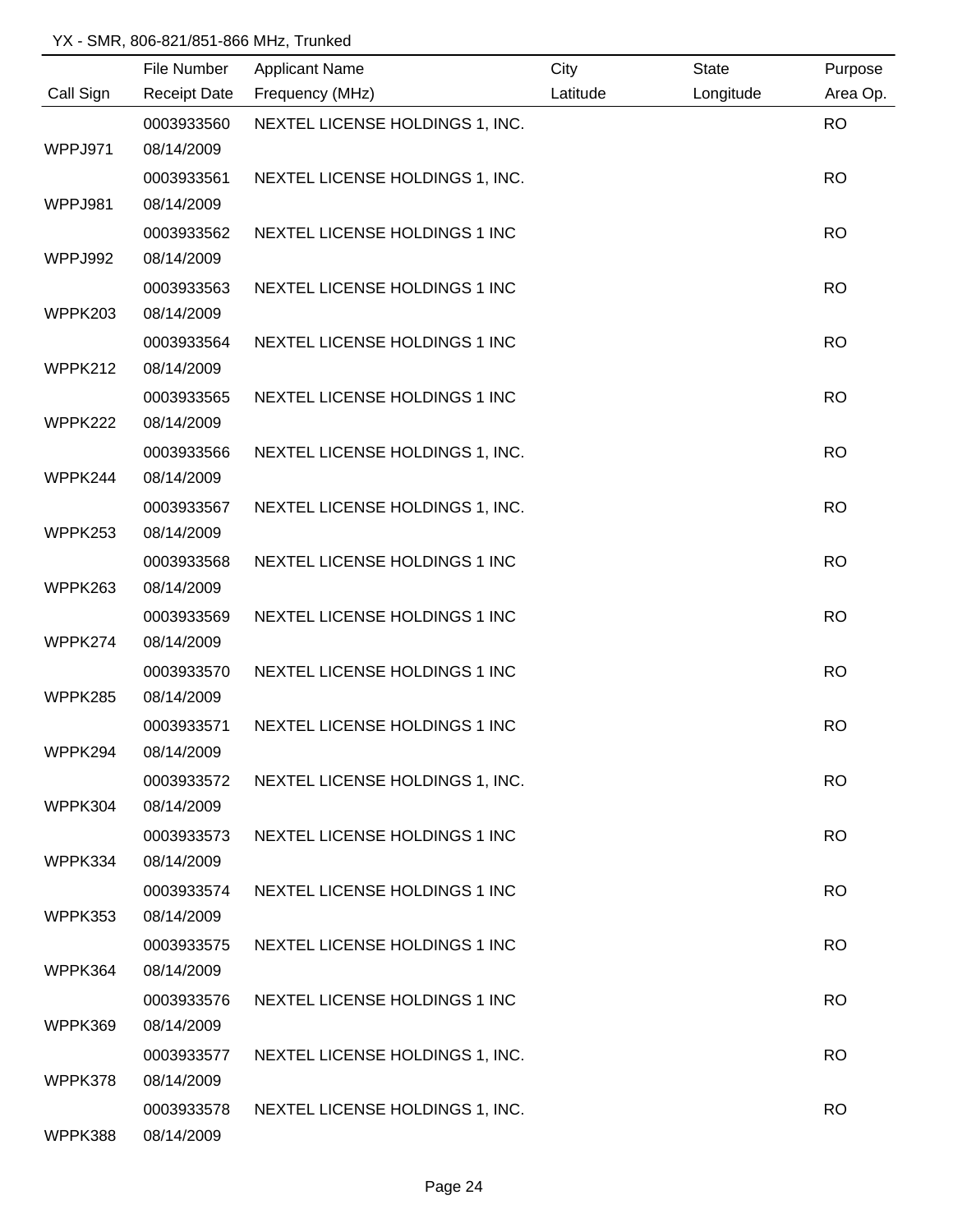|                | File Number | <b>Applicant Name</b>             | City     | <b>State</b> | Purpose   |
|----------------|-------------|-----------------------------------|----------|--------------|-----------|
| Call Sign      |             | Receipt Date Frequency (MHz)      | Latitude | Longitude    | Area Op.  |
|                | 0003933579  | NEXTEL LICENSE HOLDINGS 1, INC.   |          |              | <b>RO</b> |
| WPPK399        | 08/14/2009  |                                   |          |              |           |
|                | 0003933580  | NEXTEL LICENSE HOLDINGS 1 INC     |          |              | <b>RO</b> |
| WPPL253        | 08/14/2009  |                                   |          |              |           |
|                | 0003933581  | NEXTEL LICENSE HOLDINGS 1, INC.   |          |              | <b>RO</b> |
| WPPL263        | 08/14/2009  |                                   |          |              |           |
|                | 0003933582  | NEXTEL LICENSE HOLDINGS 1 INC     |          |              | <b>RO</b> |
| WPPL233        | 08/14/2009  |                                   |          |              |           |
|                | 0003933583  | NEXTEL LICENSE HOLDINGS 1 INC     |          |              | <b>RO</b> |
| WPPL245        | 08/14/2009  |                                   |          |              |           |
|                | 0003933584  | NEXTEL LICENSE HOLDINGS 1 INC DB. |          |              | <b>RO</b> |
| WPPJ929        | 08/14/2009  |                                   |          |              |           |
|                | 0003933585  | NEXTEL LICENSE HOLDINGS 1, INC.   |          |              | <b>RO</b> |
| WPPJ938        | 08/14/2009  |                                   |          |              |           |
|                | 0003933586  | NEXTEL LICENSE HOLDINGS 1, INC.   |          |              | <b>RO</b> |
| WPPJ948        | 08/14/2009  |                                   |          |              |           |
|                | 0003933587  | NEXTEL LICENSE HOLDINGS 1 INC     |          |              | <b>RO</b> |
| WPPJ922        | 08/14/2009  |                                   |          |              |           |
|                | 0003933588  | NEXTEL LICENSE HOLDINGS 1, INC.   |          |              | <b>RO</b> |
| WPPJ891        | 08/14/2009  |                                   |          |              |           |
|                | 0003933591  | NEXTEL LICENSE HOLDINGS 1, INC.   |          |              | <b>RO</b> |
| WPPI378        | 08/14/2009  |                                   |          |              |           |
|                | 0003933592  | NEXTEL LICENSE HOLDINGS 1, INC.   |          |              | <b>RO</b> |
| WPPJ243        | 08/14/2009  |                                   |          |              |           |
|                | 0003933593  | NEXTEL LICENSE HOLDINGS 1, INC.   |          |              | <b>RO</b> |
| WPPJ248        | 08/14/2009  |                                   |          |              |           |
|                | 0003933594  | NEXTEL LICENSE HOLDINGS 1, INC.   |          |              | <b>RO</b> |
| WPPJ259        | 08/14/2009  |                                   |          |              |           |
|                | 0003933595  | NEXTEL LICENSE HOLDINGS 1, INC.   |          |              | <b>RO</b> |
| WPPJ270        | 08/14/2009  |                                   |          |              |           |
|                | 0003933596  | NEXTEL LICENSE HOLDINGS 1 INC DB. |          |              | <b>RO</b> |
| WPPJ280        | 08/14/2009  |                                   |          |              |           |
|                | 0003933597  | NEXTEL LICENSE HOLDINGS 1, INC.   |          |              | <b>RO</b> |
| <b>WPPJ582</b> | 08/14/2009  |                                   |          |              |           |
|                | 0003933598  | NEXTEL LICENSE HOLDINGS 1, INC.   |          |              | <b>RO</b> |
| WPPJ594        | 08/14/2009  |                                   |          |              |           |
|                | 0003933599  | NEXTEL LICENSE HOLDINGS 1, INC.   |          |              | <b>RO</b> |
| WPPJ614        | 08/14/2009  |                                   |          |              |           |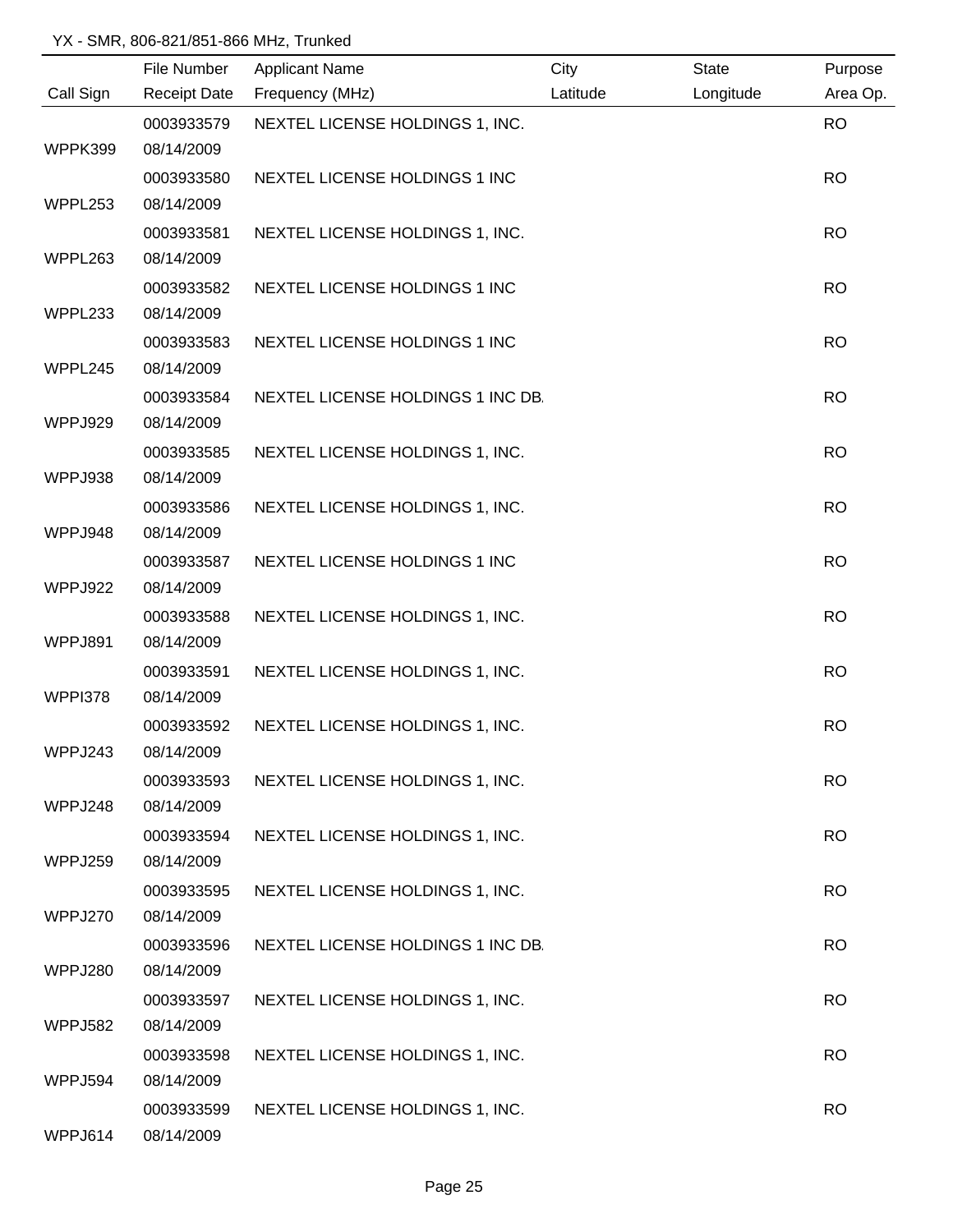|           | File Number         | <b>Applicant Name</b>           | City     | <b>State</b> | Purpose   |
|-----------|---------------------|---------------------------------|----------|--------------|-----------|
| Call Sign | <b>Receipt Date</b> | Frequency (MHz)                 | Latitude | Longitude    | Area Op.  |
|           | 0003933600          | NEXTEL LICENSE HOLDINGS 1, INC. |          |              | <b>RO</b> |
| WPPJ624   | 08/14/2009          |                                 |          |              |           |
|           | 0003933601          | NEXTEL LICENSE HOLDINGS 1, INC. |          |              | <b>RO</b> |
| WPPJ635   | 08/14/2009          |                                 |          |              |           |
|           | 0003933602          | NEXTEL LICENSE HOLDINGS 1, INC. |          |              | <b>RO</b> |
| WPPJ650   | 08/14/2009          |                                 |          |              |           |
|           | 0003933603          | NEXTEL LICENSE HOLDINGS 1, INC. |          |              | <b>RO</b> |
| WPPJ807   | 08/14/2009          |                                 |          |              |           |
|           | 0003933604          | NEXTEL LICENSE HOLDINGS 1, INC. |          |              | <b>RO</b> |
| WPPJ817   | 08/14/2009          |                                 |          |              |           |
|           | 0003933605          | NEXTEL LICENSE HOLDINGS 1 INC   |          |              | <b>RO</b> |
| WPPJ857   | 08/14/2009          |                                 |          |              |           |
|           | 0003933606          | NEXTEL LICENSE HOLDINGS 1, INC. |          |              | <b>RO</b> |
| WPPJ877   | 08/14/2009          |                                 |          |              |           |
|           | 0003933607          | NEXTEL LICENSE HOLDINGS 1, INC. |          |              | <b>RO</b> |
| WPPJ829   | 08/14/2009          |                                 |          |              |           |
|           | 0003933608          | NEXTEL LICENSE HOLDINGS 1, INC. |          |              | <b>RO</b> |
| WPPJ840   | 08/14/2009          |                                 |          |              |           |
|           | 0003933609          | NEXTEL LICENSE HOLDINGS 1, INC. |          |              | <b>RO</b> |
| WPPJ889   | 08/14/2009          |                                 |          |              |           |
|           | 0003933610          | NEXTEL LICENSE HOLDINGS 1, INC. |          |              | <b>RO</b> |
| WPPJ899   | 08/14/2009          |                                 |          |              |           |
|           | 0003933611          | NEXTEL LICENSE HOLDINGS 1 INC   |          |              | <b>RO</b> |
| WPPK223   | 08/14/2009          |                                 |          |              |           |
|           | 0003933612          | NEXTEL LICENSE HOLDINGS 1, INC. |          |              | <b>RO</b> |
| WPPK239   | 08/14/2009          |                                 |          |              |           |
|           | 0003933613          | NEXTEL LICENSE HOLDINGS 1, INC. |          |              | <b>RO</b> |
| WPPK249   | 08/14/2009          |                                 |          |              |           |
|           | 0003933614          | NEXTEL LICENSE HOLDINGS 1 INC   |          |              | <b>RO</b> |
| WPPK264   | 08/14/2009          |                                 |          |              |           |
|           | 0003933615          | NEXTEL LICENSE HOLDINGS 1 INC   |          |              | <b>RO</b> |
| WPPK305   | 08/14/2009          |                                 |          |              |           |
|           | 0003933616          | NEXTEL LICENSE HOLDINGS 1 INC   |          |              | <b>RO</b> |
| WPPK329   | 08/14/2009          |                                 |          |              |           |
|           | 0003933617          | NEXTEL LICENSE HOLDINGS 1 INC   |          |              | <b>RO</b> |
| WPPK354   | 08/14/2009          |                                 |          |              |           |
|           | 0003933618          | NEXTEL LICENSE HOLDINGS 1, INC. |          |              | <b>RO</b> |
| WPPJ250   | 08/14/2009          |                                 |          |              |           |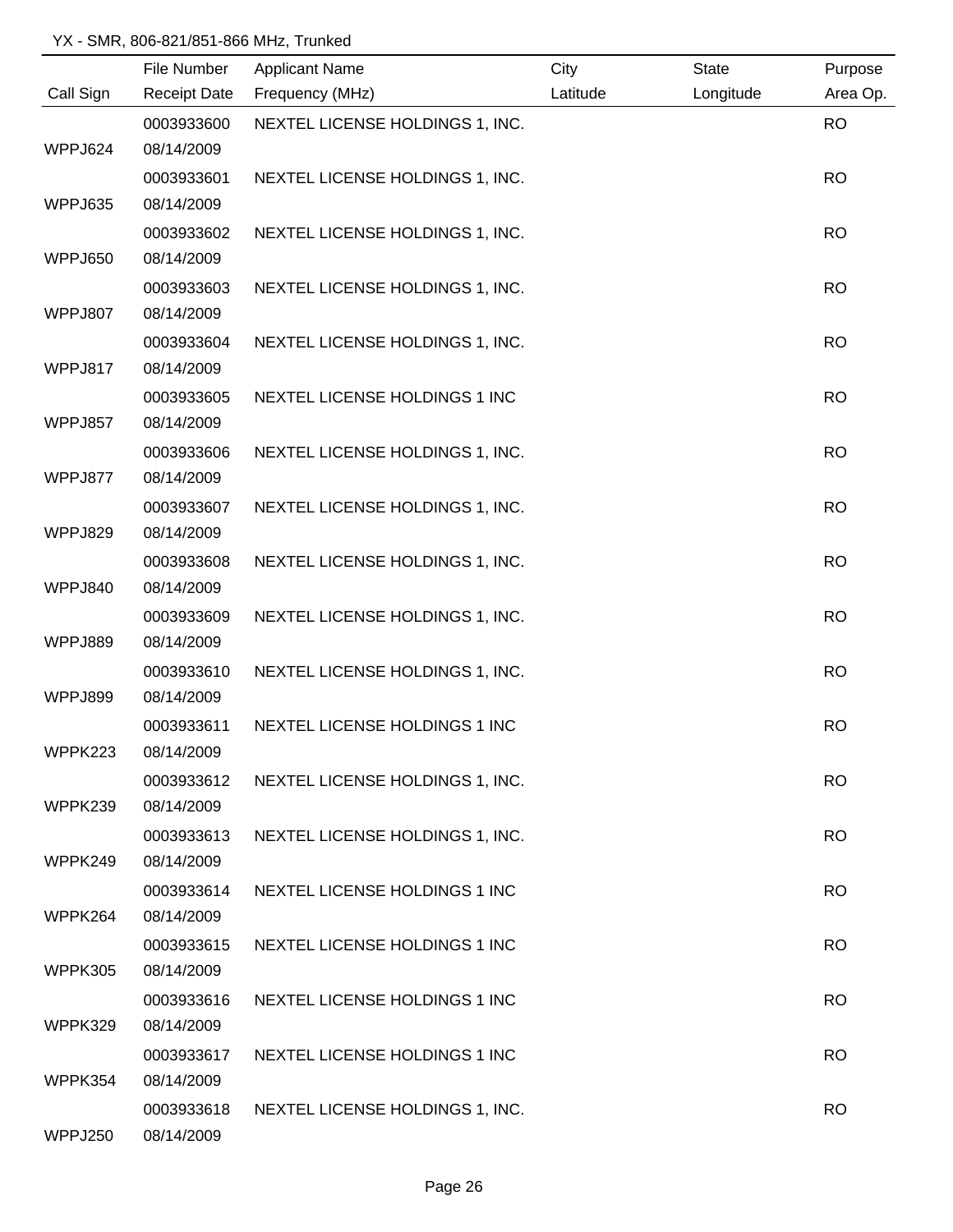|                | File Number              | <b>Applicant Name</b>           | City     | <b>State</b> | Purpose   |
|----------------|--------------------------|---------------------------------|----------|--------------|-----------|
| Call Sign      | <b>Receipt Date</b>      | Frequency (MHz)                 | Latitude | Longitude    | Area Op.  |
|                | 0003933619               | NEXTEL LICENSE HOLDINGS 1, INC. |          |              | <b>RO</b> |
| WPPJ251        | 08/14/2009               |                                 |          |              |           |
|                | 0003933620               | NEXTEL LICENSE HOLDINGS 1, INC. |          |              | <b>RO</b> |
| WPPJ252        | 08/14/2009               |                                 |          |              |           |
|                | 0003933621               | NEXTEL LICENSE HOLDINGS 1, INC. |          |              | <b>RO</b> |
| WPPJ278        | 08/14/2009               |                                 |          |              |           |
|                | 0003933622               | NEXTEL LICENSE HOLDINGS 1 INC   |          |              | <b>RO</b> |
| WPPJ281        | 08/14/2009               |                                 |          |              |           |
|                | 0003933623               | NEXTEL LICENSE HOLDINGS 1 INC   |          |              | <b>RO</b> |
| WPPJ284        | 08/14/2009               |                                 |          |              |           |
|                | 0003933624               | NEXTEL LICENSE HOLDINGS 1 INC   |          |              | <b>RO</b> |
| WPPJ501        | 08/14/2009               |                                 |          |              |           |
|                | 0003933625               | NEXTEL LICENSE HOLDINGS 1 INC   |          |              | <b>RO</b> |
| <b>WPPJ502</b> | 08/14/2009               |                                 |          |              |           |
|                | 0003933626               | NEXTEL LICENSE HOLDINGS 1 INC   |          |              | <b>RO</b> |
| WPPJ505        | 08/14/2009               |                                 |          |              |           |
|                | 0003933627               | NEXTEL LICENSE HOLDINGS 1, INC. |          |              | <b>RO</b> |
| WPPJ581        | 08/14/2009               |                                 |          |              |           |
|                | 0003933628               | NEXTEL LICENSE HOLDINGS 1, INC. |          |              | <b>RO</b> |
| <b>WPPJ584</b> | 08/14/2009               |                                 |          |              |           |
|                | 0003933629               | NEXTEL LICENSE HOLDINGS 1, INC. |          |              | <b>RO</b> |
| <b>WPPJ585</b> | 08/14/2009               |                                 |          |              |           |
|                | 0003933630               | NEXTEL LICENSE HOLDINGS 1, INC. |          |              | <b>RO</b> |
| WPPJ586        | 08/14/2009               |                                 |          |              |           |
|                | 0003933631               | NEXTEL LICENSE HOLDINGS 1, INC. |          |              | <b>RO</b> |
| WPPJ589        | 08/14/2009               |                                 |          |              |           |
|                | 0003933632               | NEXTEL LICENSE HOLDINGS 1, INC. |          |              | <b>RO</b> |
| WPPJ590        | 08/14/2009               |                                 |          |              |           |
| WPPJ592        | 0003933633<br>08/14/2009 | NEXTEL LICENSE HOLDINGS 1, INC. |          |              | <b>RO</b> |
|                | 0003933634               |                                 |          |              | <b>RO</b> |
| WPPJ595        | 08/14/2009               | NEXTEL LICENSE HOLDINGS 1, INC. |          |              |           |
|                | 0003933635               | NEXTEL LICENSE HOLDINGS 1, INC. |          |              | <b>RO</b> |
| WPPJ596        | 08/14/2009               |                                 |          |              |           |
|                | 0003933636               | NEXTEL LICENSE HOLDINGS 1, INC. |          |              | <b>RO</b> |
| WPPJ597        | 08/14/2009               |                                 |          |              |           |
|                | 0003933637               | NEXTEL LICENSE HOLDINGS 1, INC. |          |              | <b>RO</b> |
| WPPJ601        | 08/14/2009               |                                 |          |              |           |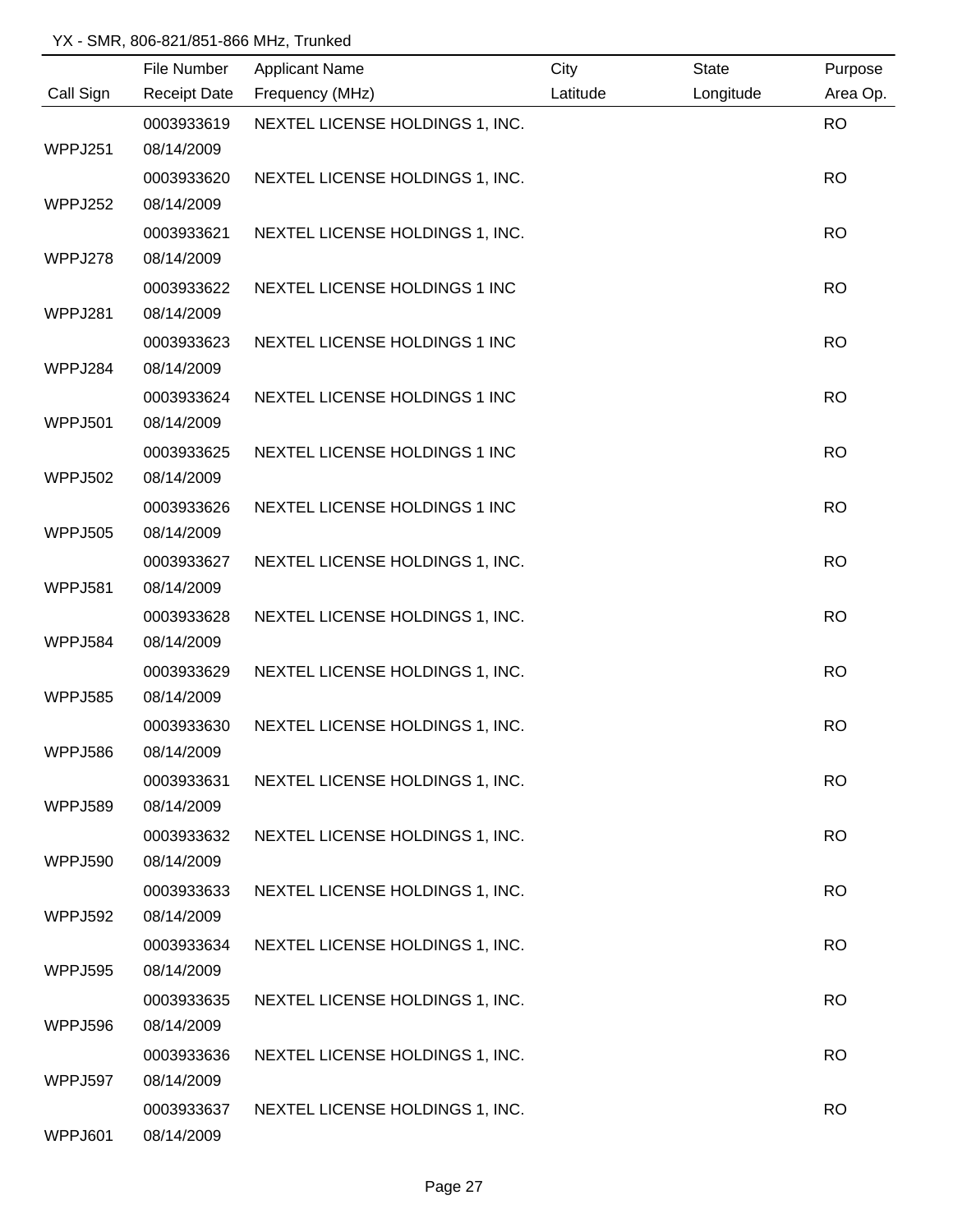|           | File Number         | <b>Applicant Name</b>           | City     | <b>State</b> | Purpose   |
|-----------|---------------------|---------------------------------|----------|--------------|-----------|
| Call Sign | <b>Receipt Date</b> | Frequency (MHz)                 | Latitude | Longitude    | Area Op.  |
|           | 0003933638          | NEXTEL LICENSE HOLDINGS 1, INC. |          |              | <b>RO</b> |
| WPPJ603   | 08/14/2009          |                                 |          |              |           |
|           | 0003933639          | NEXTEL LICENSE HOLDINGS 1, INC. |          |              | <b>RO</b> |
| WPPJ604   | 08/14/2009          |                                 |          |              |           |
|           | 0003933640          | NEXTEL LICENSE HOLDINGS 1, INC. |          |              | <b>RO</b> |
| WPPJ606   | 08/14/2009          |                                 |          |              |           |
|           | 0003933641          | NEXTEL LICENSE HOLDINGS 1, INC. |          |              | <b>RO</b> |
| WPPJ607   | 08/14/2009          |                                 |          |              |           |
|           | 0003933642          | NEXTEL LICENSE HOLDINGS 1, INC. |          |              | <b>RO</b> |
| WPPJ609   | 08/14/2009          |                                 |          |              |           |
|           | 0003933643          | NEXTEL LICENSE HOLDINGS 1, INC. |          |              | <b>RO</b> |
| WPPJ611   | 08/14/2009          |                                 |          |              |           |
|           | 0003933644          | NEXTEL LICENSE HOLDINGS 1, INC. |          |              | <b>RO</b> |
| WPPJ612   | 08/14/2009          |                                 |          |              |           |
|           | 0003933645          | NEXTEL LICENSE HOLDINGS 1, INC. |          |              | <b>RO</b> |
| WPPJ615   | 08/14/2009          |                                 |          |              |           |
|           | 0003933646          | NEXTEL LICENSE HOLDINGS 1, INC. |          |              | <b>RO</b> |
| WPPJ617   | 08/14/2009          |                                 |          |              |           |
|           | 0003933647          | NEXTEL LICENSE HOLDINGS 1, INC. |          |              | <b>RO</b> |
| WPPJ620   | 08/14/2009          |                                 |          |              |           |
|           | 0003933648          | NEXTEL LICENSE HOLDINGS 1, INC. |          |              | <b>RO</b> |
| WPPJ621   | 08/14/2009          |                                 |          |              |           |
|           | 0003933649          | NEXTEL LICENSE HOLDINGS 1, INC. |          |              | <b>RO</b> |
| WPPJ622   | 08/14/2009          |                                 |          |              |           |
|           | 0003933650          | NEXTEL LICENSE HOLDINGS 1, INC. |          |              | <b>RO</b> |
| WPPJ623   | 08/14/2009          |                                 |          |              |           |
|           | 0003933651          | NEXTEL LICENSE HOLDINGS 1, INC. |          |              | <b>RO</b> |
| WPPJ626   | 08/14/2009          |                                 |          |              |           |
|           | 0003933652          | NEXTEL LICENSE HOLDINGS 1 INC   |          |              | <b>RO</b> |
| WPPJ627   | 08/14/2009          |                                 |          |              |           |
|           | 0003933653          | NEXTEL LICENSE HOLDINGS 1, INC. |          |              | <b>RO</b> |
| WPPJ628   | 08/14/2009          |                                 |          |              |           |
|           | 0003933654          | NEXTEL LICENSE HOLDINGS 1 INC   |          |              | <b>RO</b> |
| WPPJ631   | 08/14/2009          |                                 |          |              |           |
|           | 0003933655          | NEXTEL LICENSE HOLDINGS 1, INC. |          |              | <b>RO</b> |
| WPPJ632   | 08/14/2009          |                                 |          |              |           |
|           | 0003933656          | NEXTEL LICENSE HOLDINGS 1, INC. |          |              | <b>RO</b> |
| WPPJ633   | 08/14/2009          |                                 |          |              |           |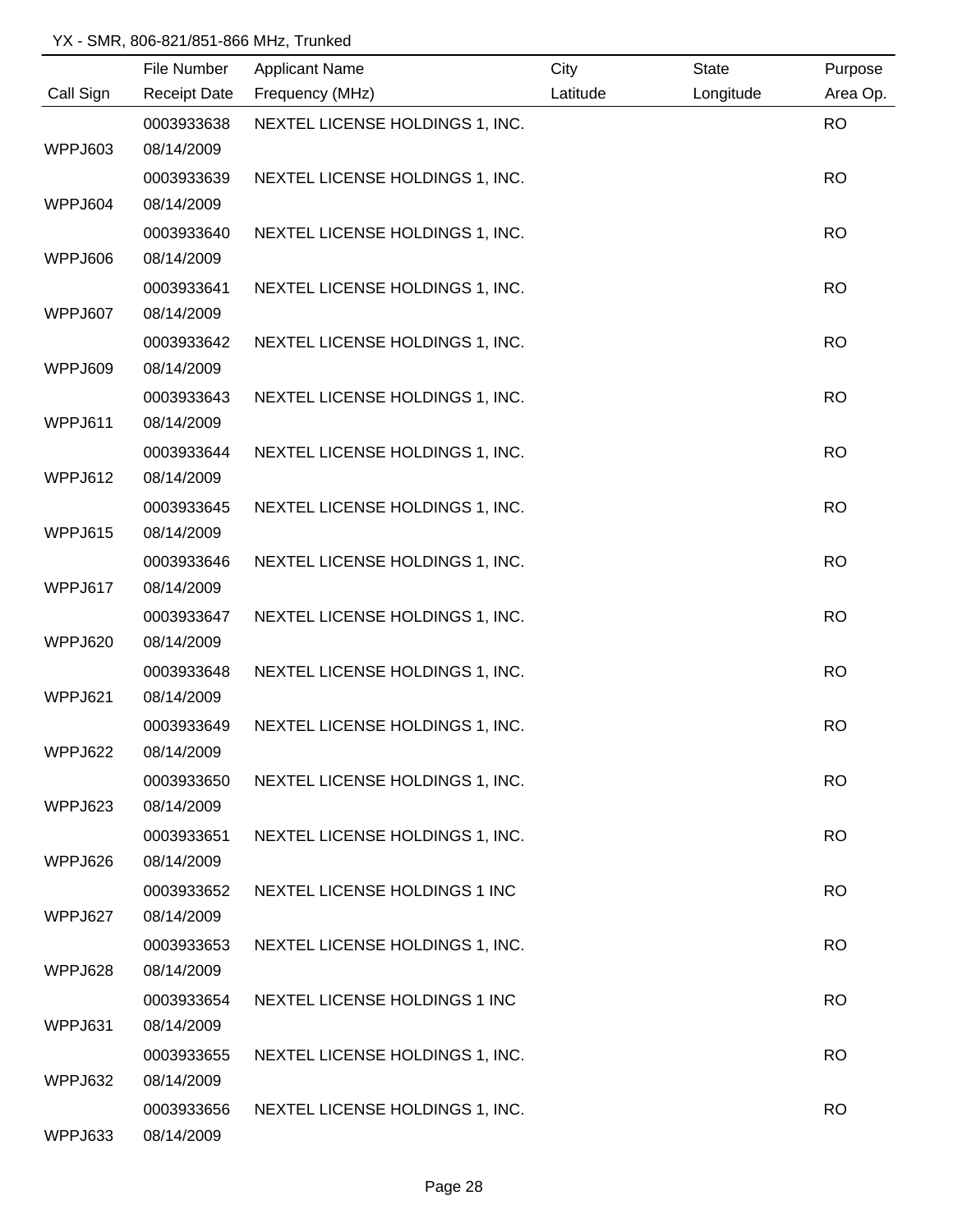|           | File Number         | <b>Applicant Name</b>           | City     | <b>State</b> | Purpose   |
|-----------|---------------------|---------------------------------|----------|--------------|-----------|
| Call Sign | <b>Receipt Date</b> | Frequency (MHz)                 | Latitude | Longitude    | Area Op.  |
|           | 0003933657          | NEXTEL LICENSE HOLDINGS 1, INC. |          |              | <b>RO</b> |
| WPPJ636   | 08/14/2009          |                                 |          |              |           |
|           | 0003933658          | NEXTEL LICENSE HOLDINGS 1, INC. |          |              | <b>RO</b> |
| WPPJ637   | 08/14/2009          |                                 |          |              |           |
|           | 0003933659          | NEXTEL LICENSE HOLDINGS 1, INC. |          |              | <b>RO</b> |
| WPPJ638   | 08/14/2009          |                                 |          |              |           |
|           | 0003933660          | NEXTEL LICENSE HOLDINGS 1, INC. |          |              | <b>RO</b> |
| WPPJ642   | 08/14/2009          |                                 |          |              |           |
|           | 0003933661          | NEXTEL LICENSE HOLDINGS 1, INC. |          |              | <b>RO</b> |
| WPPJ644   | 08/14/2009          |                                 |          |              |           |
|           | 0003933662          | NEXTEL LICENSE HOLDINGS 1, INC. |          |              | <b>RO</b> |
| WPPJ649   | 08/14/2009          |                                 |          |              |           |
|           | 0003933663          | NEXTEL LICENSE HOLDINGS 1, INC. |          |              | <b>RO</b> |
| WPPJ651   | 08/14/2009          |                                 |          |              |           |
|           | 0003933664          | NEXTEL LICENSE HOLDINGS 1, INC. |          |              | <b>RO</b> |
| WPPJ652   | 08/14/2009          |                                 |          |              |           |
|           | 0003933665          | NEXTEL LICENSE HOLDINGS 1 INC   |          |              | <b>RO</b> |
| WPPJ655   | 08/14/2009          |                                 |          |              |           |
|           | 0003933666          | NEXTEL LICENSE HOLDINGS 1, INC. |          |              | <b>RO</b> |
| WPPJ657   | 08/14/2009          |                                 |          |              |           |
|           | 0003933667          | NEXTEL LICENSE HOLDINGS 1 INC   |          |              | <b>RO</b> |
| WPPK311   | 08/14/2009          |                                 |          |              |           |
|           | 0003933668          | NEXTEL LICENSE HOLDINGS 1, INC. |          |              | <b>RO</b> |
| WPPJ805   | 08/14/2009          |                                 |          |              |           |
|           | 0003933669          | NEXTEL LICENSE HOLDINGS 1, INC. |          |              | <b>RO</b> |
| WPPJ808   | 08/14/2009          |                                 |          |              |           |
|           | 0003933670          | NEXTEL LICENSE HOLDINGS 1, INC. |          |              | <b>RO</b> |
| WPPJ810   | 08/14/2009          |                                 |          |              |           |
|           | 0003933671          | NEXTEL LICENSE HOLDINGS 1, INC. |          |              | <b>RO</b> |
| WPPJ813   | 08/14/2009          |                                 |          |              |           |
|           | 0003933672          | NEXTEL LICENSE HOLDINGS 1, INC. |          |              | <b>RO</b> |
| WPPJ814   | 08/14/2009          |                                 |          |              |           |
|           | 0003933673          | NEXTEL LICENSE HOLDINGS 1, INC. |          |              | <b>RO</b> |
| WPPJ815   | 08/14/2009          |                                 |          |              |           |
|           | 0003933674          | NEXTEL LICENSE HOLDINGS 1, INC. |          |              | <b>RO</b> |
| WPPJ816   | 08/14/2009          |                                 |          |              |           |
|           | 0003933675          | NEXTEL LICENSE HOLDINGS 1, INC. |          |              | <b>RO</b> |
| WPPJ848   | 08/14/2009          |                                 |          |              |           |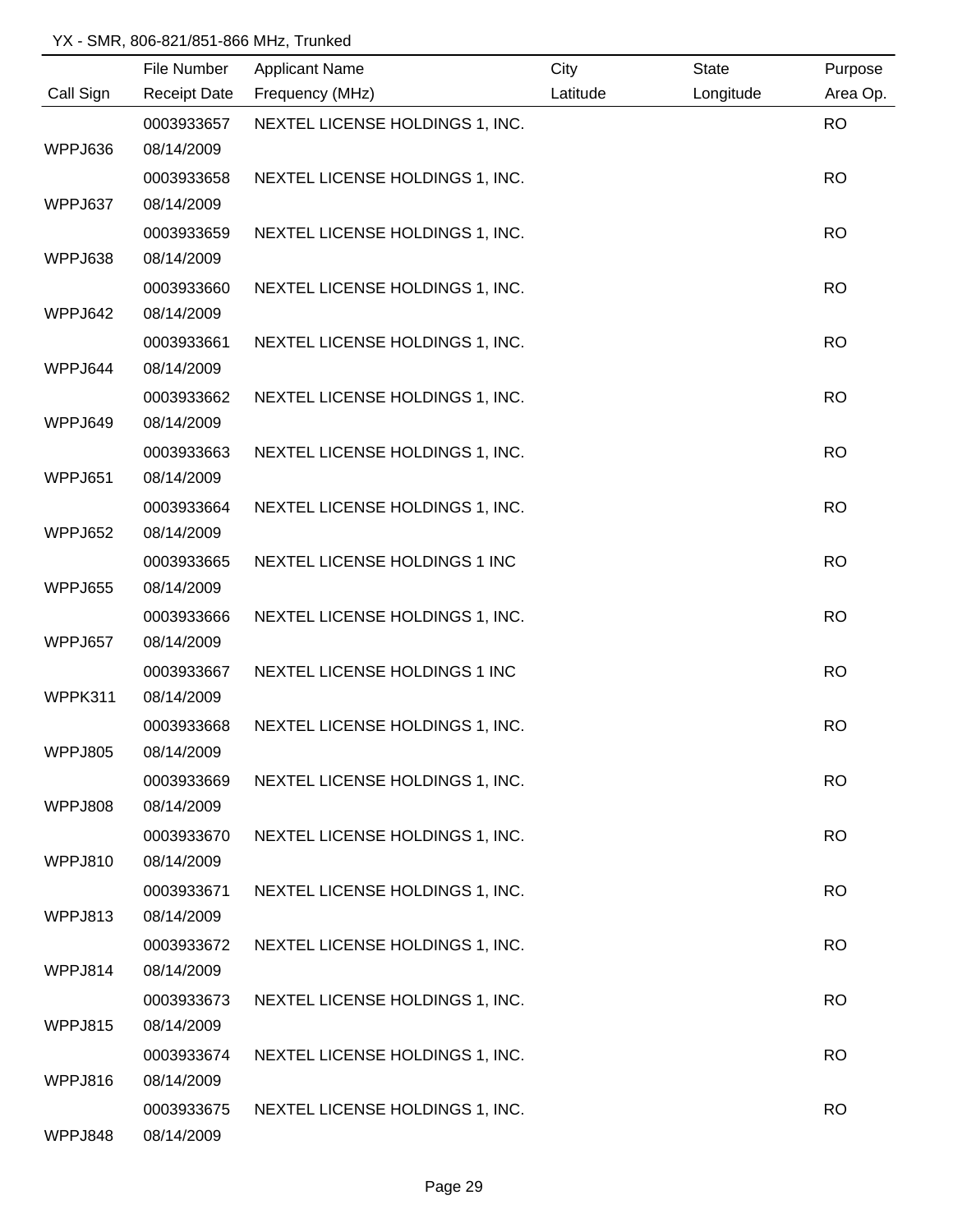|           | File Number         | <b>Applicant Name</b>           | City     | <b>State</b> | Purpose   |
|-----------|---------------------|---------------------------------|----------|--------------|-----------|
| Call Sign | <b>Receipt Date</b> | Frequency (MHz)                 | Latitude | Longitude    | Area Op.  |
|           | 0003933676          | NEXTEL LICENSE HOLDINGS 1, INC. |          |              | <b>RO</b> |
| WPPJ849   | 08/14/2009          |                                 |          |              |           |
|           | 0003933677          | NEXTEL LICENSE HOLDINGS 1, INC. |          |              | <b>RO</b> |
| WPPJ850   | 08/14/2009          |                                 |          |              |           |
|           | 0003933678          | NEXTEL LICENSE HOLDINGS 1, INC. |          |              | <b>RO</b> |
| WPPJ853   | 08/14/2009          |                                 |          |              |           |
|           | 0003933679          | NEXTEL LICENSE HOLDINGS 1, INC. |          |              | <b>RO</b> |
| WPPJ854   | 08/14/2009          |                                 |          |              |           |
|           | 0003933680          | NEXTEL LICENSE HOLDINGS 1 INC   |          |              | <b>RO</b> |
| WPPJ855   | 08/14/2009          |                                 |          |              |           |
|           | 0003933681          | NEXTEL LICENSE HOLDINGS 1 INC   |          |              | <b>RO</b> |
| WPPJ858   | 08/14/2009          |                                 |          |              |           |
|           | 0003933682          | NEXTEL LICENSE HOLDINGS 1 INC   |          |              | <b>RO</b> |
| WPPJ859   | 08/14/2009          |                                 |          |              |           |
|           | 0003933683          | NEXTEL LICENSE HOLDINGS 1 INC   |          |              | <b>RO</b> |
| WPPJ860   | 08/14/2009          |                                 |          |              |           |
|           | 0003933684          | NEXTEL LICENSE HOLDINGS 1 INC   |          |              | <b>RO</b> |
| WPPJ864   | 08/14/2009          |                                 |          |              |           |
|           | 0003933685          | NEXTEL LICENSE HOLDINGS 1 INC   |          |              | <b>RO</b> |
| WPPJ866   | 08/14/2009          |                                 |          |              |           |
|           | 0003933686          | NEXTEL LICENSE HOLDINGS 1, INC. |          |              | <b>RO</b> |
| WPPJ867   | 08/14/2009          |                                 |          |              |           |
|           | 0003933687          | NEXTEL LICENSE HOLDINGS 1, INC. |          |              | <b>RO</b> |
| WPPJ869   | 08/14/2009          |                                 |          |              |           |
|           | 0003933688          | NEXTEL LICENSE HOLDINGS 1, INC. |          |              | <b>RO</b> |
| WPPJ870   | 08/14/2009          |                                 |          |              |           |
|           | 0003933689          | NEXTEL LICENSE HOLDINGS 1, INC. |          |              | <b>RO</b> |
| WPPJ872   | 08/14/2009          |                                 |          |              |           |
|           | 0003933690          | NEXTEL LICENSE HOLDINGS 1, INC. |          |              | <b>RO</b> |
| WPPJ874   | 08/14/2009          |                                 |          |              |           |
|           | 0003933691          | NEXTEL LICENSE HOLDINGS 1 INC   |          |              | <b>RO</b> |
| WPPJ875   | 08/14/2009          |                                 |          |              |           |
|           | 0003933692          | NEXTEL LICENSE HOLDINGS 1 INC   |          |              | <b>RO</b> |
| WPPJ878   | 08/14/2009          |                                 |          |              |           |
|           | 0003933693          | NEXTEL LICENSE HOLDINGS 1, INC. |          |              | <b>RO</b> |
| WPPJ880   | 08/14/2009          |                                 |          |              |           |
|           | 0003933694          | NEXTEL LICENSE HOLDINGS 1 INC   |          |              | <b>RO</b> |
| WPPJ883   | 08/14/2009          |                                 |          |              |           |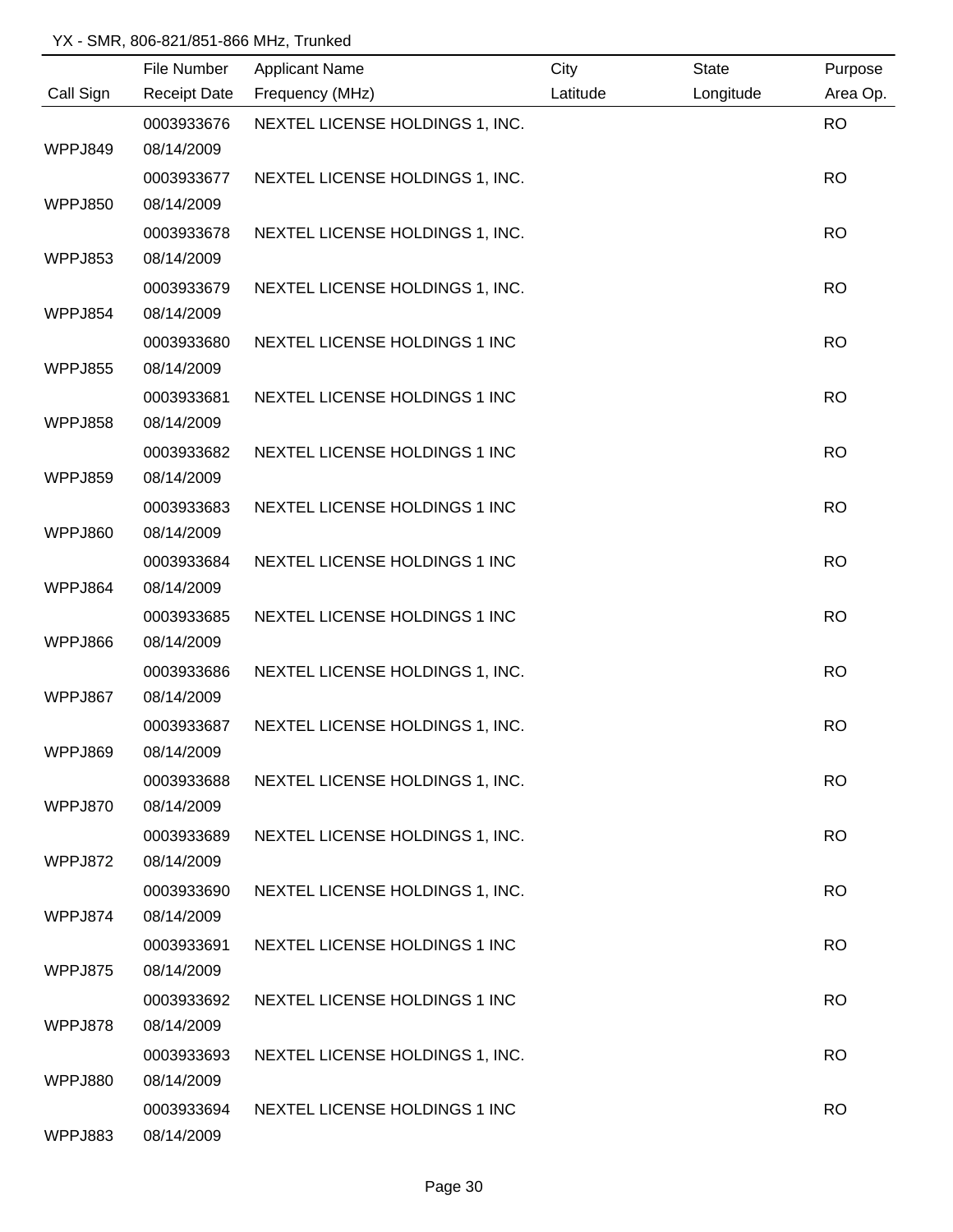|           | File Number              | <b>Applicant Name</b>             | City     | <b>State</b> | Purpose   |
|-----------|--------------------------|-----------------------------------|----------|--------------|-----------|
| Call Sign | <b>Receipt Date</b>      | Frequency (MHz)                   | Latitude | Longitude    | Area Op.  |
|           | 0003933695               | NEXTEL LICENSE HOLDINGS 1 INC     |          |              | <b>RO</b> |
| WPPJ884   | 08/14/2009               |                                   |          |              |           |
|           | 0003933696               | NEXTEL LICENSE HOLDINGS 1 INC     |          |              | <b>RO</b> |
| WPPJ885   | 08/14/2009               |                                   |          |              |           |
|           | 0003933697               | NEXTEL LICENSE HOLDINGS 1 INC     |          |              | <b>RO</b> |
| WPPJ886   | 08/14/2009               |                                   |          |              |           |
|           | 0003933698               | NEXTEL LICENSE HOLDINGS 1, INC.   |          |              | <b>RO</b> |
| WPPJ820   | 08/14/2009               |                                   |          |              |           |
|           | 0003933699               | NEXTEL LICENSE HOLDINGS 1, INC.   |          |              | <b>RO</b> |
| WPPJ821   | 08/14/2009               |                                   |          |              |           |
|           | 0003933700               | NEXTEL LICENSE HOLDINGS 1, INC.   |          |              | <b>RO</b> |
| WPPJ822   | 08/14/2009               |                                   |          |              |           |
|           | 0003933701               | NEXTEL LICENSE HOLDINGS 1 INC DB. |          |              | <b>RO</b> |
| WPPJ825   | 08/14/2009               |                                   |          |              |           |
|           | 0003933702               | NEXTEL LICENSE HOLDINGS 1 INC     |          |              | <b>RO</b> |
| WPPJ826   | 08/14/2009               |                                   |          |              |           |
|           | 0003933703               | NEXTEL LICENSE HOLDINGS 1 INC     |          |              | <b>RO</b> |
| WPPJ827   | 08/14/2009               |                                   |          |              |           |
|           | 0003933704               | NEXTEL LICENSE HOLDINGS 1, INC.   |          |              | <b>RO</b> |
| WPPJ830   | 08/14/2009               |                                   |          |              |           |
|           | 0003933705               | NEXTEL LICENSE HOLDINGS 1, INC.   |          |              | <b>RO</b> |
| WPPJ831   | 08/14/2009               |                                   |          |              |           |
|           | 0003933706               | NEXTEL LICENSE HOLDINGS 1, INC.   |          |              | <b>RO</b> |
| WPPJ832   | 08/14/2009               |                                   |          |              |           |
|           | 0003933707               | NEXTEL LICENSE HOLDINGS 1, INC.   |          |              | <b>RO</b> |
| WPPJ836   | 08/14/2009               |                                   |          |              |           |
|           | 0003933708               | NEXTEL LICENSE HOLDINGS 1, INC.   |          |              | <b>RO</b> |
| WPPJ838   | 08/14/2009               |                                   |          |              |           |
| WPPJ839   | 0003933709<br>08/14/2009 | NEXTEL LICENSE HOLDINGS 1, INC.   |          |              | <b>RO</b> |
|           |                          |                                   |          |              |           |
| WPPJ841   | 0003933710<br>08/14/2009 | NEXTEL LICENSE HOLDINGS 1, INC.   |          |              | <b>RO</b> |
|           | 0003933711               | NEXTEL LICENSE HOLDINGS 1 INC     |          |              | <b>RO</b> |
| WPPJ842   | 08/14/2009               |                                   |          |              |           |
|           | 0003933712               | NEXTEL LICENSE HOLDINGS 1, INC.   |          |              | <b>RO</b> |
| WPPJ844   | 08/14/2009               |                                   |          |              |           |
|           | 0003933713               | NEXTEL LICENSE HOLDINGS 1 INC     |          |              | <b>RO</b> |
| WPPJ846   | 08/14/2009               |                                   |          |              |           |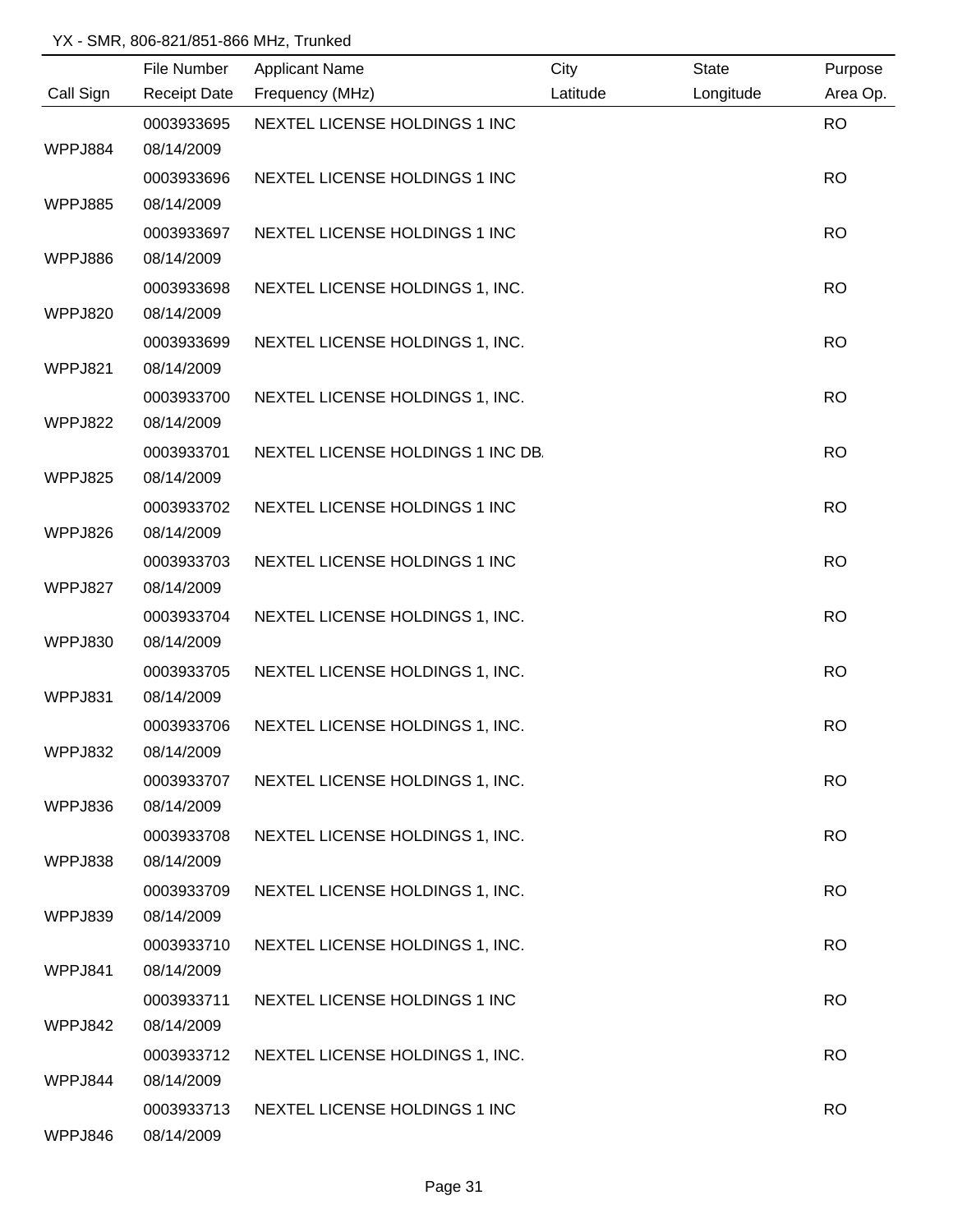|           | File Number              | <b>Applicant Name</b>           | City     | <b>State</b> | Purpose   |
|-----------|--------------------------|---------------------------------|----------|--------------|-----------|
| Call Sign | <b>Receipt Date</b>      | Frequency (MHz)                 | Latitude | Longitude    | Area Op.  |
|           | 0003933714               | NEXTEL LICENSE HOLDINGS 1 INC   |          |              | <b>RO</b> |
| WPPJ887   | 08/14/2009               |                                 |          |              |           |
|           | 0003933715               | NEXTEL LICENSE HOLDINGS 1, INC. |          |              | <b>RO</b> |
| WPPJ890   | 08/14/2009               |                                 |          |              |           |
|           | 0003933716               | NEXTEL LICENSE HOLDINGS 1, INC. |          |              | <b>RO</b> |
| WPPJ892   | 08/14/2009               |                                 |          |              |           |
|           | 0003933717               | NEXTEL LICENSE HOLDINGS 1 INC   |          |              | <b>RO</b> |
| WPPJ895   | 08/14/2009               |                                 |          |              |           |
|           | 0003933718               | NEXTEL LICENSE HOLDINGS 1 INC   |          |              | <b>RO</b> |
| WPPJ896   | 08/14/2009               |                                 |          |              |           |
|           | 0003933719               | NEXTEL LICENSE HOLDINGS 1, INC. |          |              | <b>RO</b> |
| WPPJ897   | 08/14/2009               |                                 |          |              |           |
|           | 0003933720               | NEXTEL LICENSE HOLDINGS 1 INC   |          |              | <b>RO</b> |
| WPPJ898   | 08/14/2009               |                                 |          |              |           |
|           | 0003933721               | NEXTEL LICENSE HOLDINGS 1, INC. |          |              | <b>RO</b> |
| WPPJ901   | 08/14/2009               |                                 |          |              |           |
|           | 0003933722               | NEXTEL LICENSE HOLDINGS 1, INC. |          |              | <b>RO</b> |
| WPPJ902   | 08/14/2009               |                                 |          |              |           |
|           | 0003933723               | NEXTEL LICENSE HOLDINGS 1, INC. |          |              | <b>RO</b> |
| WPPJ903   | 08/14/2009               |                                 |          |              |           |
|           | 0003933724               | NEXTEL LICENSE HOLDINGS 1, INC. |          |              | <b>RO</b> |
| WPPJ906   | 08/14/2009               |                                 |          |              |           |
|           | 0003933725               | NEXTEL LICENSE HOLDINGS 1, INC. |          |              | <b>RO</b> |
| WPPJ907   | 08/14/2009               |                                 |          |              |           |
|           | 0003933726               | NEXTEL LICENSE HOLDINGS 1, INC. |          |              | <b>RO</b> |
| WPPJ908   | 08/14/2009               |                                 |          |              |           |
|           | 0003933727               | NEXTEL LICENSE HOLDINGS 1 INC   |          |              | <b>RO</b> |
| WPPJ911   | 08/14/2009               |                                 |          |              |           |
|           | 0003933728               | NEXTEL LICENSE HOLDINGS 1 INC   |          |              | <b>RO</b> |
| WPPJ912   | 08/14/2009               |                                 |          |              |           |
| WPPJ913   | 0003933729<br>08/14/2009 | NEXTEL LICENSE HOLDINGS 1, INC. |          |              | <b>RO</b> |
|           | 0003933730               |                                 |          |              | <b>RO</b> |
| WPPJ917   | 08/14/2009               | NEXTEL LICENSE HOLDINGS 1, INC. |          |              |           |
|           | 0003933731               | NEXTEL LICENSE HOLDINGS 1 INC   |          |              | <b>RO</b> |
| WPPJ927   | 08/14/2009               |                                 |          |              |           |
|           | 0003933732               | NEXTEL LICENSE HOLDINGS 1 INC   |          |              | <b>RO</b> |
| WPPJ928   | 08/14/2009               |                                 |          |              |           |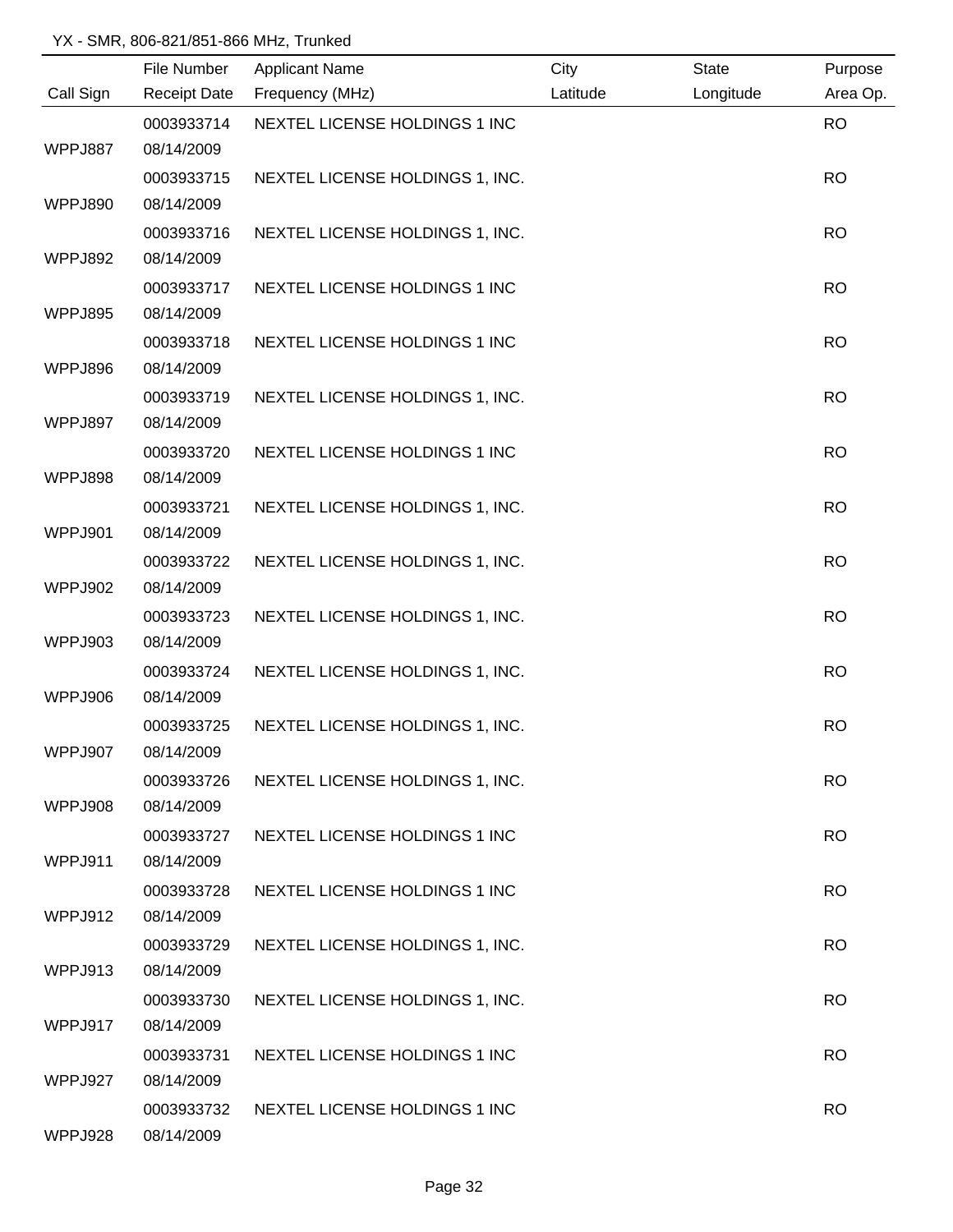|                | File Number         | <b>Applicant Name</b>             | City     | <b>State</b> | Purpose   |
|----------------|---------------------|-----------------------------------|----------|--------------|-----------|
| Call Sign      | <b>Receipt Date</b> | Frequency (MHz)                   | Latitude | Longitude    | Area Op.  |
|                | 0003933733          | NEXTEL LICENSE HOLDINGS 1 INC     |          |              | <b>RO</b> |
| WPPJ930        | 08/14/2009          |                                   |          |              |           |
|                | 0003933734          | NEXTEL LICENSE HOLDINGS 1, INC.   |          |              | <b>RO</b> |
| WPPJ931        | 08/14/2009          |                                   |          |              |           |
|                | 0003933735          | NEXTEL LICENSE HOLDINGS 1 INC     |          |              | <b>RO</b> |
| WPPJ933        | 08/14/2009          |                                   |          |              |           |
|                | 0003933736          | NEXTEL LICENSE HOLDINGS 1, INC.   |          |              | <b>RO</b> |
| WPPJ935        | 08/14/2009          |                                   |          |              |           |
|                | 0003933737          | NEXTEL LICENSE HOLDINGS 1, INC.   |          |              | <b>RO</b> |
| WPPJ936        | 08/14/2009          |                                   |          |              |           |
|                | 0003933738          | NEXTEL LICENSE HOLDINGS 1 INC DB. |          |              | <b>RO</b> |
| WPPJ939        | 08/14/2009          |                                   |          |              |           |
|                | 0003933739          | NEXTEL LICENSE HOLDINGS 1, INC.   |          |              | <b>RO</b> |
| WPPJ941        | 08/14/2009          |                                   |          |              |           |
|                | 0003933740          | NEXTEL LICENSE HOLDINGS 1, INC.   |          |              | <b>RO</b> |
| WPPJ944        | 08/14/2009          |                                   |          |              |           |
|                | 0003933741          | NEXTEL LICENSE HOLDINGS 1, INC.   |          |              | <b>RO</b> |
| WPPJ945        | 08/14/2009          |                                   |          |              |           |
|                | 0003933742          | NEXTEL LICENSE HOLDINGS 1, INC.   |          |              | <b>RO</b> |
| WPPJ946        | 08/14/2009          |                                   |          |              |           |
|                | 0003933743          | NEXTEL LICENSE HOLDINGS 1, INC.   |          |              | <b>RO</b> |
| WPPJ947        | 08/14/2009          |                                   |          |              |           |
|                | 0003933744          | NEXTEL LICENSE HOLDINGS 1, INC.   |          |              | <b>RO</b> |
| WPPJ950        | 08/14/2009          |                                   |          |              |           |
|                | 0003933745          | NEXTEL LICENSE HOLDINGS 1, INC.   |          |              | <b>RO</b> |
| WPPJ951        | 08/14/2009          |                                   |          |              |           |
|                | 0003933746          | NEXTEL LICENSE HOLDINGS 1, INC.   |          |              | <b>RO</b> |
| WPPJ952        | 08/14/2009          |                                   |          |              |           |
|                | 0003933747          | NEXTEL LICENSE HOLDINGS 1 INC     |          |              | <b>RO</b> |
| <b>WPPJ955</b> | 08/14/2009          |                                   |          |              |           |
|                | 0003933748          | NEXTEL LICENSE HOLDINGS 1 INC     |          |              | <b>RO</b> |
| WPPJ956        | 08/14/2009          |                                   |          |              |           |
|                | 0003933749          | NEXTEL LICENSE HOLDINGS 1, INC.   |          |              | <b>RO</b> |
| WPPJ957        | 08/14/2009          |                                   |          |              |           |
|                | 0003933750          | NEXTEL LICENSE HOLDINGS 1, INC.   |          |              | <b>RO</b> |
| WPPJ960        | 08/14/2009          |                                   |          |              |           |
|                | 0003933751          | NEXTEL LICENSE HOLDINGS 1, INC.   |          |              | <b>RO</b> |
| WPPJ961        | 08/14/2009          |                                   |          |              |           |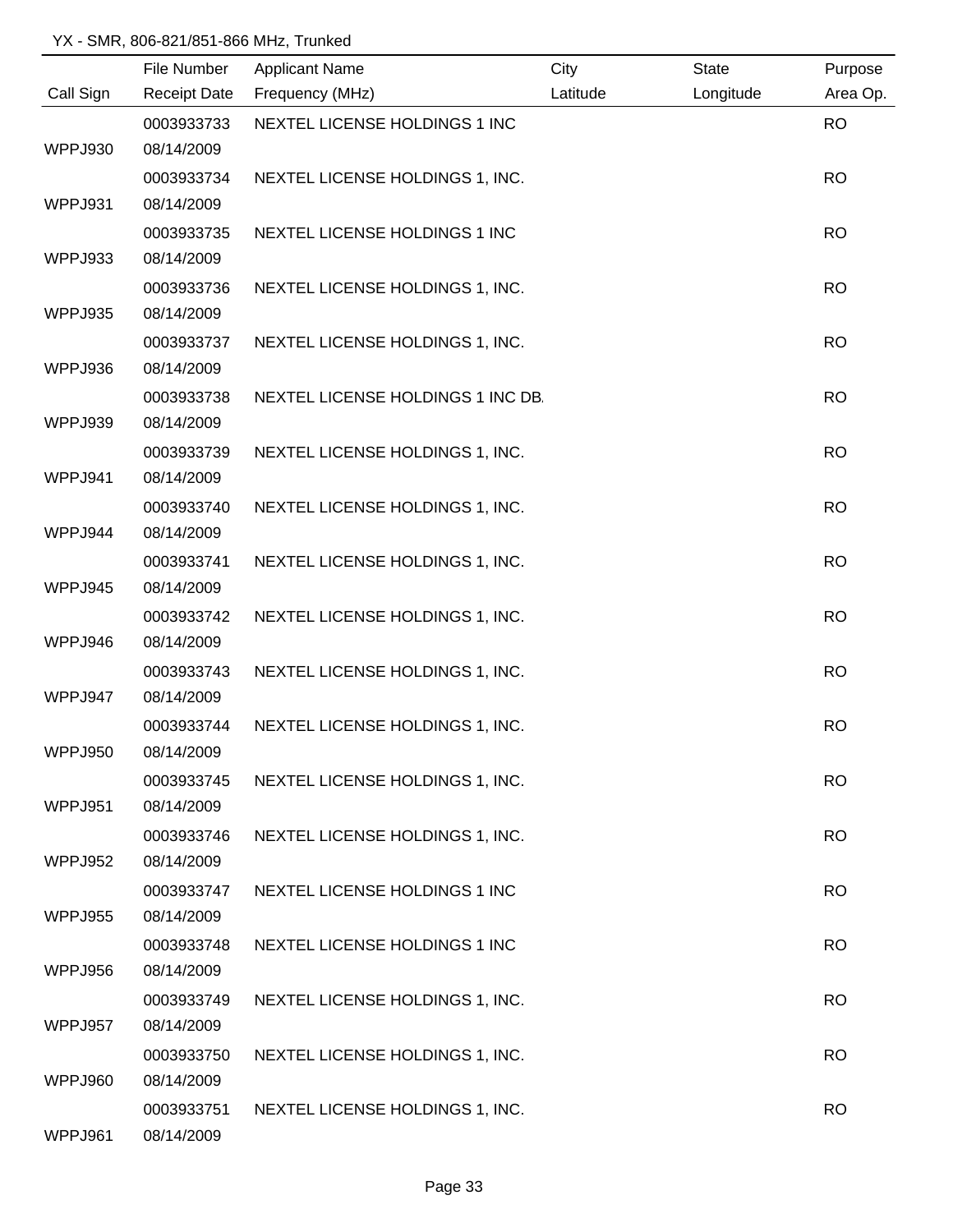|           | File Number         | <b>Applicant Name</b>           | City     | <b>State</b> | Purpose   |
|-----------|---------------------|---------------------------------|----------|--------------|-----------|
| Call Sign | <b>Receipt Date</b> | Frequency (MHz)                 | Latitude | Longitude    | Area Op.  |
|           | 0003933752          | NEXTEL LICENSE HOLDINGS 1, INC. |          |              | <b>RO</b> |
| WPPJ962   | 08/14/2009          |                                 |          |              |           |
|           | 0003933753          | NEXTEL LICENSE HOLDINGS 1, INC. |          |              | <b>RO</b> |
| WPPJ918   | 08/14/2009          |                                 |          |              |           |
|           | 0003933754          | NEXTEL LICENSE HOLDINGS 1, INC. |          |              | <b>RO</b> |
| WPPJ920   | 08/14/2009          |                                 |          |              |           |
|           | 0003933755          | NEXTEL LICENSE HOLDINGS 1, INC. |          |              | <b>RO</b> |
| WPPJ921   | 08/14/2009          |                                 |          |              |           |
|           | 0003933756          | NEXTEL LICENSE HOLDINGS 1, INC. |          |              | <b>RO</b> |
| WPPJ923   | 08/14/2009          |                                 |          |              |           |
|           | 0003933757          | NEXTEL LICENSE HOLDINGS 1 INC   |          |              | <b>RO</b> |
| WPPJ924   | 08/14/2009          |                                 |          |              |           |
|           | 0003933758          | NEXTEL LICENSE HOLDINGS 1, INC. |          |              | <b>RO</b> |
| WPPJ966   | 08/14/2009          |                                 |          |              |           |
|           | 0003933759          | NEXTEL LICENSE HOLDINGS 1, INC. |          |              | <b>RO</b> |
| WPPJ968   | 08/14/2009          |                                 |          |              |           |
|           | 0003933760          | NEXTEL LICENSE HOLDINGS 1 INC   |          |              | <b>RO</b> |
| WPPJ969   | 08/14/2009          |                                 |          |              |           |
|           | 0003933761          | NEXTEL LICENSE HOLDINGS 1, INC. |          |              | <b>RO</b> |
| WPPJ972   | 08/14/2009          |                                 |          |              |           |
|           | 0003933762          | NEXTEL LICENSE HOLDINGS 1, INC. |          |              | <b>RO</b> |
| WPPJ974   | 08/14/2009          |                                 |          |              |           |
|           | 0003933763          | NEXTEL LICENSE HOLDINGS 1, INC. |          |              | <b>RO</b> |
| WPPJ977   | 08/14/2009          |                                 |          |              |           |
|           | 0003933764          | NEXTEL LICENSE HOLDINGS 1, INC. |          |              | <b>RO</b> |
| WPPJ978   | 08/14/2009          |                                 |          |              |           |
|           | 0003933765          | NEXTEL LICENSE HOLDINGS 1, INC. |          |              | <b>RO</b> |
| WPPJ979   | 08/14/2009          |                                 |          |              |           |
|           | 0003933766          | NEXTEL LICENSE HOLDINGS 1, INC. |          |              | <b>RO</b> |
| WPPJ980   | 08/14/2009          |                                 |          |              |           |
|           | 0003933767          | NEXTEL LICENSE HOLDINGS 1, INC. |          |              | <b>RO</b> |
| WPPJ983   | 08/14/2009          |                                 |          |              |           |
|           | 0003933768          | NEXTEL LICENSE HOLDINGS 1, INC. |          |              | <b>RO</b> |
| WPPJ984   | 08/14/2009          |                                 |          |              |           |
|           | 0003933769          | NEXTEL LICENSE HOLDINGS 1 INC   |          |              | <b>RO</b> |
| WPPJ985   | 08/14/2009          |                                 |          |              |           |
|           | 0003933770          | NEXTEL LICENSE HOLDINGS 1 INC   |          |              | <b>RO</b> |
| WPPJ988   | 08/14/2009          |                                 |          |              |           |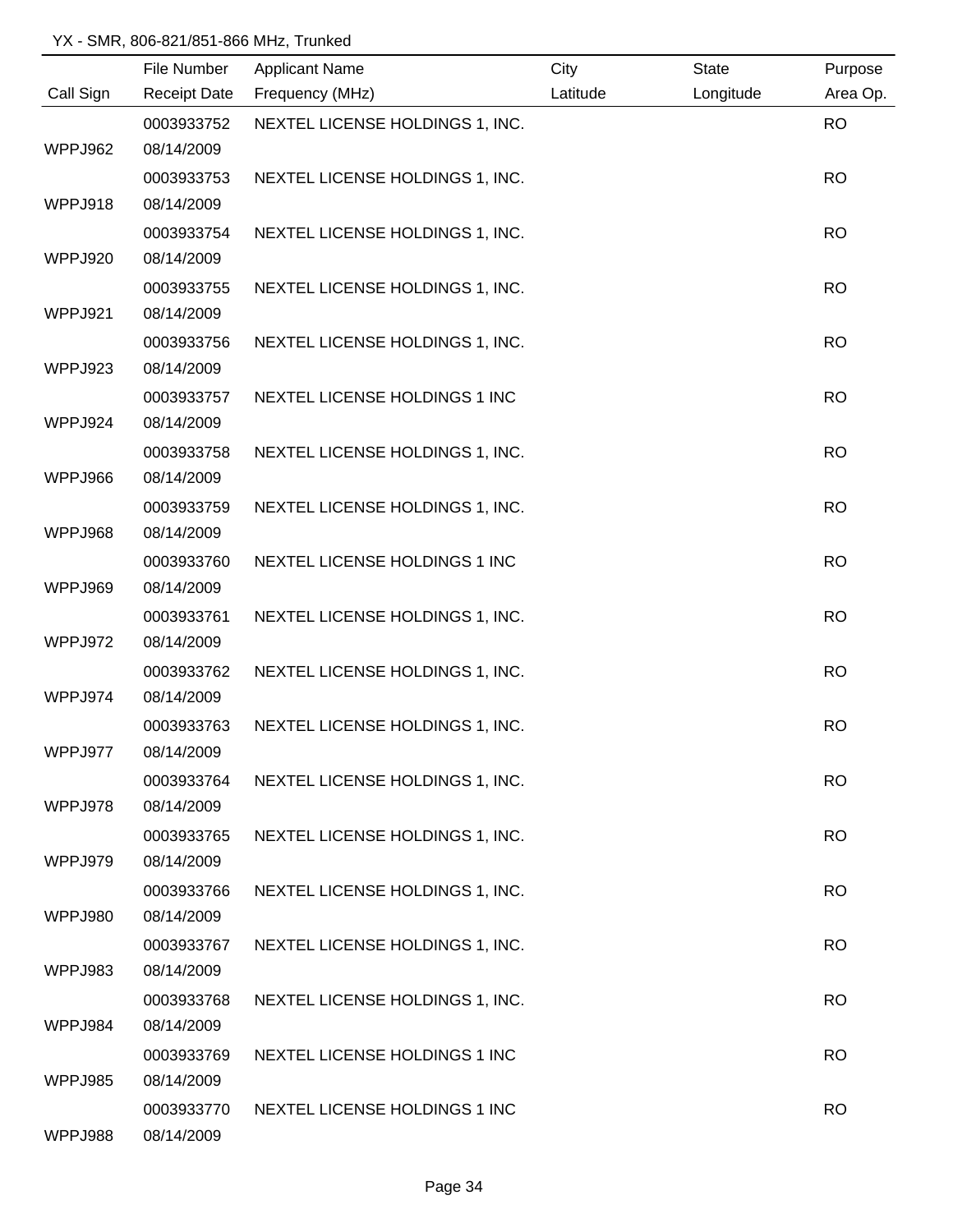|           | File Number         | <b>Applicant Name</b>           | City     | <b>State</b> | Purpose   |
|-----------|---------------------|---------------------------------|----------|--------------|-----------|
| Call Sign | <b>Receipt Date</b> | Frequency (MHz)                 | Latitude | Longitude    | Area Op.  |
|           | 0003933771          | NEXTEL LICENSE HOLDINGS 1, INC. |          |              | <b>RO</b> |
| WPPJ989   | 08/14/2009          |                                 |          |              |           |
|           | 0003933772          | NEXTEL LICENSE HOLDINGS 1 INC   |          |              | <b>RO</b> |
| WPPJ990   | 08/14/2009          |                                 |          |              |           |
|           | 0003933773          | NEXTEL LICENSE HOLDINGS 1, INC. |          |              | <b>RO</b> |
| WPPJ993   | 08/14/2009          |                                 |          |              |           |
|           | 0003933774          | NEXTEL LICENSE HOLDINGS 1, INC. |          |              | <b>RO</b> |
| WPPJ994   | 08/14/2009          |                                 |          |              |           |
|           | 0003933775          | NEXTEL LICENSE HOLDINGS 1, INC. |          |              | <b>RO</b> |
| WPPJ995   | 08/14/2009          |                                 |          |              |           |
|           | 0003933776          | NEXTEL LICENSE HOLDINGS 1, INC. |          |              | <b>RO</b> |
| WPPJ999   | 08/14/2009          |                                 |          |              |           |
|           | 0003933777          | NEXTEL LICENSE HOLDINGS 1 INC   |          |              | <b>RO</b> |
| WPPK201   | 08/14/2009          |                                 |          |              |           |
|           | 0003933778          | NEXTEL LICENSE HOLDINGS 1 INC   |          |              | <b>RO</b> |
| WPPK202   | 08/14/2009          |                                 |          |              |           |
|           | 0003933779          | NEXTEL LICENSE HOLDINGS 1 INC   |          |              | <b>RO</b> |
| WPPK204   | 08/14/2009          |                                 |          |              |           |
|           | 0003933780          | NEXTEL LICENSE HOLDINGS 1 INC   |          |              | <b>RO</b> |
| WPPK205   | 08/14/2009          |                                 |          |              |           |
|           | 0003933781          | NEXTEL LICENSE HOLDINGS 1 INC   |          |              | <b>RO</b> |
| WPPK207   | 08/14/2009          |                                 |          |              |           |
|           | 0003933782          | NEXTEL LICENSE HOLDINGS 1 INC   |          |              | <b>RO</b> |
| WPPK209   | 08/14/2009          |                                 |          |              |           |
|           | 0003933783          | NEXTEL LICENSE HOLDINGS 1 INC   |          |              | <b>RO</b> |
| WPPK210   | 08/14/2009          |                                 |          |              |           |
|           | 0003933784          | NEXTEL LICENSE HOLDINGS 1 INC   |          |              | <b>RO</b> |
| WPPK213   | 08/14/2009          |                                 |          |              |           |
|           | 0003933785          | NEXTEL LICENSE HOLDINGS 1 INC   |          |              | <b>RO</b> |
| WPPK215   | 08/14/2009          |                                 |          |              |           |
|           | 0003933786          | NEXTEL LICENSE HOLDINGS 1 INC   |          |              | <b>RO</b> |
| WPPK218   | 08/14/2009          |                                 |          |              |           |
|           | 0003933787          | NEXTEL LICENSE HOLDINGS 1 INC   |          |              | <b>RO</b> |
| WPPK219   | 08/14/2009          |                                 |          |              |           |
|           | 0003933788          | NEXTEL LICENSE HOLDINGS 1 INC   |          |              | <b>RO</b> |
| WPPK220   | 08/14/2009          |                                 |          |              |           |
|           | 0003933789          | NEXTEL LICENSE HOLDINGS 1 INC   |          |              | <b>RO</b> |
| WPPK221   | 08/14/2009          |                                 |          |              |           |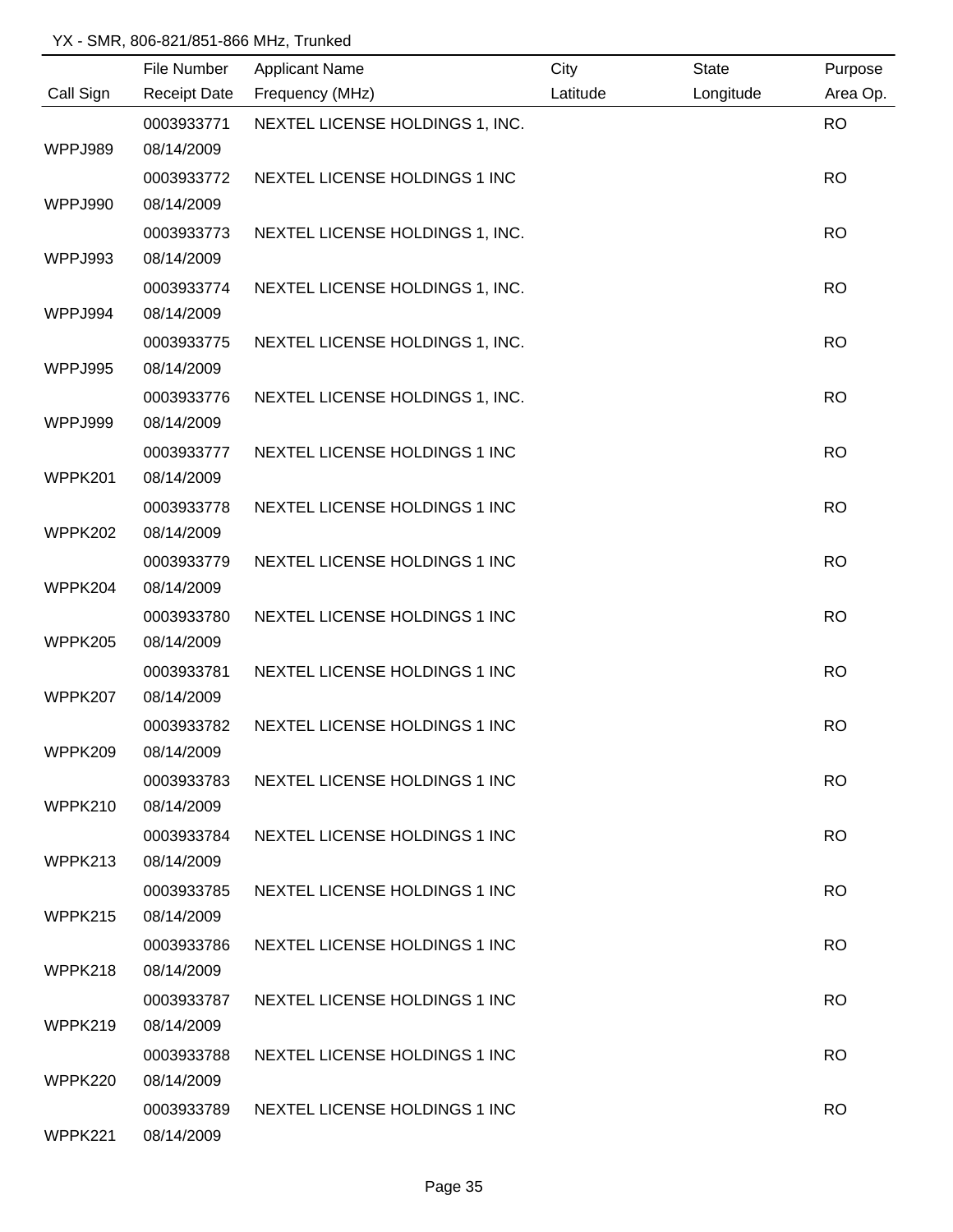|           | File Number         | <b>Applicant Name</b>           | City     | <b>State</b> | Purpose   |
|-----------|---------------------|---------------------------------|----------|--------------|-----------|
| Call Sign | <b>Receipt Date</b> | Frequency (MHz)                 | Latitude | Longitude    | Area Op.  |
|           | 0003933790          | NEXTEL LICENSE HOLDINGS 1 INC   |          |              | <b>RO</b> |
| WPPK224   | 08/14/2009          |                                 |          |              |           |
|           | 0003933791          | NEXTEL LICENSE HOLDINGS 1 INC   |          |              | <b>RO</b> |
| WPPK225   | 08/14/2009          |                                 |          |              |           |
|           | 0003933792          | NEXTEL LICENSE HOLDINGS 1 INC   |          |              | <b>RO</b> |
| WPPK226   | 08/14/2009          |                                 |          |              |           |
|           | 0003933793          | NEXTEL LICENSE HOLDINGS 1 INC   |          |              | <b>RO</b> |
| WPPK229   | 08/14/2009          |                                 |          |              |           |
|           | 0003933794          | NEXTEL LICENSE HOLDINGS 1 INC   |          |              | <b>RO</b> |
| WPPK230   | 08/14/2009          |                                 |          |              |           |
|           | 0003933795          | NEXTEL LICENSE HOLDINGS 1, INC. |          |              | <b>RO</b> |
| WPPK231   | 08/14/2009          |                                 |          |              |           |
|           | 0003933796          | NEXTEL LICENSE HOLDINGS 1 INC   |          |              | <b>RO</b> |
| WPPK234   | 08/14/2009          |                                 |          |              |           |
|           | 0003933797          | NEXTEL LICENSE HOLDINGS 1 INC   |          |              | <b>RO</b> |
| WPPK235   | 08/14/2009          |                                 |          |              |           |
|           | 0003933798          | NEXTEL LICENSE HOLDINGS 1 INC   |          |              | <b>RO</b> |
| WPPK236   | 08/14/2009          |                                 |          |              |           |
|           | 0003933799          | NEXTEL LICENSE HOLDINGS 1, INC. |          |              | <b>RO</b> |
| WPPK240   | 08/14/2009          |                                 |          |              |           |
|           | 0003933800          | NEXTEL LICENSE HOLDINGS 1, INC. |          |              | <b>RO</b> |
| WPPK242   | 08/14/2009          |                                 |          |              |           |
|           | 0003933801          | NEXTEL LICENSE HOLDINGS 1, INC. |          |              | <b>RO</b> |
| WPPK243   | 08/14/2009          |                                 |          |              |           |
|           | 0003933802          | NEXTEL LICENSE HOLDINGS 1, INC. |          |              | <b>RO</b> |
| WPPK245   | 08/14/2009          |                                 |          |              |           |
|           | 0003933803          | NEXTEL LICENSE HOLDINGS 1, INC. |          |              | <b>RO</b> |
| WPPK246   | 08/14/2009          |                                 |          |              |           |
|           | 0003933804          | NEXTEL LICENSE HOLDINGS 1, INC. |          |              | <b>RO</b> |
| WPPK248   | 08/14/2009          |                                 |          |              |           |
|           | 0003933805          | NEXTEL LICENSE HOLDINGS 1, INC. |          |              | <b>RO</b> |
| WPPK250   | 08/14/2009          |                                 |          |              |           |
|           | 0003933806          | NEXTEL LICENSE HOLDINGS 1, INC. |          |              | <b>RO</b> |
| WPPK251   | 08/14/2009          |                                 |          |              |           |
|           | 0003933807          | NEXTEL LICENSE HOLDINGS 1 INC   |          |              | <b>RO</b> |
| WPPK254   | 08/14/2009          |                                 |          |              |           |
|           | 0003933808          | NEXTEL LICENSE HOLDINGS 1 INC   |          |              | <b>RO</b> |
| WPPK256   | 08/14/2009          |                                 |          |              |           |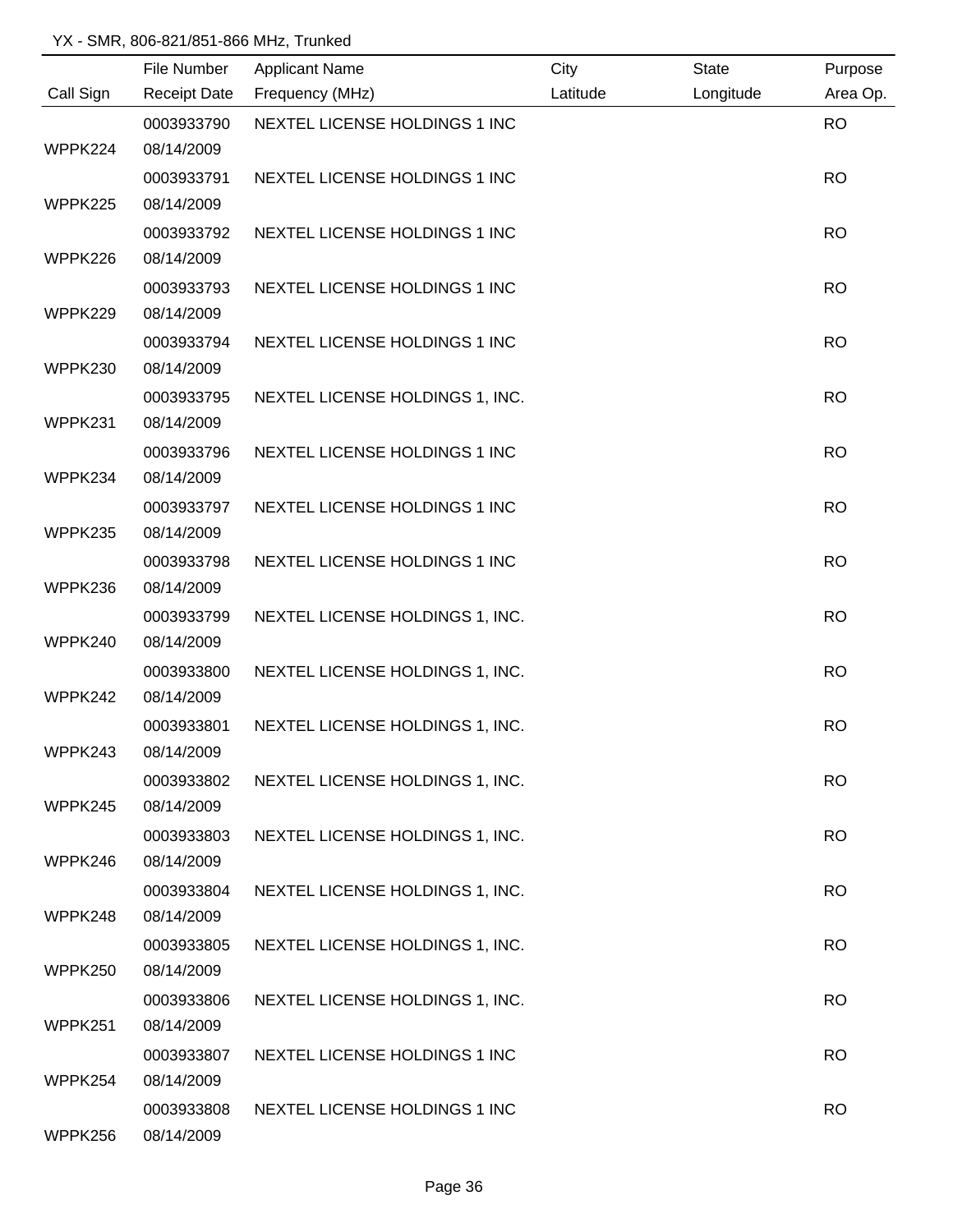|           | File Number         | <b>Applicant Name</b>           | City     | <b>State</b> | Purpose   |
|-----------|---------------------|---------------------------------|----------|--------------|-----------|
| Call Sign | <b>Receipt Date</b> | Frequency (MHz)                 | Latitude | Longitude    | Area Op.  |
|           | 0003933809          | NEXTEL LICENSE HOLDINGS 1 INC   |          |              | <b>RO</b> |
| WPPK259   | 08/14/2009          |                                 |          |              |           |
|           | 0003933810          | NEXTEL LICENSE HOLDINGS 1 INC   |          |              | <b>RO</b> |
| WPPK260   | 08/14/2009          |                                 |          |              |           |
|           | 0003933811          | NEXTEL LICENSE HOLDINGS 1 INC   |          |              | <b>RO</b> |
| WPPK261   | 08/14/2009          |                                 |          |              |           |
|           | 0003933812          | NEXTEL LICENSE HOLDINGS 1 INC   |          |              | <b>RO</b> |
| WPPK262   | 08/14/2009          |                                 |          |              |           |
|           | 0003933813          | NEXTEL LICENSE HOLDINGS 1 INC   |          |              | <b>RO</b> |
| WPPK265   | 08/14/2009          |                                 |          |              |           |
|           | 0003933814          | NEXTEL LICENSE HOLDINGS 1 INC   |          |              | <b>RO</b> |
| WPPK312   | 08/14/2009          |                                 |          |              |           |
|           | 0003933815          | NEXTEL LICENSE HOLDINGS 1, INC. |          |              | <b>RO</b> |
| WPPK313   | 08/14/2009          |                                 |          |              |           |
|           | 0003933816          | NEXTEL LICENSE HOLDINGS 1 INC   |          |              | <b>RO</b> |
| WPPK316   | 08/14/2009          |                                 |          |              |           |
|           | 0003933817          | NEXTEL LICENSE HOLDINGS 1 INC   |          |              | <b>RO</b> |
| WPPK317   | 08/14/2009          |                                 |          |              |           |
|           | 0003933818          | NEXTEL LICENSE HOLDINGS 1 INC   |          |              | <b>RO</b> |
| WPPK326   | 08/14/2009          |                                 |          |              |           |
|           | 0003933819          | NEXTEL LICENSE HOLDINGS 1 INC   |          |              | <b>RO</b> |
| WPPK330   | 08/14/2009          |                                 |          |              |           |
|           | 0003933820          | NEXTEL LICENSE HOLDINGS 1 INC   |          |              | <b>RO</b> |
| WPPK332   | 08/14/2009          |                                 |          |              |           |
|           | 0003933821          | NEXTEL LICENSE HOLDINGS 1 INC   |          |              | <b>RO</b> |
| WPPK333   | 08/14/2009          |                                 |          |              |           |
|           | 0003933822          | NEXTEL LICENSE HOLDINGS 1 INC   |          |              | <b>RO</b> |
| WPPK335   | 08/14/2009          |                                 |          |              |           |
|           | 0003933823          | NEXTEL LICENSE HOLDINGS 1 INC   |          |              | <b>RO</b> |
| WPPK336   | 08/14/2009          |                                 |          |              |           |
|           | 0003933824          | NEXTEL LICENSE HOLDINGS 1 INC   |          |              | <b>RO</b> |
| WPPK338   | 08/14/2009          |                                 |          |              |           |
|           | 0003933825          | NEXTEL LICENSE HOLDINGS 1 INC   |          |              | <b>RO</b> |
| WPPK340   | 08/14/2009          |                                 |          |              |           |
|           | 0003933826          | NEXTEL LICENSE HOLDINGS 1 INC   |          |              | <b>RO</b> |
| WPPK341   | 08/14/2009          |                                 |          |              |           |
|           | 0003933827          | NEXTEL LICENSE HOLDINGS 1 INC   |          |              | <b>RO</b> |
| WPPK344   | 08/14/2009          |                                 |          |              |           |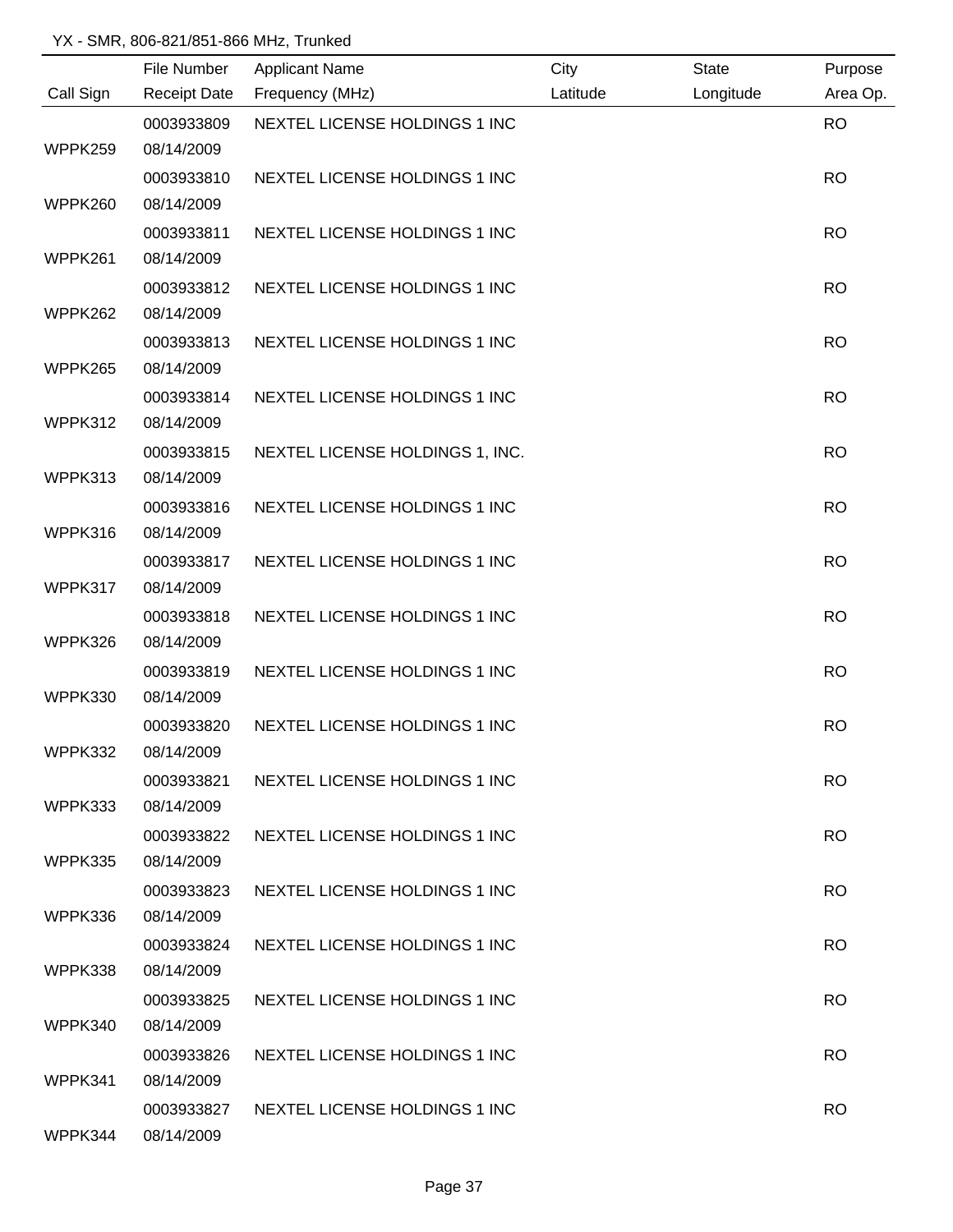|           | File Number         | <b>Applicant Name</b>           | City     | <b>State</b> | Purpose   |
|-----------|---------------------|---------------------------------|----------|--------------|-----------|
| Call Sign | <b>Receipt Date</b> | Frequency (MHz)                 | Latitude | Longitude    | Area Op.  |
|           | 0003933828          | NEXTEL LICENSE HOLDINGS 1 INC   |          |              | <b>RO</b> |
| WPPK346   | 08/14/2009          |                                 |          |              |           |
|           | 0003933829          | NEXTEL LICENSE HOLDINGS 1 INC   |          |              | <b>RO</b> |
| WPPK349   | 08/14/2009          |                                 |          |              |           |
|           | 0003933830          | NEXTEL LICENSE HOLDINGS 1 INC   |          |              | <b>RO</b> |
| WPPK350   | 08/14/2009          |                                 |          |              |           |
|           | 0003933831          | NEXTEL LICENSE HOLDINGS 1 INC   |          |              | <b>RO</b> |
| WPPK351   | 08/14/2009          |                                 |          |              |           |
|           | 0003933832          | NEXTEL LICENSE HOLDINGS 1, INC. |          |              | <b>RO</b> |
| WPPK352   | 08/14/2009          |                                 |          |              |           |
|           | 0003933833          | NEXTEL LICENSE HOLDINGS 1 INC   |          |              | <b>RO</b> |
| WPPK355   | 08/14/2009          |                                 |          |              |           |
|           | 0003933834          | NEXTEL LICENSE HOLDINGS 1 INC   |          |              | <b>RO</b> |
| WPPK356   | 08/14/2009          |                                 |          |              |           |
|           | 0003933835          | NEXTEL LICENSE HOLDINGS 1 INC   |          |              | <b>RO</b> |
| WPPK360   | 08/14/2009          |                                 |          |              |           |
|           | 0003933836          | NEXTEL LICENSE HOLDINGS 1 INC   |          |              | <b>RO</b> |
| WPPK361   | 08/14/2009          |                                 |          |              |           |
|           | 0003933837          | NEXTEL LICENSE HOLDINGS 1 INC   |          |              | <b>RO</b> |
| WPPK357   | 08/14/2009          |                                 |          |              |           |
|           | 0003933838          | NEXTEL LICENSE HOLDINGS 1 INC   |          |              | <b>RO</b> |
| WPPK362   | 08/14/2009          |                                 |          |              |           |
|           | 0003933839          | NEXTEL LICENSE HOLDINGS 1 INC   |          |              | <b>RO</b> |
| WPPK365   | 08/14/2009          |                                 |          |              |           |
|           | 0003933840          | NEXTEL LICENSE HOLDINGS 1, INC. |          |              | <b>RO</b> |
| WPPK318   | 08/14/2009          |                                 |          |              |           |
|           | 0003933841          | NEXTEL LICENSE HOLDINGS 1 INC   |          |              | <b>RO</b> |
| WPPK319   | 08/14/2009          |                                 |          |              |           |
|           | 0003933842          | NEXTEL LICENSE HOLDINGS 1 INC   |          |              | <b>RO</b> |
| WPPK323   | 08/14/2009          |                                 |          |              |           |
|           | 0003933843          | NEXTEL LICENSE HOLDINGS 1 INC   |          |              | <b>RO</b> |
| WPPK367   | 08/14/2009          |                                 |          |              |           |
|           | 0003933844          | NEXTEL LICENSE HOLDINGS 1 INC   |          |              | <b>RO</b> |
| WPPK368   | 08/14/2009          |                                 |          |              |           |
|           | 0003933845          | NEXTEL LICENSE HOLDINGS 1 INC   |          |              | <b>RO</b> |
| WPPK370   | 08/14/2009          |                                 |          |              |           |
|           | 0003933846          | NEXTEL LICENSE HOLDINGS 1 INC   |          |              | <b>RO</b> |
| WPPK371   | 08/14/2009          |                                 |          |              |           |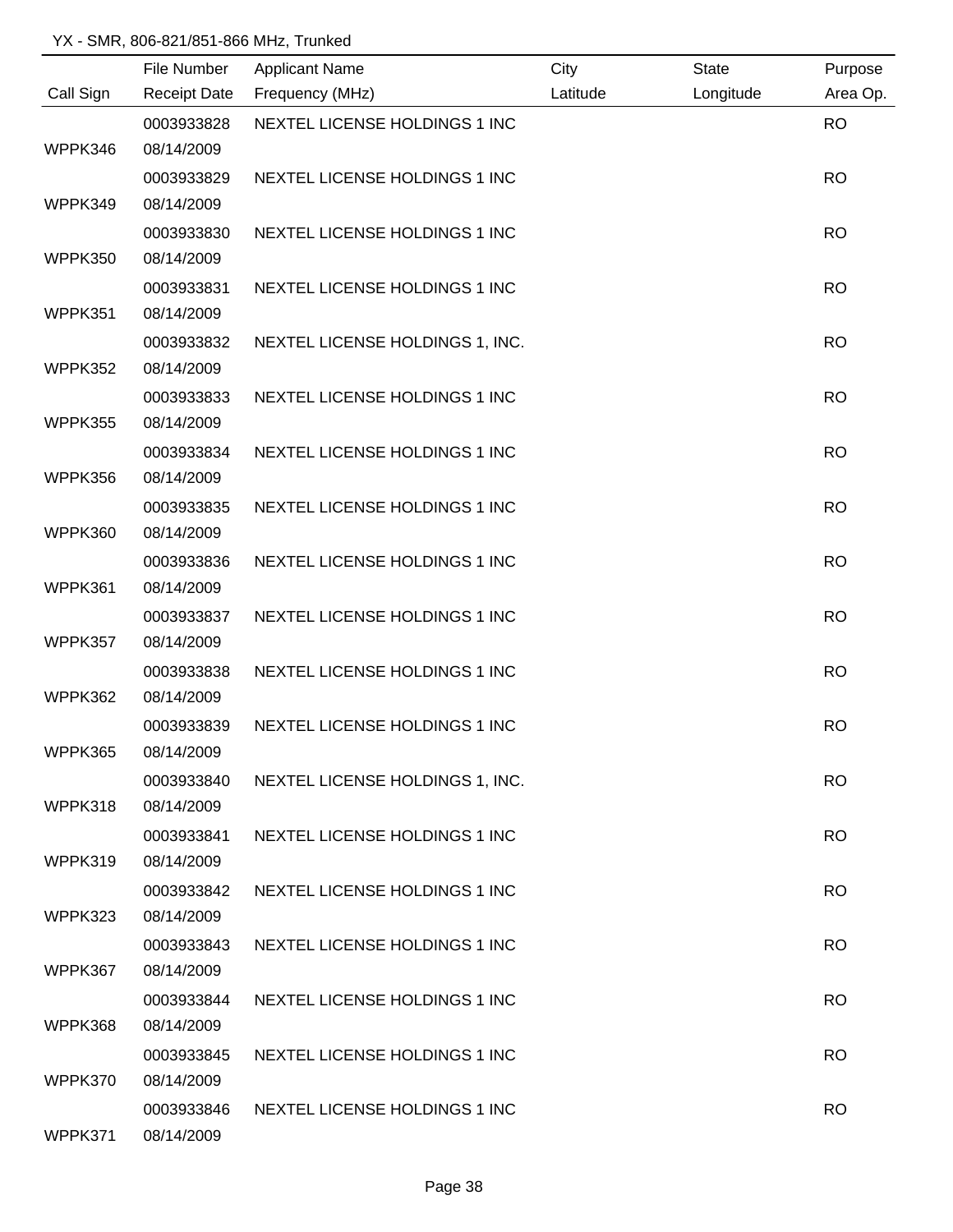|           | File Number | <b>Applicant Name</b>           | City     | State     | Purpose   |
|-----------|-------------|---------------------------------|----------|-----------|-----------|
| Call Sign |             | Receipt Date Frequency (MHz)    | Latitude | Longitude | Area Op.  |
|           | 0003933847  | NEXTEL LICENSE HOLDINGS 1, INC. |          |           | <b>RO</b> |
| WPPK373   | 08/14/2009  |                                 |          |           |           |
|           | 0003933848  | NEXTEL LICENSE HOLDINGS 1, INC. |          |           | <b>RO</b> |
| WPPK375   | 08/14/2009  |                                 |          |           |           |
|           | 0003933849  | NEXTEL LICENSE HOLDINGS 1, INC. |          |           | <b>RO</b> |
| WPPK376   | 08/14/2009  |                                 |          |           |           |
|           | 0003933850  | NEXTEL LICENSE HOLDINGS 1, INC. |          |           | <b>RO</b> |
| WPPK782   | 08/14/2009  |                                 |          |           |           |
|           | 0003933851  | NEXTEL LICENSE HOLDINGS 1, INC. |          |           | <b>RO</b> |
| WPPK783   | 08/14/2009  |                                 |          |           |           |
|           | 0003933852  | NEXTEL LICENSE HOLDINGS 1 INC   |          |           | <b>RO</b> |
| WPPL249   | 08/14/2009  |                                 |          |           |           |
|           | 0003933853  | NEXTEL LICENSE HOLDINGS 1 INC   |          |           | <b>RO</b> |
| WPPL251   | 08/14/2009  |                                 |          |           |           |
|           | 0003933854  | NEXTEL LICENSE HOLDINGS 1 INC   |          |           | <b>RO</b> |
| WPPL252   | 08/14/2009  |                                 |          |           |           |
|           | 0003933855  | NEXTEL LICENSE HOLDINGS 1, INC. |          |           | <b>RO</b> |
| WPPL254   | 08/14/2009  |                                 |          |           |           |
|           | 0003933856  | NEXTEL LICENSE HOLDINGS 1 INC   |          |           | <b>RO</b> |
| WPPL255   | 08/14/2009  |                                 |          |           |           |
|           | 0003933857  | NEXTEL LICENSE HOLDINGS 1, INC. |          |           | <b>RO</b> |
| WPPL257   | 08/14/2009  |                                 |          |           |           |
|           | 0003933858  | NEXTEL LICENSE HOLDINGS 1, INC. |          |           | <b>RO</b> |
| WPPL259   | 08/14/2009  |                                 |          |           |           |
|           | 0003933859  | NEXTEL LICENSE HOLDINGS 1, INC. |          |           | <b>RO</b> |
| WPPL260   | 08/14/2009  |                                 |          |           |           |
|           | 0003933860  | NEXTEL LICENSE HOLDINGS 1, INC. |          |           | <b>RO</b> |
| WPPL264   | 08/14/2009  |                                 |          |           |           |
|           | 0003933861  | NEXTEL LICENSE HOLDINGS 1, INC. |          |           | <b>RO</b> |
| WPPL266   | 08/14/2009  |                                 |          |           |           |
|           | 0003933862  | NEXTEL LICENSE HOLDINGS 1 INC   |          |           | <b>RO</b> |
| WPPL276   | 08/14/2009  |                                 |          |           |           |
|           | 0003933863  | NEXTEL LICENSE HOLDINGS 1 INC   |          |           | <b>RO</b> |
| WPPL277   | 08/14/2009  |                                 |          |           |           |
|           | 0003933864  | NEXTEL LICENSE HOLDINGS 1 INC   |          |           | <b>RO</b> |
| WPPL278   | 08/14/2009  |                                 |          |           |           |
|           | 0003933865  | NEXTEL LICENSE HOLDINGS 1 INC   |          |           | <b>RO</b> |
| WPPL279   | 08/14/2009  |                                 |          |           |           |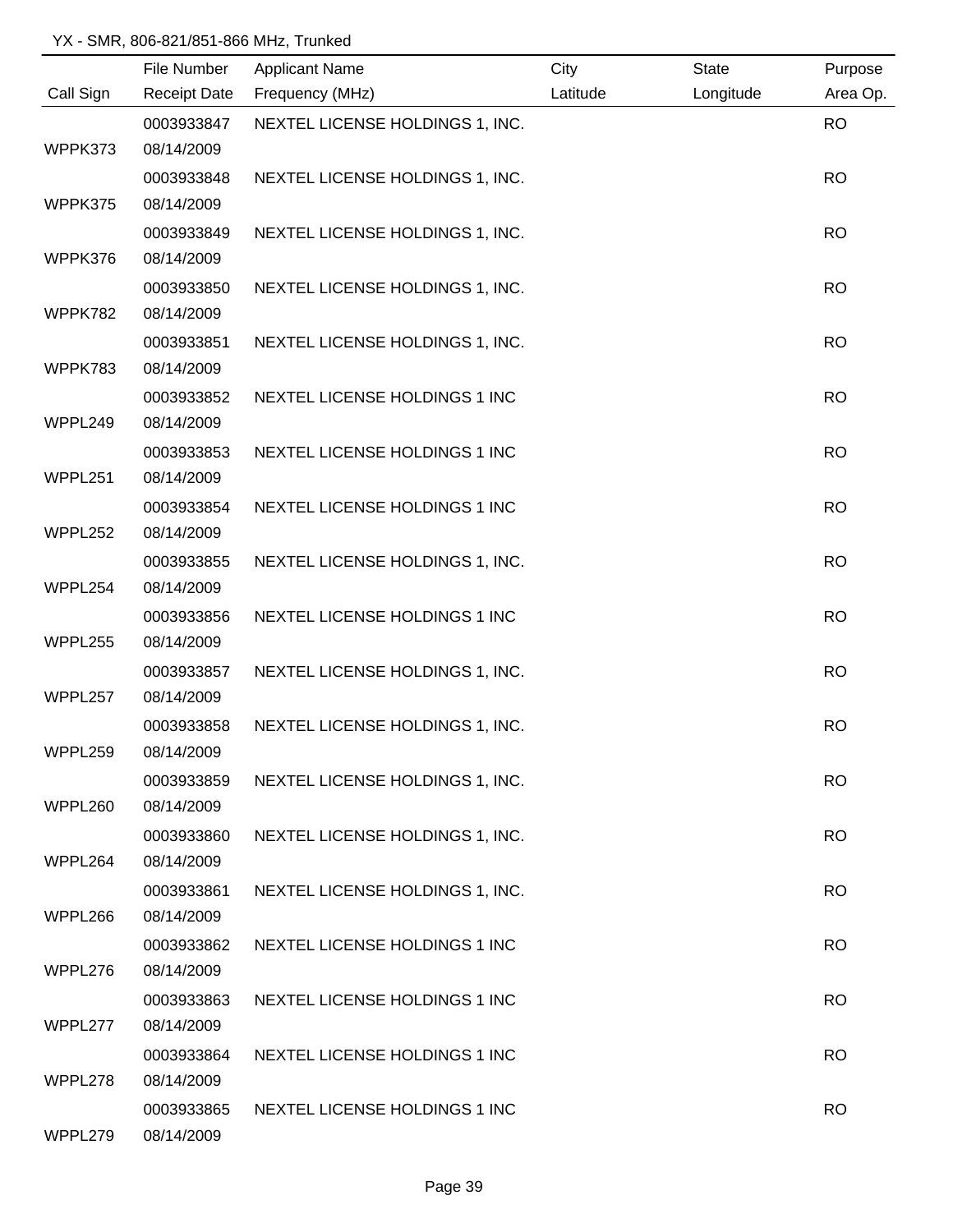|                | File Number         | <b>Applicant Name</b>             | City     | <b>State</b> | Purpose   |
|----------------|---------------------|-----------------------------------|----------|--------------|-----------|
| Call Sign      | <b>Receipt Date</b> | Frequency (MHz)                   | Latitude | Longitude    | Area Op.  |
|                | 0003933866          | NEXTEL LICENSE HOLDINGS 1 INC     |          |              | <b>RO</b> |
| WPPL282        | 08/14/2009          |                                   |          |              |           |
|                | 0003933867          | NEXTEL LICENSE HOLDINGS 1 INC DB. |          |              | <b>RO</b> |
| WPPL283        | 08/14/2009          |                                   |          |              |           |
|                | 0003933868          | NEXTEL LICENSE HOLDINGS 1 INC DB. |          |              | <b>RO</b> |
| WPPL284        | 08/14/2009          |                                   |          |              |           |
|                | 0003933869          | NEXTEL LICENSE HOLDINGS 1 INC     |          |              | <b>RO</b> |
| WPPL226        | 08/14/2009          |                                   |          |              |           |
|                | 0003933870          | NEXTEL LICENSE HOLDINGS 1, INC.   |          |              | <b>RO</b> |
| WPPL227        | 08/14/2009          |                                   |          |              |           |
|                | 0003933871          | NEXTEL LICENSE HOLDINGS 1, INC.   |          |              | <b>RO</b> |
| WPPL228        | 08/14/2009          |                                   |          |              |           |
|                | 0003933872          | NEXTEL LICENSE HOLDINGS 1 INC     |          |              | <b>RO</b> |
| WPPL235        | 08/14/2009          |                                   |          |              |           |
|                | 0003933873          | NEXTEL LICENSE HOLDINGS 1 INC     |          |              | <b>RO</b> |
| WPPL236        | 08/14/2009          |                                   |          |              |           |
|                | 0003933874          | NEXTEL LICENSE HOLDINGS 1 INC     |          |              | <b>RO</b> |
| WPPL237        | 08/14/2009          |                                   |          |              |           |
|                | 0003933875          | NEXTEL LICENSE HOLDINGS 1 INC     |          |              | <b>RO</b> |
| WPPL241        | 08/14/2009          |                                   |          |              |           |
|                | 0003933877          | NEXTEL LICENSE HOLDINGS 1, INC.   |          |              | <b>RO</b> |
| WPPL243        | 08/14/2009          |                                   |          |              |           |
|                | 0003933878          | NEXTEL LICENSE HOLDINGS 1 INC     |          |              | <b>RO</b> |
| WPPL244        | 08/14/2009          |                                   |          |              |           |
|                | 0003933879          | NEXTEL LICENSE HOLDINGS 1 INC DB. |          |              | <b>RO</b> |
| WPPL286        | 08/14/2009          |                                   |          |              |           |
|                | 0003933880          | NEXTEL LICENSE HOLDINGS 1 INC DB. |          |              | <b>RO</b> |
| WPPL287        | 08/14/2009          |                                   |          |              |           |
|                | 0003933881          | Nextel License Holdings 1, Inc.   |          |              | <b>RO</b> |
| <b>WPWS883</b> | 08/14/2009          |                                   |          |              |           |
|                | 0003933882          | NEXTEL LICENSE HOLDINGS 1 INC     |          |              | <b>RO</b> |
| WNIX459        | 08/14/2009          |                                   |          |              |           |
|                | 0003933883          | NEXTEL LICENSE HOLDINGS 1 INC     |          |              | <b>RO</b> |
| WPPL240        | 08/14/2009          |                                   |          |              |           |
|                | 0003933884          | NEXTEL LICENSE HOLDINGS 1 INC     |          |              | <b>RO</b> |
| WPPL618        | 08/14/2009          |                                   |          |              |           |
|                | 0003933885          | NEXTEL LICENSE HOLDINGS 1 INC     |          |              | <b>RO</b> |
| WPPL628        | 08/14/2009          |                                   |          |              |           |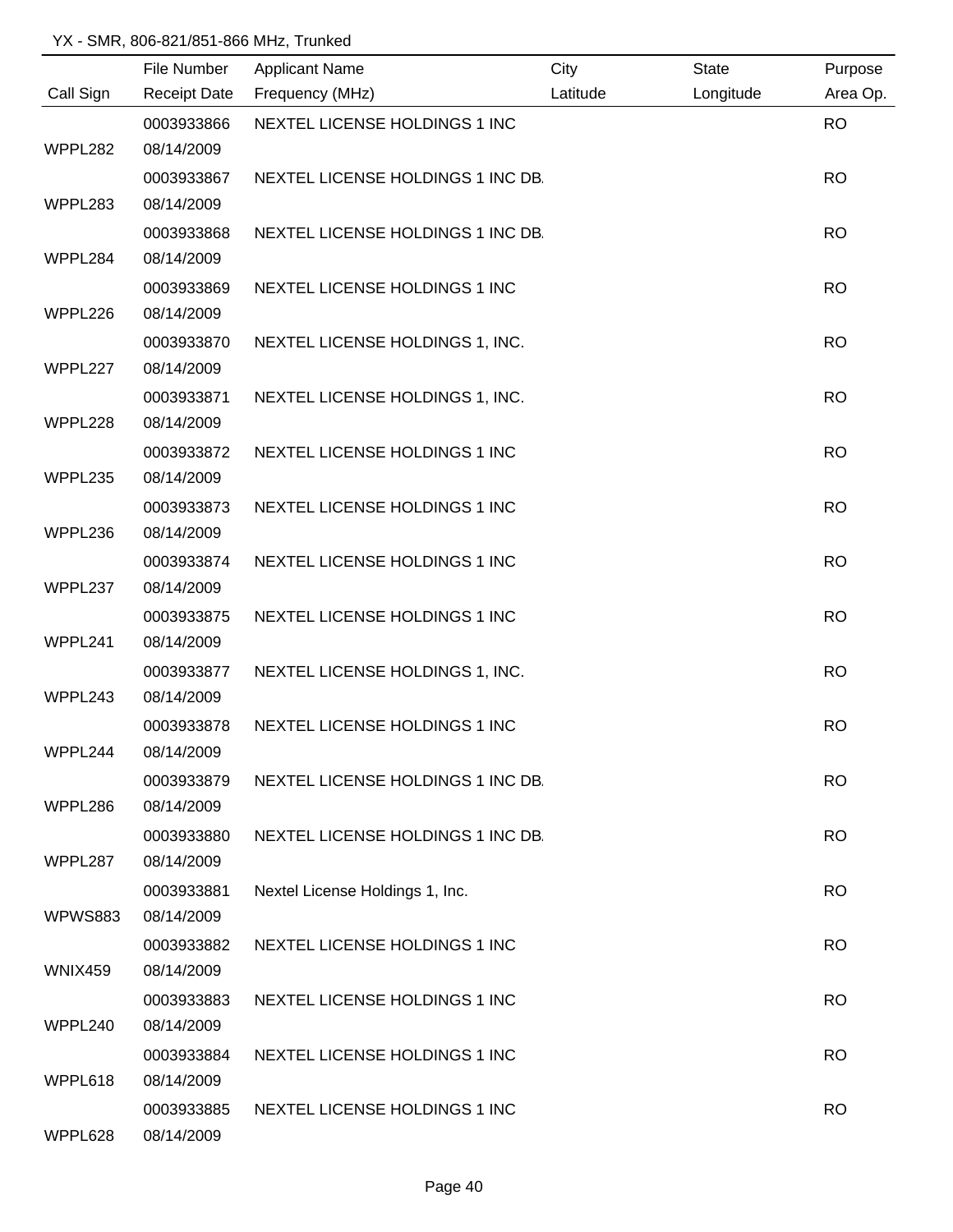|                | File Number         | <b>Applicant Name</b>           | City     | <b>State</b> | Purpose   |
|----------------|---------------------|---------------------------------|----------|--------------|-----------|
| Call Sign      | <b>Receipt Date</b> | Frequency (MHz)                 | Latitude | Longitude    | Area Op.  |
|                | 0003933886          | NEXTEL LICENSE HOLDINGS 1, INC. |          |              | <b>RO</b> |
| WPPK389        | 08/14/2009          |                                 |          |              |           |
|                | 0003933887          | NEXTEL LICENSE HOLDINGS 1 INC   |          |              | <b>RO</b> |
| WPPL248        | 08/14/2009          |                                 |          |              |           |
|                | 0003933888          | NEXTEL LICENSE HOLDINGS 1 INC   |          |              | <b>RO</b> |
| WPPL281        | 08/14/2009          |                                 |          |              |           |
|                | 0003933889          | NEXTEL LICENSE HOLDINGS 1 INC   |          |              | <b>RO</b> |
| WPPK322        | 08/14/2009          |                                 |          |              |           |
|                | 0003933890          | NEXTEL LICENSE HOLDINGS 1, INC. |          |              | <b>RO</b> |
| WPPK374        | 08/14/2009          |                                 |          |              |           |
|                | 0003933891          | Nextel License Holdings 1, Inc. |          |              | <b>RO</b> |
| <b>WPWS893</b> | 08/14/2009          |                                 |          |              |           |
|                | 0003933892          | Nextel License Holdings 1, Inc. |          |              | <b>RO</b> |
| <b>WQJM822</b> | 08/14/2009          |                                 |          |              |           |
|                | 0003933893          | NEXTEL LICENSE HOLDINGS 1, INC. |          |              | <b>RO</b> |
| WPPJ654        | 08/14/2009          |                                 |          |              |           |
|                | 0003933894          | NEXTEL LICENSE HOLDINGS 1, INC. |          |              | <b>RO</b> |
| WPPJ953        | 08/14/2009          |                                 |          |              |           |
|                | 0003933896          | NEXTEL LICENSE HOLDINGS 1, INC. |          |              | <b>RO</b> |
| WPPJ245        | 08/14/2009          |                                 |          |              |           |
|                | 0003933897          | NEXTEL LICENSE HOLDINGS 1, INC. |          |              | <b>RO</b> |
| WPPJ258        | 08/14/2009          |                                 |          |              |           |
|                | 0003933898          | NEXTEL LICENSE HOLDINGS 1, INC. |          |              | <b>RO</b> |
| WPPJ282        | 08/14/2009          |                                 |          |              |           |
|                | 0003933899          | NEXTEL LICENSE HOLDINGS 1, INC. |          |              | <b>RO</b> |
| WPPJ616        | 08/14/2009          |                                 |          |              |           |
|                | 0003933900          | NEXTEL LICENSE HOLDINGS 1, INC. |          |              | <b>RO</b> |
| WPPJ634        | 08/14/2009          |                                 |          |              |           |
|                | 0003933901          | NEXTEL LICENSE HOLDINGS 1, INC. |          |              | <b>RO</b> |
| WPPJ809        | 08/14/2009          |                                 |          |              |           |
|                | 0003933902          | NEXTEL LICENSE HOLDINGS 1 INC   |          |              | <b>RO</b> |
| WPPJ856        | 08/14/2009          |                                 |          |              |           |
|                | 0003933903          | NEXTEL LICENSE HOLDINGS 1 INC   |          |              | <b>RO</b> |
| WPPK348        | 08/14/2009          |                                 |          |              |           |
|                | 0003933904          | NEXTEL LICENSE HOLDINGS 1 INC   |          |              | <b>RO</b> |
| WPPK359        | 08/14/2009          |                                 |          |              |           |
|                | 0003933905          | NEXTEL LICENSE HOLDINGS 1 INC   |          |              | <b>RO</b> |
| WPPK366        | 08/14/2009          |                                 |          |              |           |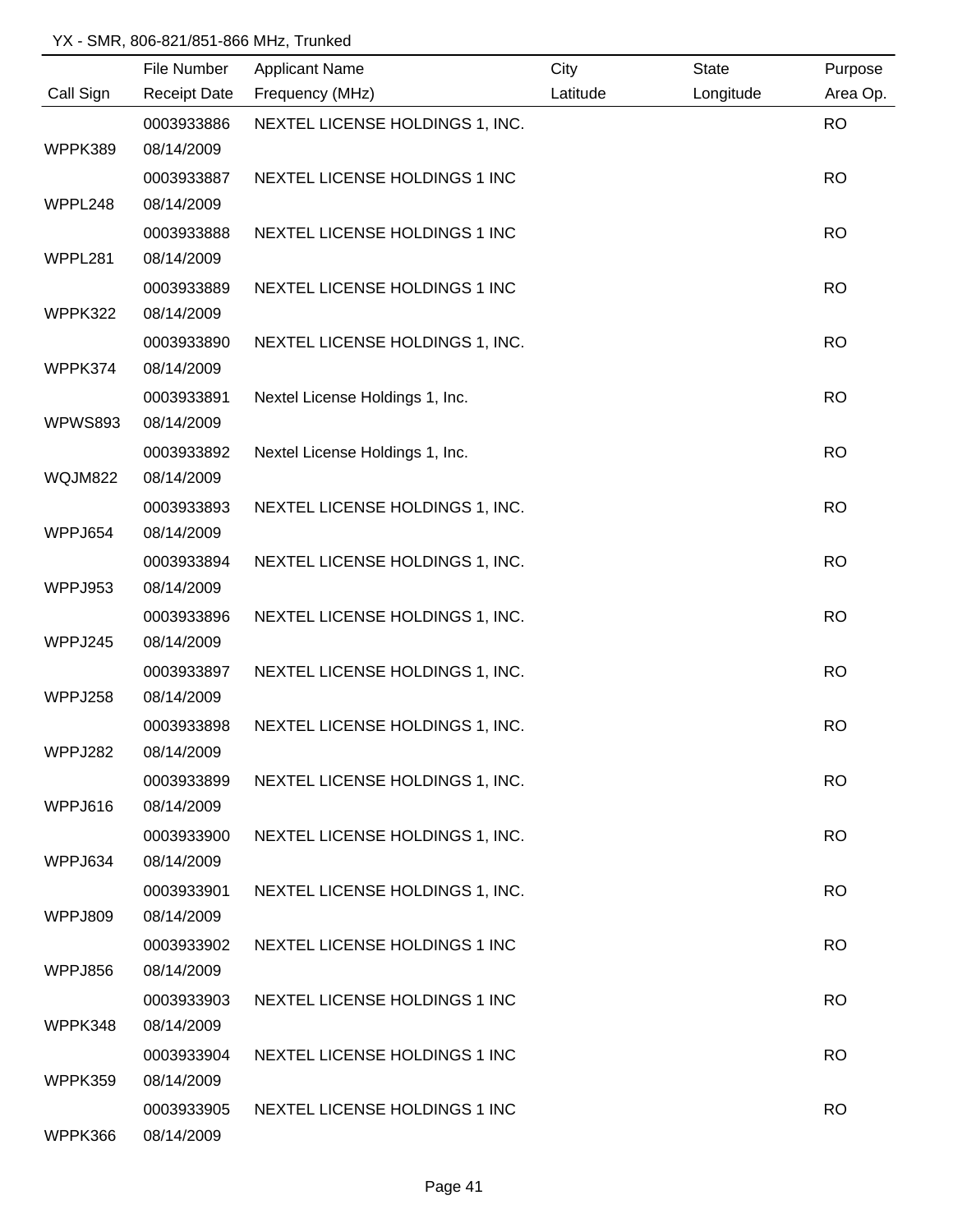|                | File Number              | <b>Applicant Name</b>           | City     | <b>State</b> | Purpose   |
|----------------|--------------------------|---------------------------------|----------|--------------|-----------|
| Call Sign      | <b>Receipt Date</b>      | Frequency (MHz)                 | Latitude | Longitude    | Area Op.  |
|                | 0003933906               | NEXTEL LICENSE HOLDINGS 1 INC   |          |              | <b>RO</b> |
| WPPL294        | 08/14/2009               |                                 |          |              |           |
|                | 0003933907               | NEXTEL LICENSE HOLDINGS 1, INC. |          |              | <b>RO</b> |
| WPPL601        | 08/14/2009               |                                 |          |              |           |
|                | 0003933908               | NEXTEL LICENSE HOLDINGS 1 INC   |          |              | <b>RO</b> |
| WPPL612        | 08/14/2009               |                                 |          |              |           |
|                | 0003933909               | NEXTEL LICENSE HOLDINGS 1, INC. |          |              | <b>RO</b> |
| WPPL623        | 08/14/2009               |                                 |          |              |           |
|                | 0003933910               | NEXTEL LICENSE HOLDINGS 1 INC   |          |              | <b>RO</b> |
| WPPL636        | 08/14/2009               |                                 |          |              |           |
|                | 0003933911               | Nextel License Holdings 1, Inc. |          |              | <b>RO</b> |
| WQJM720        | 08/14/2009               |                                 |          |              |           |
|                | 0003933912               | Nextel License Holdings 1, Inc. |          |              | <b>RO</b> |
| WQJM834        | 08/14/2009               |                                 |          |              |           |
|                | 0003933913               | NEXTEL LICENSE HOLDINGS 1, INC. |          |              | <b>RO</b> |
| WPPJ236        | 08/14/2009               |                                 |          |              |           |
|                | 0003933914               | NEXTEL LICENSE HOLDINGS 1, INC. |          |              | <b>RO</b> |
| WPPJ629        | 08/14/2009               |                                 |          |              |           |
|                | 0003933915               | NEXTEL LICENSE HOLDINGS 1, INC. |          |              | <b>RO</b> |
| WPPJ833        | 08/14/2009               |                                 |          |              |           |
|                | 0003933916               | NEXTEL LICENSE HOLDINGS 1, INC. |          |              | <b>RO</b> |
| WPPJ986        | 08/14/2009               |                                 |          |              |           |
|                | 0003933917               | NEXTEL LICENSE HOLDINGS 1 INC   |          |              | <b>RO</b> |
| WPPK257        | 08/14/2009               |                                 |          |              |           |
|                | 0003933918               | NEXTEL LICENSE HOLDINGS 1 INC   |          |              | <b>RO</b> |
| WPPL238        | 08/14/2009               |                                 |          |              |           |
|                | 0003933919               | NEXTEL LICENSE HOLDINGS 1, INC. |          |              | <b>RO</b> |
| <b>WPPJ583</b> | 08/14/2009               |                                 |          |              |           |
| WPPJ835        | 0003933920<br>08/14/2009 | NEXTEL LICENSE HOLDINGS 1, INC. |          |              | <b>RO</b> |
|                | 0003933921               |                                 |          |              |           |
| WPPL258        | 08/14/2009               | NEXTEL LICENSE HOLDINGS 1, INC. |          |              | <b>RO</b> |
|                | 0003933922               | Nextel License Holdings 1, Inc. |          |              | <b>RO</b> |
| WPFR778        | 08/14/2009               |                                 |          |              |           |
|                | 0003933923               | NEXTEL LICENSE HOLDINGS 1, INC. |          |              | <b>RO</b> |
| WPPJ593        | 08/14/2009               |                                 |          |              |           |
|                | 0003933924               | NEXTEL LICENSE HOLDINGS 1, INC. |          |              | <b>RO</b> |
| WPPJ909        | 08/14/2009               |                                 |          |              |           |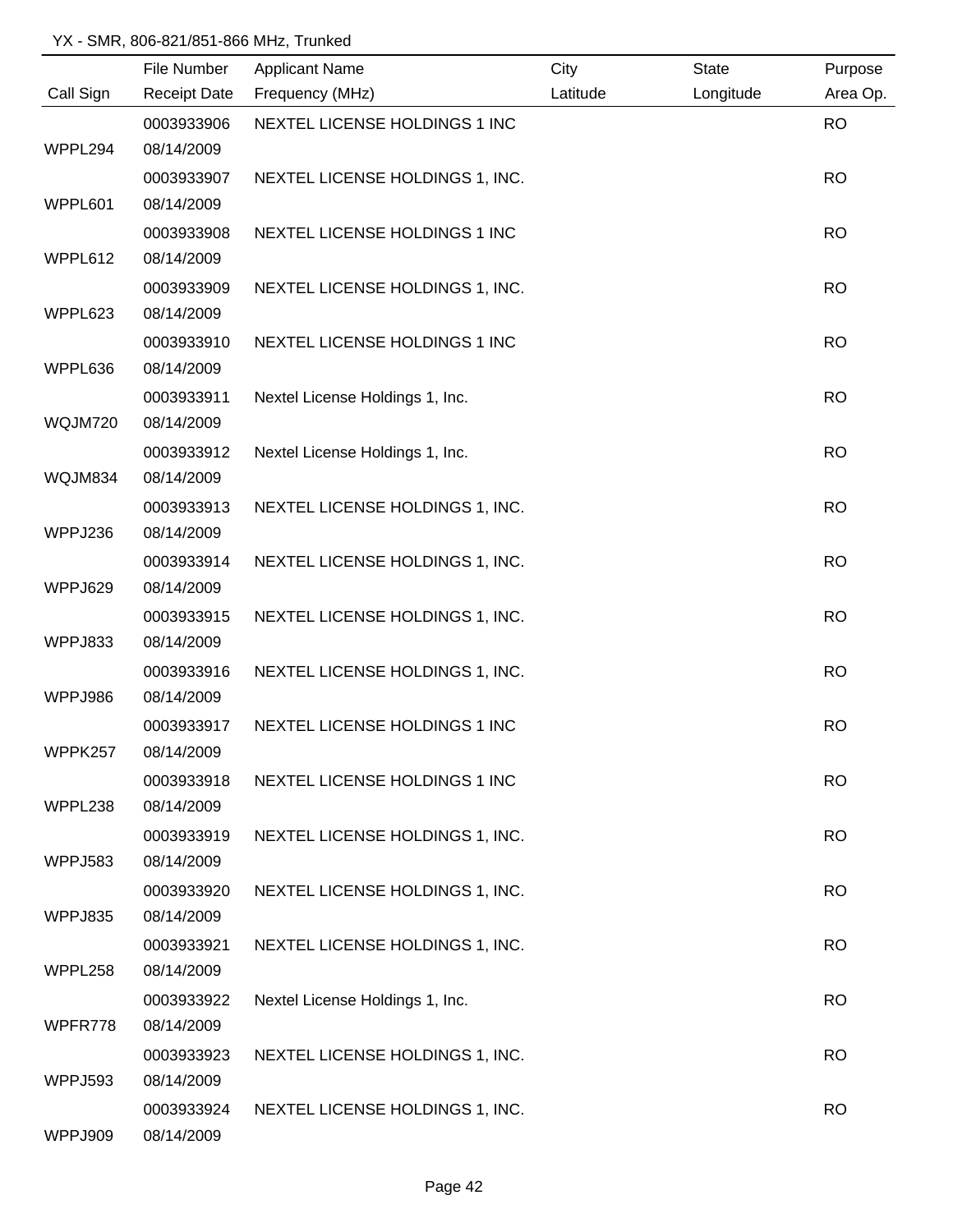|           | File Number              | <b>Applicant Name</b>             | City     | <b>State</b> | Purpose   |
|-----------|--------------------------|-----------------------------------|----------|--------------|-----------|
| Call Sign | <b>Receipt Date</b>      | Frequency (MHz)                   | Latitude | Longitude    | Area Op.  |
|           | 0003933925               | NEXTEL LICENSE HOLDINGS 1 INC     |          |              | <b>RO</b> |
| WPPK273   | 08/14/2009               |                                   |          |              |           |
|           | 0003933926               | NEXTEL LICENSE HOLDINGS 1 INC     |          |              | <b>RO</b> |
| WPPL232   | 08/14/2009               |                                   |          |              |           |
|           | 0003933927               | NEXTEL LICENSE HOLDINGS 1, INC.   |          |              | <b>RO</b> |
| WPPJ982   | 08/14/2009               |                                   |          |              |           |
|           | 0003933928               | NEXTEL LICENSE HOLDINGS 1 INC     |          |              | <b>RO</b> |
| WPPL595   | 08/14/2009               |                                   |          |              |           |
|           | 0003933929               | NEXTEL LICENSE HOLDINGS 1 INC DB. |          |              | <b>RO</b> |
| WPPJ279   | 08/14/2009               |                                   |          |              |           |
|           | 0003933930               | NEXTEL LICENSE HOLDINGS 1, INC.   |          |              | <b>RO</b> |
| WPPJ888   | 08/14/2009               |                                   |          |              |           |
|           | 0003933931               | NEXTEL LICENSE HOLDINGS 1, INC.   |          |              | <b>RO</b> |
| WPPK252   | 08/14/2009               |                                   |          |              |           |
|           | 0003933932               | NEXTEL LICENSE HOLDINGS 1, INC.   |          |              | <b>RO</b> |
| WPPL262   | 08/14/2009               |                                   |          |              |           |
|           | 0003933934               | Nextel License Holdings 1, Inc.   |          |              | <b>RO</b> |
| WPFR779   | 08/14/2009               |                                   |          |              |           |
|           | 0003933935               | NEXTEL LICENSE HOLDINGS 1, INC.   |          |              | <b>RO</b> |
| WPPJ230   | 08/14/2009               |                                   |          |              |           |
|           | 0003933936               | NEXTEL LICENSE HOLDINGS 1 INC     |          |              | <b>RO</b> |
| WPPJ288   | 08/14/2009               |                                   |          |              |           |
| WPPJ852   | 0003933937<br>08/14/2009 | NEXTEL LICENSE HOLDINGS 1, INC.   |          |              | <b>RO</b> |
|           |                          |                                   |          |              |           |
| WPPJ865   | 0003933938<br>08/14/2009 | NEXTEL LICENSE HOLDINGS 1 INC     |          |              | <b>RO</b> |
|           | 0003933939               | NEXTEL LICENSE HOLDINGS 1 INC     |          |              | <b>RO</b> |
| WPPJ882   | 08/14/2009               |                                   |          |              |           |
|           | 0003933940               | NEXTEL LICENSE HOLDINGS 1, INC.   |          |              | <b>RO</b> |
| WPPJ824   | 08/14/2009               |                                   |          |              |           |
|           | 0003933941               | NEXTEL LICENSE HOLDINGS 1, INC.   |          |              | <b>RO</b> |
| WPPJ837   | 08/14/2009               |                                   |          |              |           |
|           | 0003933942               | NEXTEL LICENSE HOLDINGS 1, INC.   |          |              | <b>RO</b> |
| WPPJ894   | 08/14/2009               |                                   |          |              |           |
|           | 0003933943               | NEXTEL LICENSE HOLDINGS 1, INC.   |          |              | <b>RO</b> |
| WPPJ905   | 08/14/2009               |                                   |          |              |           |
|           | 0003933944               | NEXTEL LICENSE HOLDINGS 1 INC     |          |              | <b>RO</b> |
| WPPJ926   | 08/14/2009               |                                   |          |              |           |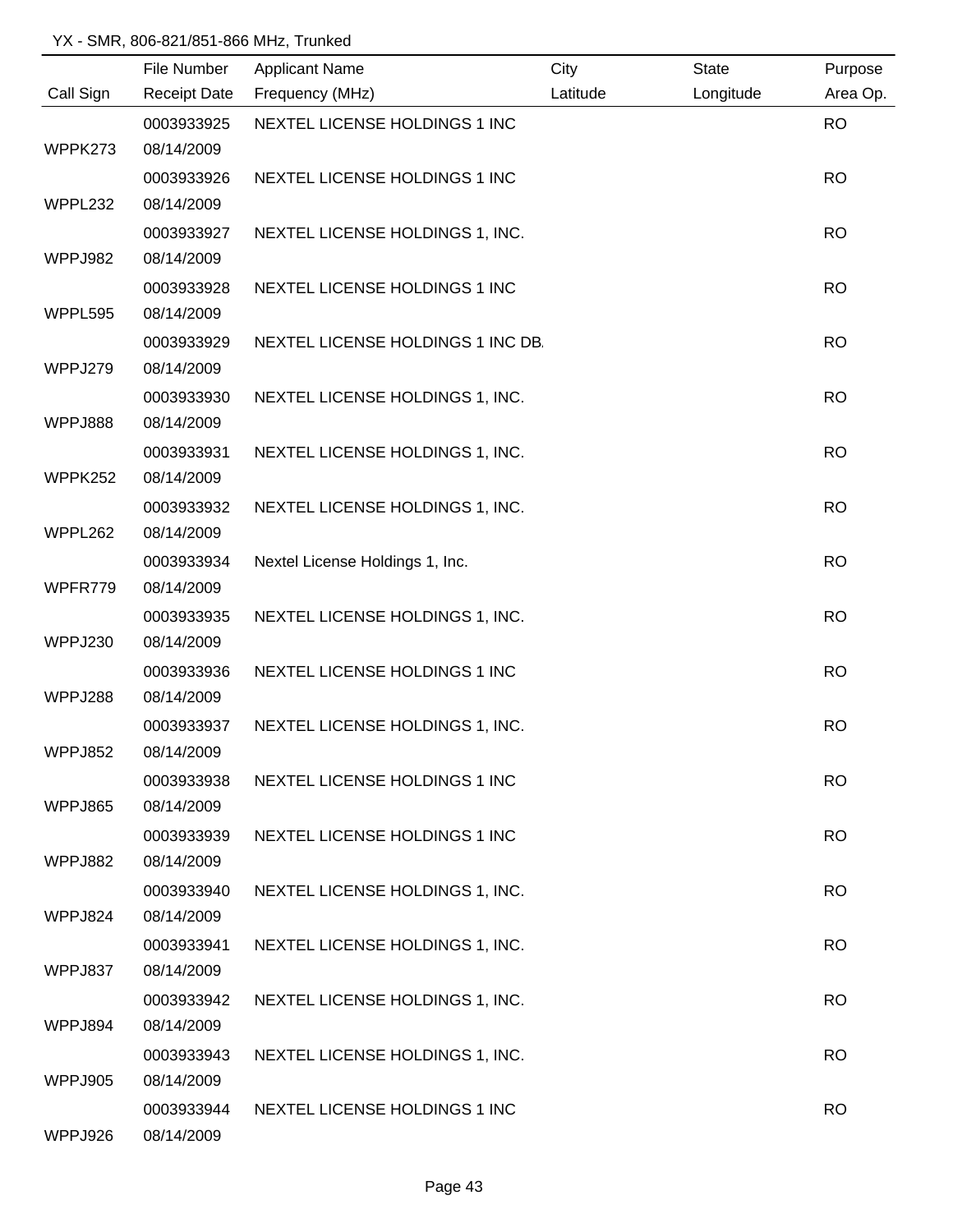|           | File Number         | <b>Applicant Name</b>           | City     | <b>State</b> | Purpose   |
|-----------|---------------------|---------------------------------|----------|--------------|-----------|
| Call Sign | <b>Receipt Date</b> | Frequency (MHz)                 | Latitude | Longitude    | Area Op.  |
|           | 0003933945          | NEXTEL LICENSE HOLDINGS 1, INC. |          |              | <b>RO</b> |
| WPPJ943   | 08/14/2009          |                                 |          |              |           |
|           | 0003933946          | NEXTEL LICENSE HOLDINGS 1, INC. |          |              | <b>RO</b> |
| WPPJ954   | 08/14/2009          |                                 |          |              |           |
|           | 0003933947          | NEXTEL LICENSE HOLDINGS 1, INC. |          |              | <b>RO</b> |
| WPPJ919   | 08/14/2009          |                                 |          |              |           |
|           | 0003933948          | NEXTEL LICENSE HOLDINGS 1, INC. |          |              | <b>RO</b> |
| WPPJ976   | 08/14/2009          |                                 |          |              |           |
|           | 0003933949          | NEXTEL LICENSE HOLDINGS 1 INC   |          |              | <b>RO</b> |
| WPPJ987   | 08/14/2009          |                                 |          |              |           |
|           | 0003933950          | NEXTEL LICENSE HOLDINGS 1, INC. |          |              | <b>RO</b> |
| WPPK200   | 08/14/2009          |                                 |          |              |           |
|           | 0003933951          | NEXTEL LICENSE HOLDINGS 1 INC   |          |              | <b>RO</b> |
| WPPK217   | 08/14/2009          |                                 |          |              |           |
|           | 0003933952          | NEXTEL LICENSE HOLDINGS 1 INC   |          |              | <b>RO</b> |
| WPPK228   | 08/14/2009          |                                 |          |              |           |
|           | 0003933953          | NEXTEL LICENSE HOLDINGS 1, INC. |          |              | <b>RO</b> |
| WPPK241   | 08/14/2009          |                                 |          |              |           |
|           | 0003933954          | NEXTEL LICENSE HOLDINGS 1 INC   |          |              | <b>RO</b> |
| WPPK258   | 08/14/2009          |                                 |          |              |           |
|           | 0003933955          | NEXTEL LICENSE HOLDINGS 1 INC   |          |              | <b>RO</b> |
| WPPK269   | 08/14/2009          |                                 |          |              |           |
|           | 0003933956          | NEXTEL LICENSE HOLDINGS 1 INC   |          |              | <b>RO</b> |
| WPPK282   | 08/14/2009          |                                 |          |              |           |
|           | 0003933957          | NEXTEL LICENSE HOLDINGS 1, INC. |          |              | <b>RO</b> |
| WPPK299   | 08/14/2009          |                                 |          |              |           |
|           | 0003933958          | NEXTEL LICENSE HOLDINGS 1, INC. |          |              | <b>RO</b> |
| WPPK310   | 08/14/2009          |                                 |          |              |           |
|           | 0003933959          | NEXTEL LICENSE HOLDINGS 1 INC   |          |              | <b>RO</b> |
| WPPK331   | 08/14/2009          |                                 |          |              |           |
|           | 0003933960          | NEXTEL LICENSE HOLDINGS 1, INC. |          |              | <b>RO</b> |
| WPPK383   | 08/14/2009          |                                 |          |              |           |
|           | 0003933961          | NEXTEL LICENSE HOLDINGS 1 INC   |          |              | <b>RO</b> |
| WPPK394   | 08/14/2009          |                                 |          |              |           |
|           | 0003933962          | NEXTEL LICENSE HOLDINGS 1 INC   |          |              | <b>RO</b> |
| WPPL250   | 08/14/2009          |                                 |          |              |           |
|           | 0003933963          | NEXTEL LICENSE HOLDINGS 1, INC. |          |              | <b>RO</b> |
| WPPL275   | 08/14/2009          |                                 |          |              |           |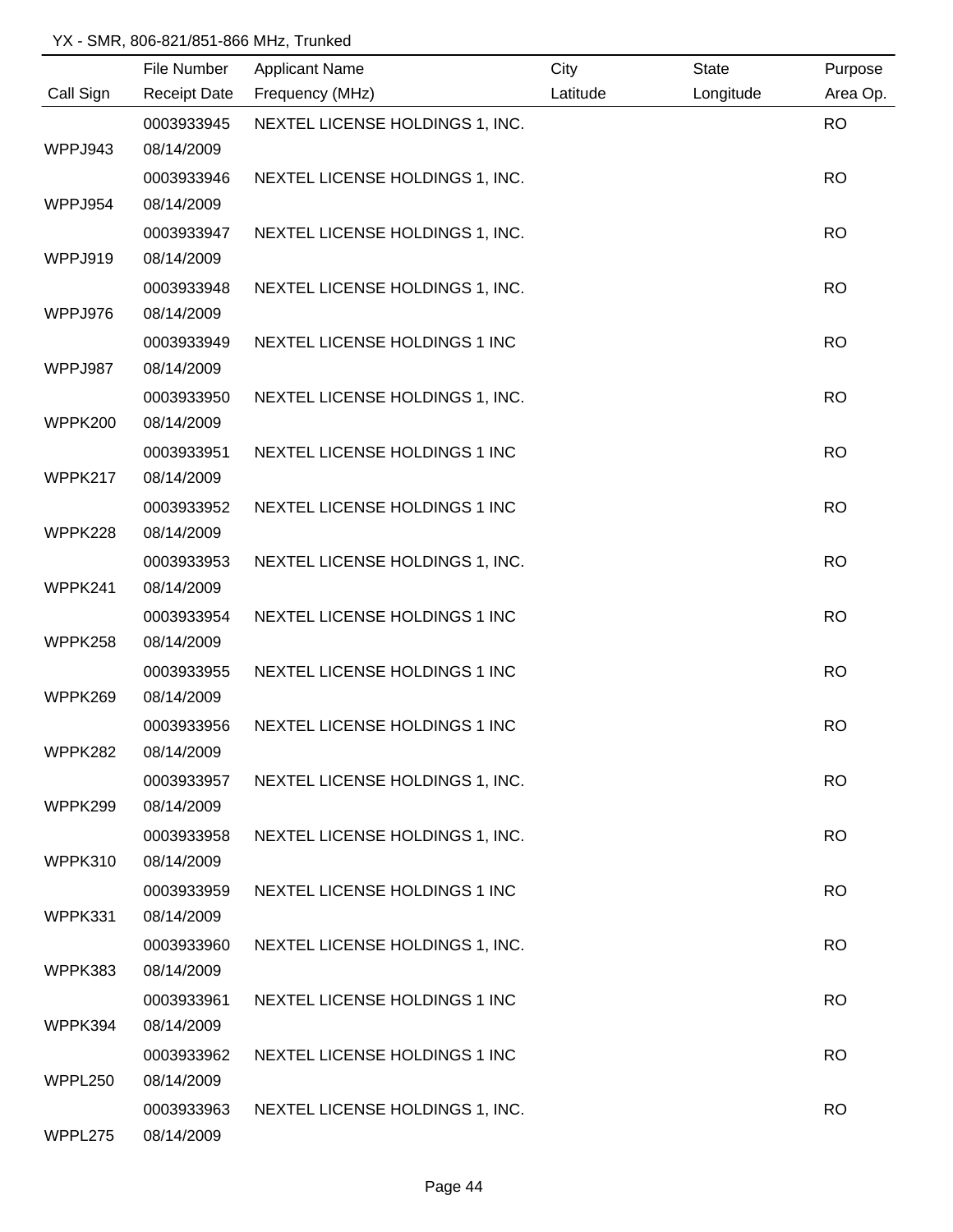|           | File Number         | <b>Applicant Name</b>           | City     | <b>State</b> | Purpose   |
|-----------|---------------------|---------------------------------|----------|--------------|-----------|
| Call Sign | <b>Receipt Date</b> | Frequency (MHz)                 | Latitude | Longitude    | Area Op.  |
|           | 0003933964          | NEXTEL LICENSE HOLDINGS 1, INC. |          |              | <b>RO</b> |
| WPPL225   | 08/14/2009          |                                 |          |              |           |
|           | 0003933965          | NEXTEL LICENSE HOLDINGS 1, INC. |          |              | <b>RO</b> |
| WPPL242   | 08/14/2009          |                                 |          |              |           |
|           | 0003933966          | NEXTEL LICENSE HOLDINGS 1 INC   |          |              | <b>RO</b> |
| WPPL596   | 08/14/2009          |                                 |          |              |           |
|           | 0003933967          | NEXTEL LICENSE HOLDINGS 1, INC. |          |              | <b>RO</b> |
| WPPL607   | 08/14/2009          |                                 |          |              |           |
|           | 0003933968          | NEXTEL LICENSE HOLDINGS 1, INC. |          |              | <b>RO</b> |
| WPPL620   | 08/14/2009          |                                 |          |              |           |
|           | 0003933969          | Nextel License Holdings 1, Inc. |          |              | <b>RO</b> |
| WPWS884   | 08/14/2009          |                                 |          |              |           |
|           | 0003933970          | Nextel License Holdings 1, Inc. |          |              | <b>RO</b> |
| WQJM703   | 08/14/2009          |                                 |          |              |           |
|           | 0003933971          | Nextel License Holdings 1, Inc. |          |              | <b>RO</b> |
| WQJM827   | 08/14/2009          |                                 |          |              |           |
|           | 0003933972          | NEXTEL LICENSE HOLDINGS 1 INC   |          |              | <b>RO</b> |
| WPPJ285   | 08/14/2009          |                                 |          |              |           |
|           | 0003933973          | NEXTEL LICENSE HOLDINGS 1, INC. |          |              | <b>RO</b> |
| WPPJ861   | 08/14/2009          |                                 |          |              |           |
|           | 0003933974          | NEXTEL LICENSE HOLDINGS 1 INC   |          |              | <b>RO</b> |
| WPPJ942   | 08/14/2009          |                                 |          |              |           |
|           | 0003933975          | NEXTEL LICENSE HOLDINGS 1 INC   |          |              | <b>RO</b> |
| WPPJ996   | 08/14/2009          |                                 |          |              |           |
|           | 0003933976          | NEXTEL LICENSE HOLDINGS 1 INC   |          |              | <b>RO</b> |
| WPPK298   | 08/14/2009          |                                 |          |              |           |
|           | 0003933977          | NEXTEL LICENSE HOLDINGS 1 INC   |          |              | <b>RO</b> |
| WPPL246   | 08/14/2009          |                                 |          |              |           |
|           | 0003933978          | Nextel License Holdings 1, Inc. |          |              | <b>RO</b> |
| WQHW877   | 08/14/2009          |                                 |          |              |           |
|           | 0003933980          | NEXTEL LICENSE HOLDINGS 1, INC. |          |              | <b>RO</b> |
| WPPJ641   | 08/14/2009          |                                 |          |              |           |
|           | 0003933981          | NEXTEL LICENSE HOLDINGS 1, INC. |          |              | <b>RO</b> |
| WPPJ934   | 08/14/2009          |                                 |          |              |           |
|           | 0003933982          | NEXTEL LICENSE HOLDINGS 1 INC   |          |              | <b>RO</b> |
| WPPK280   | 08/14/2009          |                                 |          |              |           |
|           | 0003933983          | NEXTEL LICENSE HOLDINGS 1 INC   |          |              | <b>RO</b> |
| WPPK339   | 08/14/2009          |                                 |          |              |           |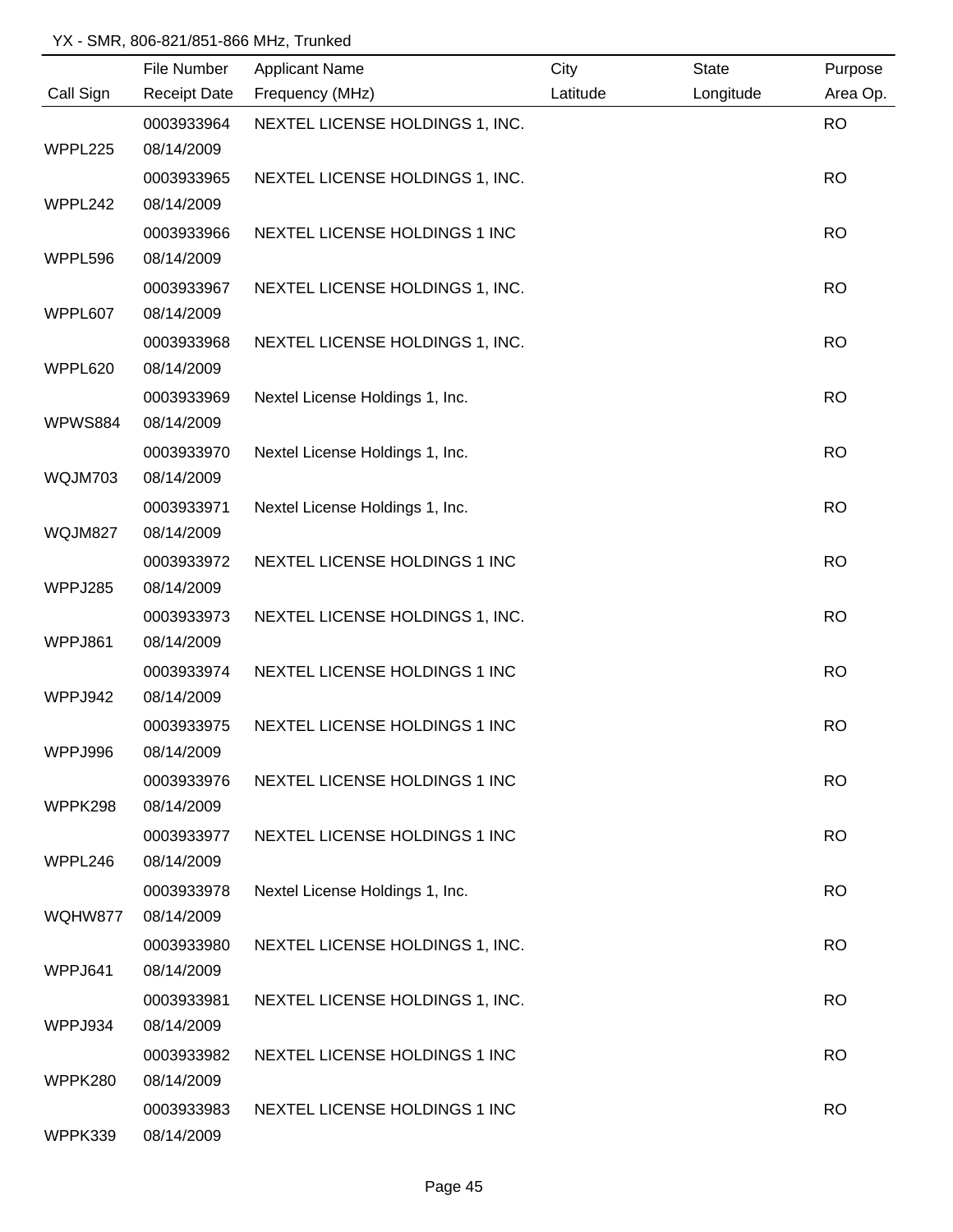|                | File Number         | <b>Applicant Name</b>           | City     | <b>State</b> | Purpose   |
|----------------|---------------------|---------------------------------|----------|--------------|-----------|
| Call Sign      | <b>Receipt Date</b> | Frequency (MHz)                 | Latitude | Longitude    | Area Op.  |
|                | 0003933984          | NEXTEL LICENSE HOLDINGS 1 INC   |          |              | <b>RO</b> |
| WPPL602        | 08/14/2009          |                                 |          |              |           |
|                | 0003933985          | NEXTEL LICENSE HOLDINGS 1 INC   |          |              | <b>RO</b> |
| WPOG620        | 08/14/2009          |                                 |          |              |           |
|                | 0003933986          | NEXTEL LICENSE HOLDINGS 1, INC. |          |              | <b>RO</b> |
| WPPJ879        | 08/14/2009          |                                 |          |              |           |
|                | 0003933987          | NEXTEL LICENSE HOLDINGS 1, INC. |          |              | <b>RO</b> |
| WPPJ958        | 08/14/2009          |                                 |          |              |           |
|                | 0003933988          | NEXTEL LICENSE HOLDINGS 1 INC   |          |              | <b>RO</b> |
| WPPK345        | 08/14/2009          |                                 |          |              |           |
|                | 0003933989          | Nextel License Holdings 1, Inc. |          |              | <b>RO</b> |
| WQJM711        | 08/14/2009          |                                 |          |              |           |
|                | 0003933990          | NEXTEL LICENSE HOLDINGS 1, INC. |          |              | <b>RO</b> |
| WPPJ242        | 08/14/2009          |                                 |          |              |           |
|                | 0003933991          | NEXTEL LICENSE HOLDINGS 1, INC. |          |              | <b>RO</b> |
| WPPJ613        | 08/14/2009          |                                 |          |              |           |
|                | 0003933992          | NEXTEL LICENSE HOLDINGS 1, INC. |          |              | <b>RO</b> |
| WPPJ964        | 08/14/2009          |                                 |          |              |           |
|                | 0003933993          | NEXTEL LICENSE HOLDINGS 1 INC   |          |              | <b>RO</b> |
| WPPK342        | 08/14/2009          |                                 |          |              |           |
|                | 0003933994          | Nextel License Holdings 1, Inc. |          |              | <b>RO</b> |
| WQJM819        | 08/14/2009          |                                 |          |              |           |
|                | 0003933995          | NEXTEL LICENSE HOLDINGS 1 INC   |          |              | <b>RO</b> |
| WPPK288        | 08/14/2009          |                                 |          |              |           |
|                | 0003934001          | NEXTEL LICENSE HOLDINGS 2 INC   |          |              | <b>RO</b> |
| KNJX894        | 08/14/2009          |                                 |          |              |           |
|                | 0003934002          | NEXTEL LICENSE HOLDINGS 2 INC   |          |              | <b>RO</b> |
| WNAF811        | 08/14/2009          |                                 |          |              |           |
|                | 0003934003          | NEXTEL LICENSE HOLDINGS 2 INC   |          |              | <b>RO</b> |
| WNAM353        | 08/14/2009          |                                 |          |              |           |
|                | 0003934004          | NEXTEL LICENSE HOLDINGS 2 INC   |          |              | <b>RO</b> |
| WNPQ755        | 08/14/2009          |                                 |          |              |           |
|                | 0003934005          | Nextel License Holdings 2, Inc. |          |              | <b>RO</b> |
| WQHW838        | 08/14/2009          |                                 |          |              |           |
|                | 0003934010          | NEXTEL LICENSE HOLDINGS 3 INC   |          |              | <b>RO</b> |
| WPFB531        | 08/14/2009          |                                 |          |              |           |
|                | 0003934011          | NEXTEL LICENSE HOLDINGS 3 INC   |          |              | <b>RO</b> |
| <b>WPPJ504</b> | 08/14/2009          |                                 |          |              |           |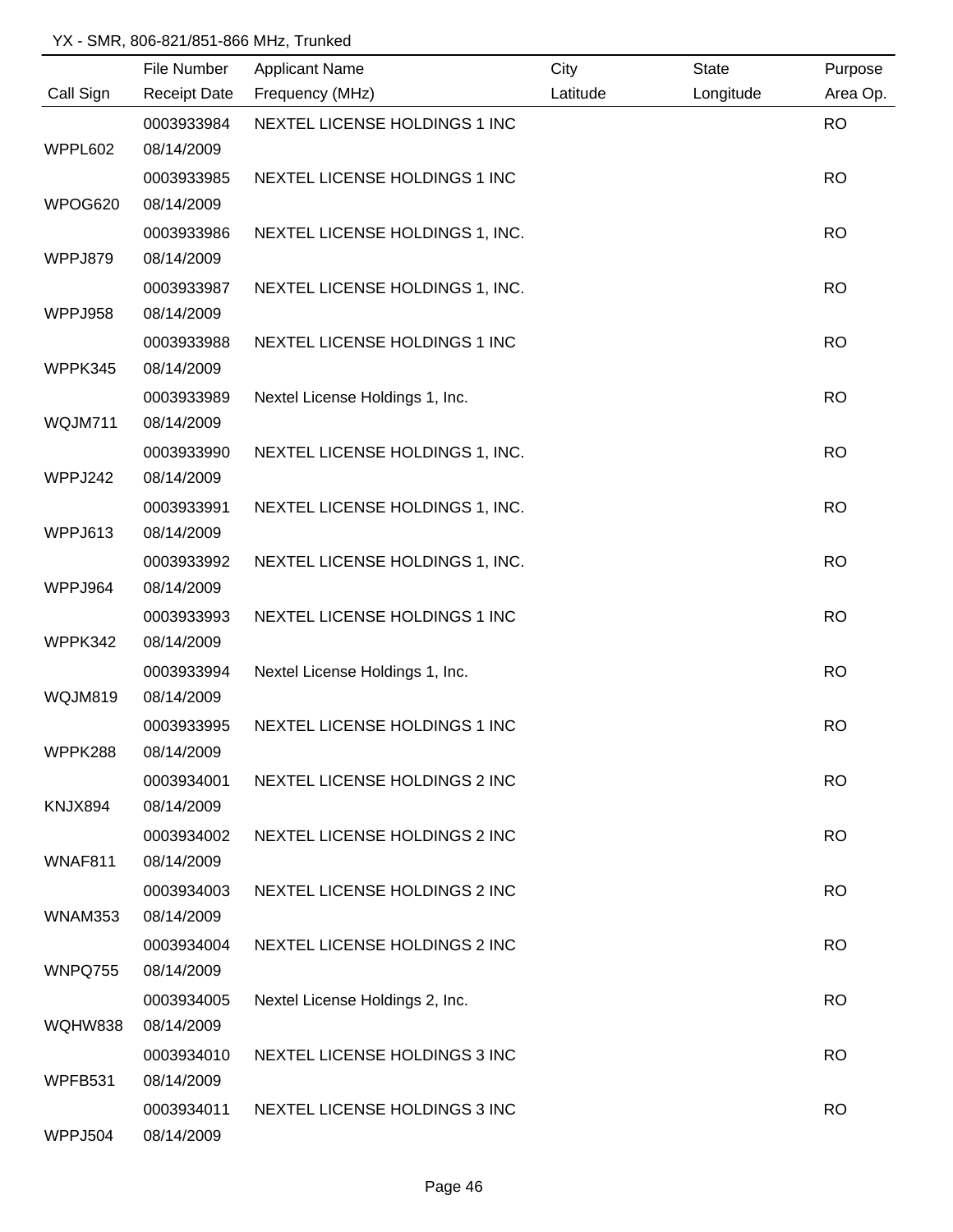|                | File Number         | <b>Applicant Name</b>           | City     | <b>State</b> | Purpose   |
|----------------|---------------------|---------------------------------|----------|--------------|-----------|
| Call Sign      | <b>Receipt Date</b> | Frequency (MHz)                 | Latitude | Longitude    | Area Op.  |
|                | 0003934044          | Nextel License Holdings 4, Inc  |          |              | <b>RO</b> |
| <b>KNJU899</b> | 08/14/2009          |                                 |          |              |           |
|                | 0003934045          | NEXTEL LICENSE HOLDINGS 4, INC. |          |              | <b>RO</b> |
| <b>WNFS456</b> | 08/14/2009          |                                 |          |              |           |
|                | 0003934050          | NEXTEL LICENSE HOLDINGS 4, INC. |          |              | <b>RO</b> |
| WPEW574        | 08/14/2009          |                                 |          |              |           |
|                | 0003934051          | NEXTEL LICENSE HOLDINGS 4, INC. |          |              | <b>RO</b> |
| WPOG621        | 08/14/2009          |                                 |          |              |           |
|                | 0003934052          | NEXTEL LICENSE HOLDINGS 4, INC. |          |              | <b>RO</b> |
| WPOG622        | 08/14/2009          |                                 |          |              |           |
|                | 0003934053          | Nextel License Holdings 4, Inc. |          |              | <b>RO</b> |
| <b>WPPI711</b> | 08/14/2009          |                                 |          |              |           |
|                | 0003934054          | NEXTEL LICENSE HOLDINGS 4, INC. |          |              | <b>RO</b> |
| <b>WPPI713</b> | 08/14/2009          |                                 |          |              |           |
|                | 0003934055          | NEXTEL LICENSE HOLDINGS 4, INC. |          |              | <b>RO</b> |
| WPPI714        | 08/14/2009          |                                 |          |              |           |
|                | 0003934057          | Nextel License Holdings 4, Inc  |          |              | <b>RO</b> |
| WPPI716        | 08/14/2009          |                                 |          |              |           |
|                | 0003934058          | NEXTEL LICENSE HOLDINGS 4, INC. |          |              | <b>RO</b> |
| <b>WPPI717</b> | 08/14/2009          |                                 |          |              |           |
|                | 0003934059          | NEXTEL LICENSE HOLDINGS 4, INC. |          |              | <b>RO</b> |
| WPPI719        | 08/14/2009          |                                 |          |              |           |
|                | 0003934060          | NEXTEL LICENSE HOLDINGS 4, INC. |          |              | <b>RO</b> |
| <b>WPPI721</b> | 08/14/2009          |                                 |          |              |           |
|                | 0003934063          | NEXTEL LICENSE HOLDINGS 4, INC. |          |              | <b>RO</b> |
| <b>WPPI722</b> | 08/14/2009          |                                 |          |              |           |
|                | 0003934064          | Nextel License Holdings 4, Inc. |          |              | <b>RO</b> |
| <b>WPPI725</b> | 08/14/2009          |                                 |          |              |           |
|                | 0003934065          | NEXTEL LICENSE HOLDINGS 4, INC. |          |              | <b>RO</b> |
| <b>WPPI727</b> | 08/14/2009          |                                 |          |              |           |
|                | 0003934066          | Nextel License Holdings 4, Inc. |          |              | <b>RO</b> |
| <b>WPPI730</b> | 08/14/2009          |                                 |          |              |           |
|                | 0003934067          | NEXTEL LICENSE HOLDINGS 4, INC. |          |              | <b>RO</b> |
| <b>WPPI731</b> | 08/14/2009          |                                 |          |              |           |
|                | 0003934068          | NEXTEL LICENSE HOLDINGS 4, INC. |          |              | <b>RO</b> |
| <b>WPPI732</b> | 08/14/2009          |                                 |          |              |           |
|                | 0003934069          | Nextel License Holdings 4, Inc  |          |              | <b>RO</b> |
| <b>WPPI733</b> | 08/14/2009          |                                 |          |              |           |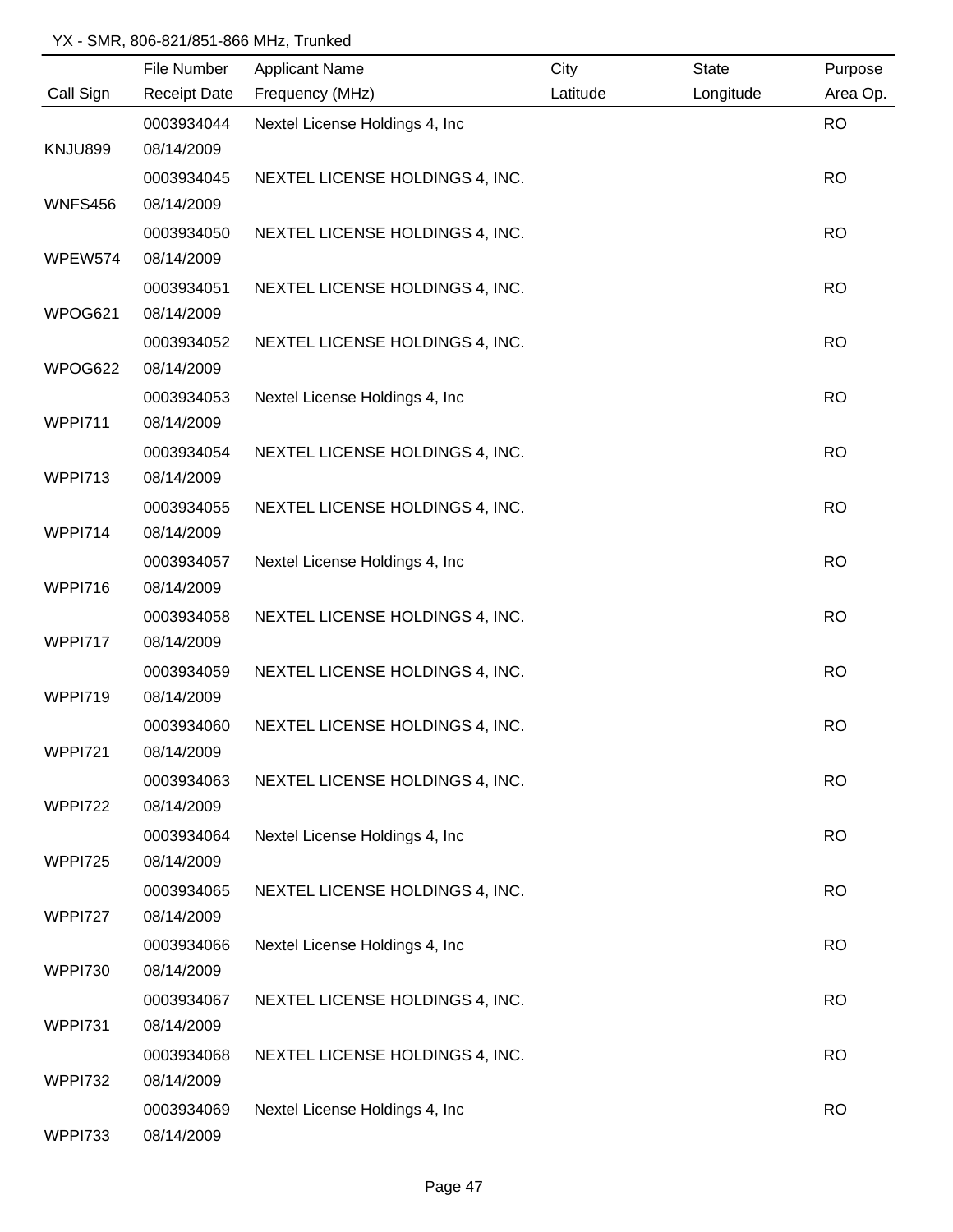|                | File Number         | <b>Applicant Name</b>           | City     | <b>State</b> | Purpose   |
|----------------|---------------------|---------------------------------|----------|--------------|-----------|
| Call Sign      | <b>Receipt Date</b> | Frequency (MHz)                 | Latitude | Longitude    | Area Op.  |
|                | 0003934070          | NEXTEL LICENSE HOLDINGS 4, INC. |          |              | <b>RO</b> |
| <b>WPPI911</b> | 08/14/2009          |                                 |          |              |           |
|                | 0003934071          | NEXTEL LICENSE HOLDINGS 4, INC. |          |              | <b>RO</b> |
| WPPI913        | 08/14/2009          |                                 |          |              |           |
|                | 0003934072          | NEXTEL LICENSE HOLDINGS 4, INC. |          |              | <b>RO</b> |
| WPPI914        | 08/14/2009          |                                 |          |              |           |
|                | 0003934080          | NEXTEL LICENSE HOLDINGS 4, INC. |          |              | <b>RO</b> |
| <b>WPPI963</b> | 08/14/2009          |                                 |          |              |           |
|                | 0003934081          | NEXTEL LICENSE HOLDINGS 4, INC. |          |              | <b>RO</b> |
| <b>WPPI964</b> | 08/14/2009          |                                 |          |              |           |
|                | 0003934184          | NEXTEL LICENSE HOLDINGS 4, INC. |          |              | <b>RO</b> |
| <b>WPPI736</b> | 08/14/2009          |                                 |          |              |           |
|                | 0003934185          | Nextel License Holdings 4, Inc. |          |              | <b>RO</b> |
| <b>WPPI737</b> | 08/14/2009          |                                 |          |              |           |
|                | 0003934186          | Nextel License Holdings 4, Inc  |          |              | <b>RO</b> |
| <b>WPPI738</b> | 08/14/2009          |                                 |          |              |           |
|                | 0003934187          | Nextel License Holdings 4, Inc  |          |              | <b>RO</b> |
| <b>WPPI741</b> | 08/14/2009          |                                 |          |              |           |
|                | 0003934188          | Nextel License Holdings 4, Inc  |          |              | <b>RO</b> |
| <b>WPPI742</b> | 08/14/2009          |                                 |          |              |           |
|                | 0003934189          | Nextel License Holdings 4, Inc. |          |              | <b>RO</b> |
| <b>WPPI743</b> | 08/14/2009          |                                 |          |              |           |
|                | 0003934190          | Nextel License Holdings 4, Inc  |          |              | <b>RO</b> |
| WPPI746        | 08/14/2009          |                                 |          |              |           |
|                | 0003934191          | Nextel License Holdings 4, Inc. |          |              | <b>RO</b> |
| <b>WPPI747</b> | 08/14/2009          |                                 |          |              |           |
|                | 0003934192          | Nextel License Holdings 4, Inc. |          |              | <b>RO</b> |
| <b>WPPI748</b> | 08/14/2009          |                                 |          |              |           |
|                | 0003934193          | NEXTEL LICENSE HOLDINGS 4, INC. |          |              | <b>RO</b> |
| <b>WPPI908</b> | 08/14/2009          |                                 |          |              |           |
|                | 0003934194          | NEXTEL LICENSE HOLDINGS 4, INC. |          |              | <b>RO</b> |
| <b>WPPI927</b> | 08/14/2009          |                                 |          |              |           |
|                | 0003934195          | NEXTEL LICENSE HOLDINGS 4, INC. |          |              | <b>RO</b> |
| <b>WPPI928</b> | 08/14/2009          |                                 |          |              |           |
|                | 0003934196          | NEXTEL LICENSE HOLDINGS 4, INC. |          |              | <b>RO</b> |
| <b>WPPI930</b> | 08/14/2009          |                                 |          |              |           |
|                | 0003934197          | NEXTEL LICENSE HOLDINGS 4, INC. |          |              | <b>RO</b> |
| <b>WPPI931</b> | 08/14/2009          |                                 |          |              |           |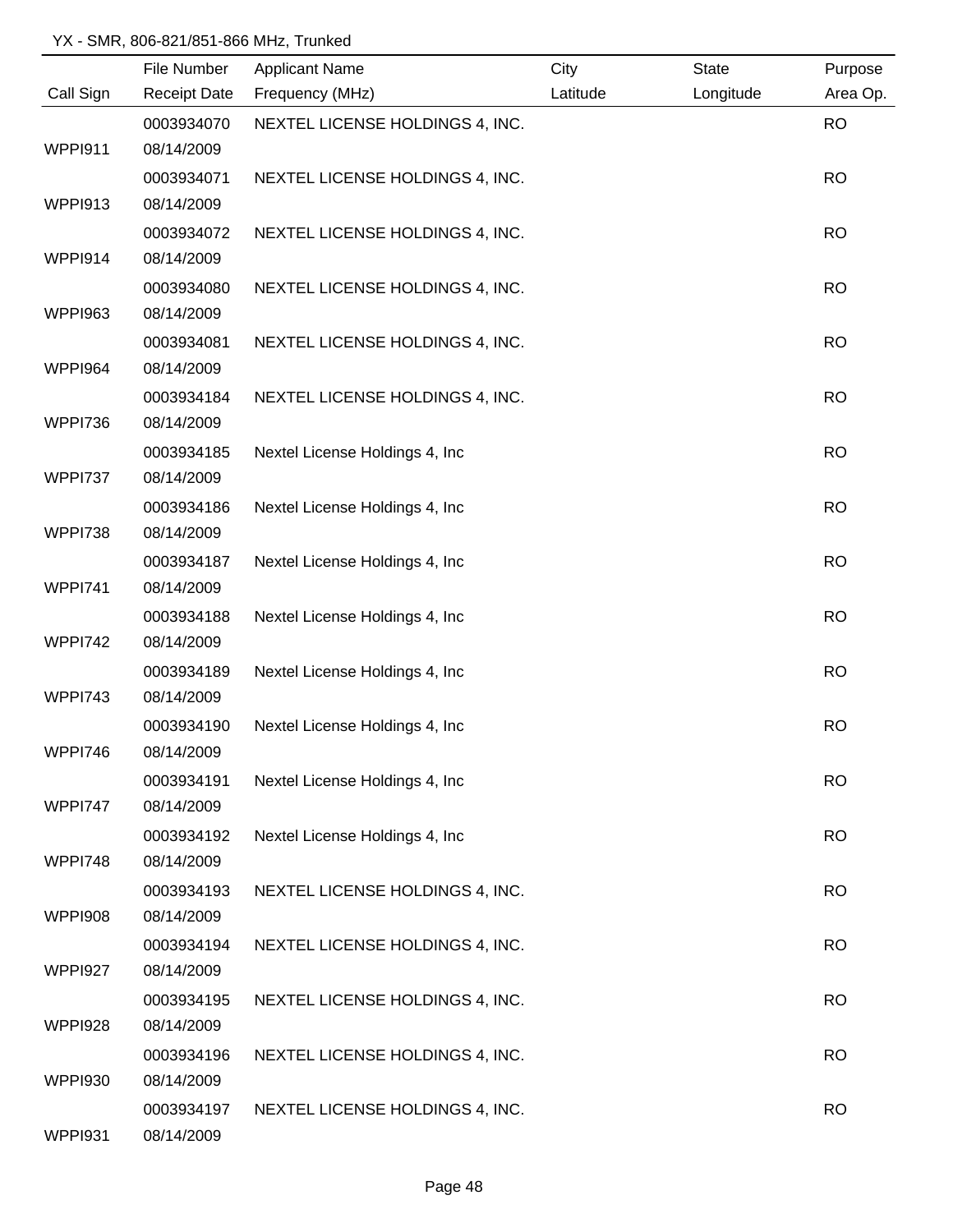|                | File Number         | <b>Applicant Name</b>           | City     | <b>State</b> | Purpose   |
|----------------|---------------------|---------------------------------|----------|--------------|-----------|
| Call Sign      | <b>Receipt Date</b> | Frequency (MHz)                 | Latitude | Longitude    | Area Op.  |
|                | 0003934198          | NEXTEL LICENSE HOLDINGS 4, INC. |          |              | <b>RO</b> |
| <b>WPPI933</b> | 08/14/2009          |                                 |          |              |           |
|                | 0003934199          | NEXTEL LICENSE HOLDINGS 4, INC. |          |              | <b>RO</b> |
| <b>WPPI935</b> | 08/14/2009          |                                 |          |              |           |
|                | 0003934200          | NEXTEL LICENSE HOLDINGS 4, INC. |          |              | <b>RO</b> |
| <b>WPPI936</b> | 08/14/2009          |                                 |          |              |           |
|                | 0003934201          | NEXTEL LICENSE HOLDINGS 4, INC. |          |              | <b>RO</b> |
| <b>WPPI939</b> | 08/14/2009          |                                 |          |              |           |
|                | 0003934202          | NEXTEL LICENSE HOLDINGS 4, INC. |          |              | <b>RO</b> |
| WPPI941        | 08/14/2009          |                                 |          |              |           |
|                | 0003934203          | NEXTEL LICENSE HOLDINGS 4, INC. |          |              | <b>RO</b> |
| WPPI946        | 08/14/2009          |                                 |          |              |           |
|                | 0003934204          | NEXTEL LICENSE HOLDINGS 4, INC. |          |              | <b>RO</b> |
| WPPI947        | 08/14/2009          |                                 |          |              |           |
|                | 0003934205          | NEXTEL LICENSE HOLDINGS 4, INC. |          |              | <b>RO</b> |
| WPPI948        | 08/14/2009          |                                 |          |              |           |
|                | 0003934206          | NEXTEL LICENSE HOLDINGS 4, INC. |          |              | <b>RO</b> |
| WPPI949        | 08/14/2009          |                                 |          |              |           |
|                | 0003934207          | NEXTEL LICENSE HOLDINGS 4, INC. |          |              | <b>RO</b> |
| <b>WPPI952</b> | 08/14/2009          |                                 |          |              |           |
|                | 0003934208          | NEXTEL LICENSE HOLDINGS 4, INC. |          |              | <b>RO</b> |
| <b>WPPI953</b> | 08/14/2009          |                                 |          |              |           |
|                | 0003934209          | NEXTEL LICENSE HOLDINGS 4, INC. |          |              | <b>RO</b> |
| WPPI954        | 08/14/2009          |                                 |          |              |           |
|                | 0003934210          | NEXTEL LICENSE HOLDINGS 4, INC. |          |              | <b>RO</b> |
| <b>WPPI957</b> | 08/14/2009          |                                 |          |              |           |
|                | 0003934211          | NEXTEL LICENSE HOLDINGS 4, INC. |          |              | <b>RO</b> |
| <b>WPPI958</b> | 08/14/2009          |                                 |          |              |           |
|                | 0003934212          | NEXTEL LICENSE HOLDINGS 4, INC. |          |              | <b>RO</b> |
| <b>WPPI959</b> | 08/14/2009          |                                 |          |              |           |
|                | 0003934214          | NEXTEL LICENSE HOLDINGS 4, INC. |          |              | <b>RO</b> |
| <b>WPPI962</b> | 08/14/2009          |                                 |          |              |           |
|                | 0003934215          | NEXTEL LICENSE HOLDINGS 4, INC. |          |              | <b>RO</b> |
| WPPI916        | 08/14/2009          |                                 |          |              |           |
|                | 0003934216          | NEXTEL LICENSE HOLDINGS 4, INC. |          |              | <b>RO</b> |
| WPPI917        | 08/14/2009          |                                 |          |              |           |
|                | 0003934217          | NEXTEL LICENSE HOLDINGS 4, INC. |          |              | <b>RO</b> |
| WPPI919        | 08/14/2009          |                                 |          |              |           |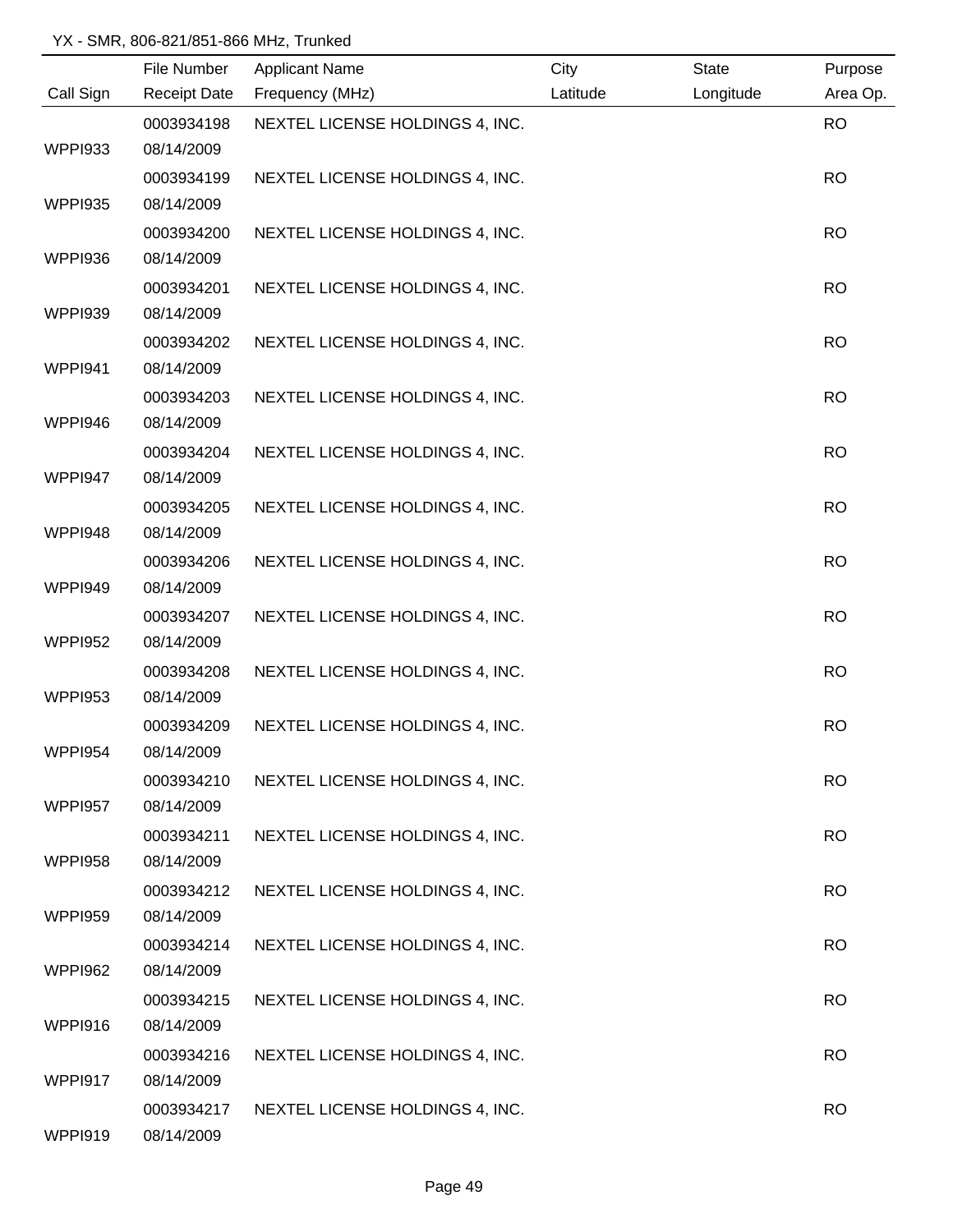|                | File Number         | <b>Applicant Name</b>           | City     | <b>State</b> | Purpose   |
|----------------|---------------------|---------------------------------|----------|--------------|-----------|
| Call Sign      | <b>Receipt Date</b> | Frequency (MHz)                 | Latitude | Longitude    | Area Op.  |
|                | 0003934218          | NEXTEL LICENSE HOLDINGS 4, INC. |          |              | <b>RO</b> |
| <b>WPPI921</b> | 08/14/2009          |                                 |          |              |           |
|                | 0003934219          | NEXTEL LICENSE HOLDINGS 4, INC. |          |              | <b>RO</b> |
| <b>WPPI922</b> | 08/14/2009          |                                 |          |              |           |
|                | 0003934220          | NEXTEL LICENSE HOLDINGS 4, INC. |          |              | <b>RO</b> |
| <b>WPPI968</b> | 08/14/2009          |                                 |          |              |           |
|                | 0003934221          | NEXTEL LICENSE HOLDINGS 4, INC. |          |              | <b>RO</b> |
| WPPJ324        | 08/14/2009          |                                 |          |              |           |
|                | 0003934222          | NEXTEL LICENSE HOLDINGS 4, INC. |          |              | <b>RO</b> |
| WPPJ325        | 08/14/2009          |                                 |          |              |           |
|                | 0003934223          | NEXTEL LICENSE HOLDINGS 4, INC. |          |              | <b>RO</b> |
| WPPJ368        | 08/14/2009          |                                 |          |              |           |
|                | 0003934224          | NEXTEL LICENSE HOLDINGS 4, INC. |          |              | <b>RO</b> |
| WPPJ369        | 08/14/2009          |                                 |          |              |           |
|                | 0003934225          | NEXTEL LICENSE HOLDINGS 4, INC. |          |              | <b>RO</b> |
| WPPJ370        | 08/14/2009          |                                 |          |              |           |
|                | 0003934226          | NEXTEL LICENSE HOLDINGS 4, INC. |          |              | <b>RO</b> |
| WPPJ374        | 08/14/2009          |                                 |          |              |           |
|                | 0003934227          | NEXTEL LICENSE HOLDINGS 4, INC. |          |              | <b>RO</b> |
| WPPJ376        | 08/14/2009          |                                 |          |              |           |
|                | 0003934228          | NEXTEL LICENSE HOLDINGS 4, INC. |          |              | <b>RO</b> |
| WPPJ377        | 08/14/2009          |                                 |          |              |           |
|                | 0003934229          | NEXTEL LICENSE HOLDINGS 4, INC. |          |              | <b>RO</b> |
| WPPJ379        | 08/14/2009          |                                 |          |              |           |
|                | 0003934230          | NEXTEL LICENSE HOLDINGS 4, INC. |          |              | <b>RO</b> |
| WPPJ380        | 08/14/2009          |                                 |          |              |           |
|                | 0003934231          | NEXTEL LICENSE HOLDINGS 4, INC. |          |              | <b>RO</b> |
| WPPJ382        | 08/14/2009          |                                 |          |              |           |
|                | 0003934232          | NEXTEL LICENSE HOLDINGS 4, INC. |          |              | <b>RO</b> |
| WPPJ384        | 08/14/2009          |                                 |          |              |           |
|                | 0003934233          | NEXTEL LICENSE HOLDINGS 4, INC. |          |              | <b>RO</b> |
| WPPJ385        | 08/14/2009          |                                 |          |              |           |
|                | 0003934234          | NEXTEL LICENSE HOLDINGS 4, INC. |          |              | <b>RO</b> |
| WPPJ388        | 08/14/2009          |                                 |          |              |           |
|                | 0003934235          | NEXTEL LICENSE HOLDINGS 4, INC. |          |              | <b>RO</b> |
| WPPJ390        | 08/14/2009          |                                 |          |              |           |
|                | 0003934236          | NEXTEL LICENSE HOLDINGS 4, INC. |          |              | <b>RO</b> |
| WPPJ393        | 08/14/2009          |                                 |          |              |           |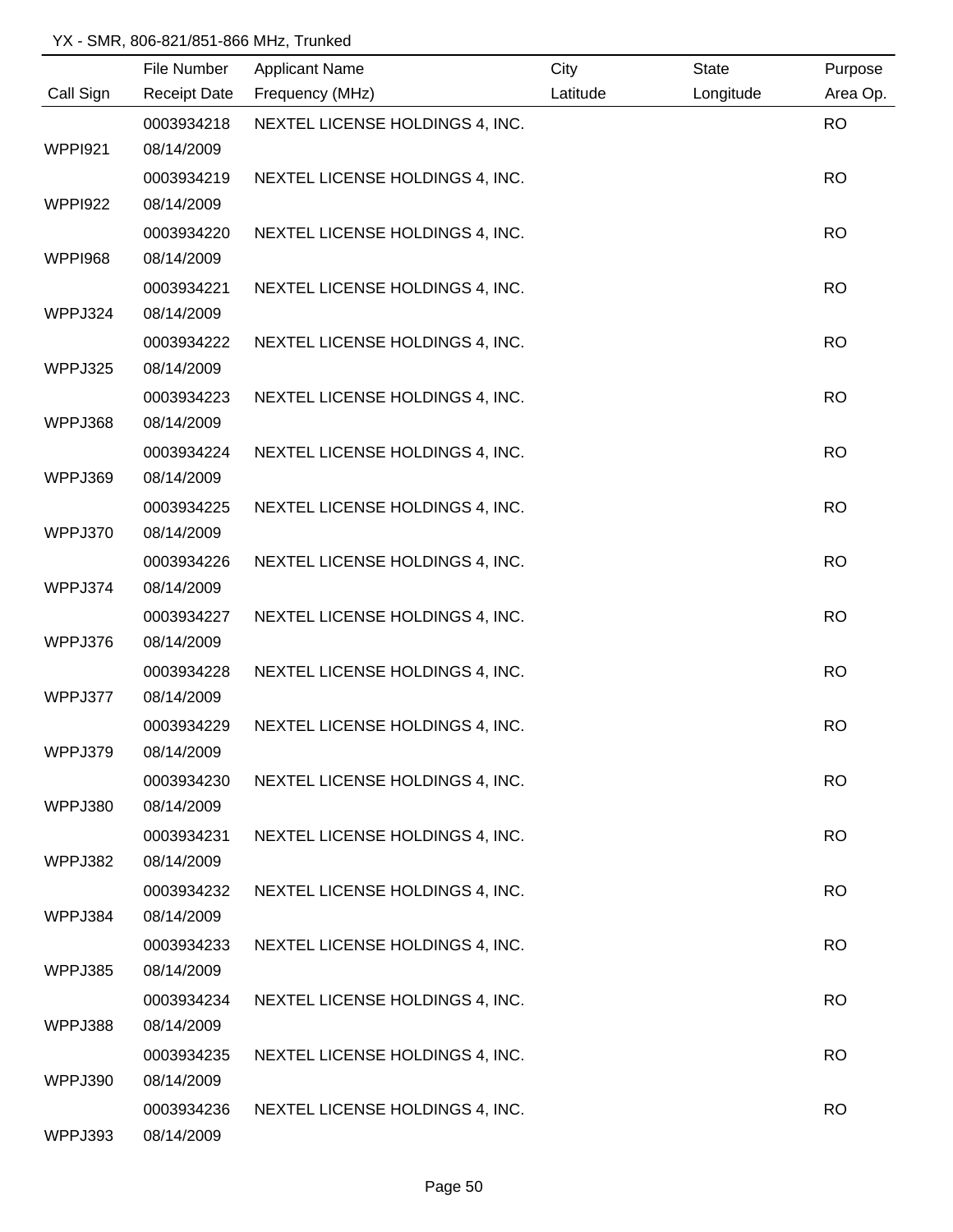|           | File Number         | <b>Applicant Name</b>           | City     | <b>State</b> | Purpose   |
|-----------|---------------------|---------------------------------|----------|--------------|-----------|
| Call Sign | <b>Receipt Date</b> | Frequency (MHz)                 | Latitude | Longitude    | Area Op.  |
|           | 0003934237          | NEXTEL LICENSE HOLDINGS 4, INC. |          |              | <b>RO</b> |
| WPPJ327   | 08/14/2009          |                                 |          |              |           |
|           | 0003934238          | NEXTEL LICENSE HOLDINGS 4, INC. |          |              | <b>RO</b> |
| WPPJ328   | 08/14/2009          |                                 |          |              |           |
|           | 0003934239          | NEXTEL LICENSE HOLDINGS 4, INC. |          |              | <b>RO</b> |
| WPPJ329   | 08/14/2009          |                                 |          |              |           |
|           | 0003934240          | NEXTEL LICENSE HOLDINGS 4, INC. |          |              | <b>RO</b> |
| WPPJ337   | 08/14/2009          |                                 |          |              |           |
|           | 0003934241          | NEXTEL LICENSE HOLDINGS 4, INC. |          |              | <b>RO</b> |
| WPPJ338   | 08/14/2009          |                                 |          |              |           |
|           | 0003934242          | NEXTEL LICENSE HOLDINGS 4, INC. |          |              | <b>RO</b> |
| WPPJ339   | 08/14/2009          |                                 |          |              |           |
|           | 0003934243          | NEXTEL LICENSE HOLDINGS 4, INC. |          |              | <b>RO</b> |
| WPPJ342   | 08/14/2009          |                                 |          |              |           |
|           | 0003934244          | NEXTEL LICENSE HOLDINGS 4, INC. |          |              | <b>RO</b> |
| WPPJ343   | 08/14/2009          |                                 |          |              |           |
|           | 0003934245          | NEXTEL LICENSE HOLDINGS 4, INC. |          |              | <b>RO</b> |
| WPPJ344   | 08/14/2009          |                                 |          |              |           |
|           | 0003934246          | NEXTEL LICENSE HOLDINGS 4, INC. |          |              | <b>RO</b> |
| WPPJ347   | 08/14/2009          |                                 |          |              |           |
|           | 0003934247          | NEXTEL LICENSE HOLDINGS 4, INC. |          |              | <b>RO</b> |
| WPPJ348   | 08/14/2009          |                                 |          |              |           |
|           | 0003934248          | NEXTEL LICENSE HOLDINGS 4, INC. |          |              | <b>RO</b> |
| WPPJ349   | 08/14/2009          |                                 |          |              |           |
|           | 0003934249          | NEXTEL LICENSE HOLDINGS 4, INC. |          |              | <b>RO</b> |
| WPPJ353   | 08/14/2009          |                                 |          |              |           |
|           | 0003934250          | NEXTEL LICENSE HOLDINGS 4, INC. |          |              | <b>RO</b> |
| WPPJ355   | 08/14/2009          |                                 |          |              |           |
|           | 0003934251          | NEXTEL LICENSE HOLDINGS 4, INC. |          |              | <b>RO</b> |
| WPPJ356   | 08/14/2009          |                                 |          |              |           |
|           | 0003934252          | NEXTEL LICENSE HOLDINGS 4, INC. |          |              | <b>RO</b> |
| WPPJ358   | 08/14/2009          |                                 |          |              |           |
|           | 0003934253          | NEXTEL LICENSE HOLDINGS 4, INC. |          |              | <b>RO</b> |
| WPPJ360   | 08/14/2009          |                                 |          |              |           |
|           | 0003934254          | NEXTEL LICENSE HOLDINGS 4, INC. |          |              | <b>RO</b> |
| WPPJ362   | 08/14/2009          |                                 |          |              |           |
|           | 0003934255          | NEXTEL LICENSE HOLDINGS 4, INC. |          |              | <b>RO</b> |
| WPPJ364   | 08/14/2009          |                                 |          |              |           |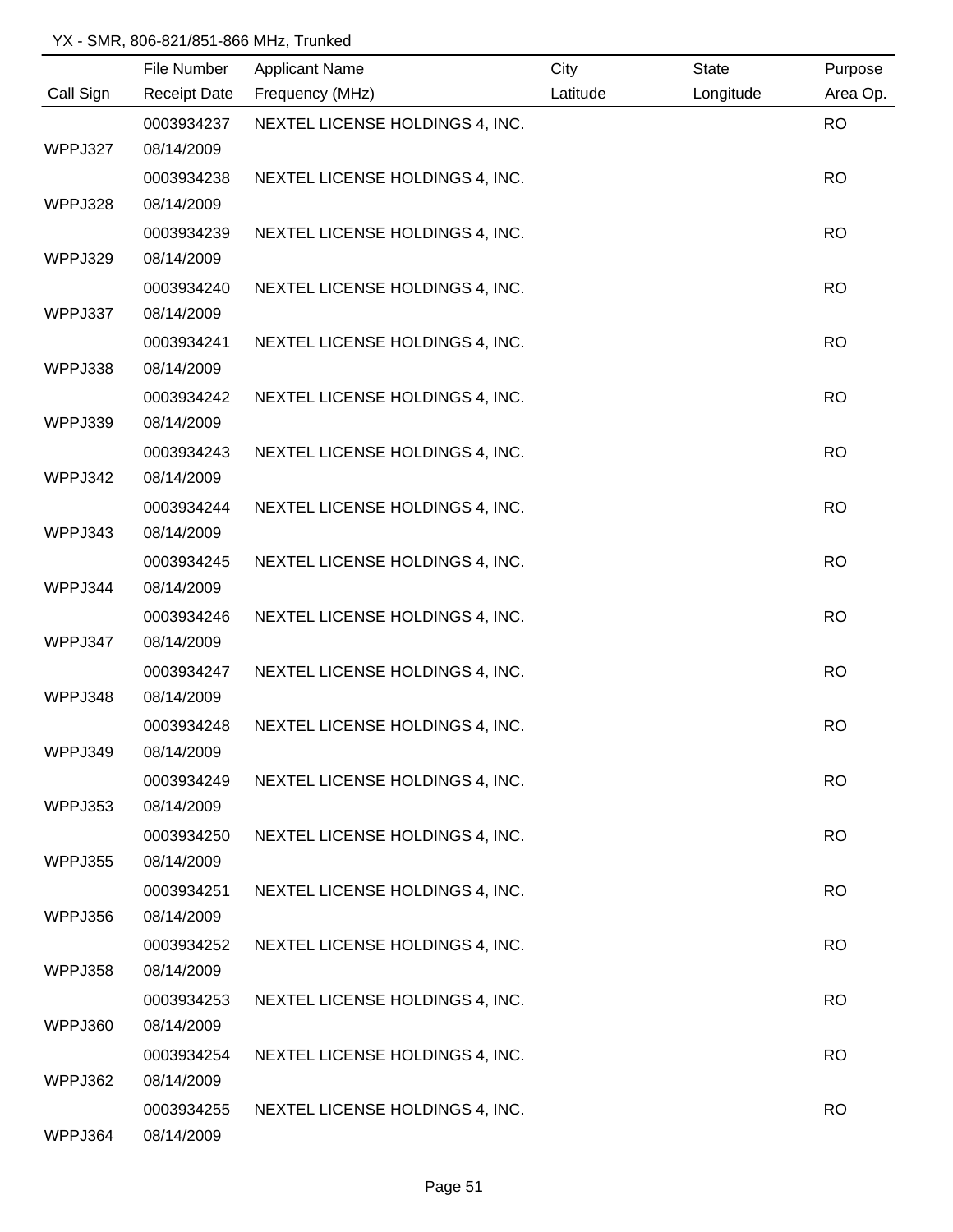|           | File Number              | <b>Applicant Name</b>           | City     | <b>State</b> | Purpose   |
|-----------|--------------------------|---------------------------------|----------|--------------|-----------|
| Call Sign | <b>Receipt Date</b>      | Frequency (MHz)                 | Latitude | Longitude    | Area Op.  |
|           | 0003934256               | NEXTEL LICENSE HOLDINGS 4, INC. |          |              | <b>RO</b> |
| WPPJ365   | 08/14/2009               |                                 |          |              |           |
|           | 0003934257               | NEXTEL LICENSE HOLDINGS 4, INC. |          |              | <b>RO</b> |
| WPPJ396   | 08/14/2009               |                                 |          |              |           |
|           | 0003934258               | NEXTEL LICENSE HOLDINGS 4, INC. |          |              | <b>RO</b> |
| WPPJ399   | 08/14/2009               |                                 |          |              |           |
|           | 0003934370               | NEXTEL LICENSE HOLDINGS 4, INC. |          |              | <b>RO</b> |
| WPPJ323   | 08/14/2009               |                                 |          |              |           |
|           | 0003934371               | NEXTEL LICENSE HOLDINGS 4, INC. |          |              | <b>RO</b> |
| WPPJ318   | 08/14/2009               |                                 |          |              |           |
|           | 0003934372               | NEXTEL LICENSE HOLDINGS 4, INC. |          |              | <b>RO</b> |
| WPPJ319   | 08/14/2009               |                                 |          |              |           |
|           | 0003934373               | NEXTEL LICENSE HOLDINGS 4, INC. |          |              | <b>RO</b> |
| WPPJ320   | 08/14/2009               |                                 |          |              |           |
|           | 0003934374               | NEXTEL LICENSE HOLDINGS 4, INC. |          |              | <b>RO</b> |
| WPPJ222   | 08/14/2009               |                                 |          |              |           |
|           | 0003934395               | NEXTEL LICENSE HOLDINGS 4, INC. |          |              | <b>RO</b> |
| WPPI973   | 08/14/2009               |                                 |          |              |           |
|           | 0003934396               | NEXTEL LICENSE HOLDINGS 4, INC. |          |              | <b>RO</b> |
| WPPI976   | 08/14/2009               |                                 |          |              |           |
|           | 0003934397               | NEXTEL LICENSE HOLDINGS 4, INC. |          |              | <b>RO</b> |
| WPPJ220   | 08/14/2009               |                                 |          |              |           |
|           | 0003934398               | NEXTEL LICENSE HOLDINGS 4, INC. |          |              | <b>RO</b> |
| WPPJ221   | 08/14/2009               |                                 |          |              |           |
|           | 0003934399               | NEXTEL LICENSE HOLDINGS 4, INC. |          |              | <b>RO</b> |
| WPPJ402   | 08/14/2009               |                                 |          |              |           |
|           | 0003934400               | NEXTEL LICENSE HOLDINGS 4, INC. |          |              | <b>RO</b> |
| WPPJ403   | 08/14/2009               |                                 |          |              |           |
|           | 0003934401               | NEXTEL LICENSE HOLDINGS 4, INC. |          |              | <b>RO</b> |
| WPPJ404   | 08/14/2009               |                                 |          |              |           |
|           | 0003934402               | NEXTEL LICENSE HOLDINGS 4, INC. |          |              | <b>RO</b> |
| WPPJ405   | 08/14/2009               |                                 |          |              |           |
|           | 0003934403               | NEXTEL LICENSE HOLDINGS 4, INC. |          |              | <b>RO</b> |
| WPPJ408   | 08/14/2009               |                                 |          |              |           |
|           | 0003934711               | NEXTEL LICENSE HOLDINGS 4, INC. |          |              | <b>RO</b> |
| WPPJ409   | 08/14/2009               |                                 |          |              |           |
| WPPJ410   | 0003934712<br>08/14/2009 | NEXTEL LICENSE HOLDINGS 4, INC. |          |              | <b>RO</b> |
|           |                          |                                 |          |              |           |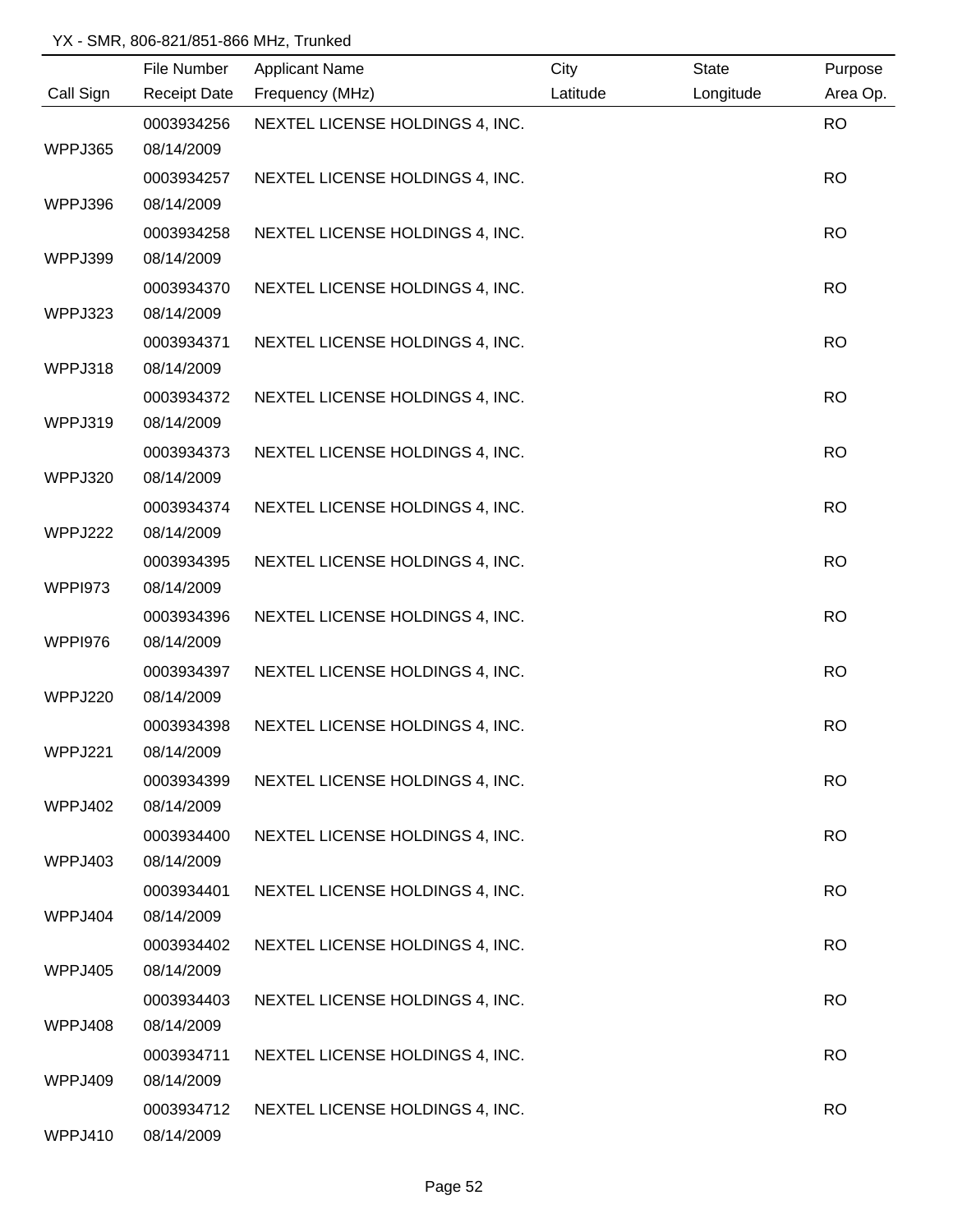|           | File Number         | <b>Applicant Name</b>           | City     | <b>State</b> | Purpose   |
|-----------|---------------------|---------------------------------|----------|--------------|-----------|
| Call Sign | <b>Receipt Date</b> | Frequency (MHz)                 | Latitude | Longitude    | Area Op.  |
|           | 0003934713          | NEXTEL LICENSE HOLDINGS 4, INC. |          |              | <b>RO</b> |
| WPPJ447   | 08/14/2009          |                                 |          |              |           |
|           | 0003934714          | NEXTEL LICENSE HOLDINGS 4, INC. |          |              | <b>RO</b> |
| WPPJ448   | 08/14/2009          |                                 |          |              |           |
|           | 0003934715          | NEXTEL LICENSE HOLDINGS 4, INC. |          |              | <b>RO</b> |
| WPPJ449   | 08/14/2009          |                                 |          |              |           |
|           | 0003934716          | NEXTEL LICENSE HOLDINGS 4, INC. |          |              | <b>RO</b> |
| WPPJ452   | 08/14/2009          |                                 |          |              |           |
|           | 0003934717          | NEXTEL LICENSE HOLDINGS 4, INC. |          |              | <b>RO</b> |
| WPPJ453   | 08/14/2009          |                                 |          |              |           |
|           | 0003934718          | NEXTEL LICENSE HOLDINGS 4, INC. |          |              | <b>RO</b> |
| WPPJ454   | 08/14/2009          |                                 |          |              |           |
|           | 0003934719          | NEXTEL LICENSE HOLDINGS 4, INC. |          |              | <b>RO</b> |
| WPPJ458   | 08/14/2009          |                                 |          |              |           |
|           | 0003934720          | NEXTEL LICENSE HOLDINGS 4, INC. |          |              | <b>RO</b> |
| WPPJ461   | 08/14/2009          |                                 |          |              |           |
|           | 0003934721          | NEXTEL LICENSE HOLDINGS 4, INC. |          |              | <b>RO</b> |
| WPPJ462   | 08/14/2009          |                                 |          |              |           |
|           | 0003934722          | NEXTEL LICENSE HOLDINGS 4, INC. |          |              | <b>RO</b> |
| WPPJ466   | 08/14/2009          |                                 |          |              |           |
|           | 0003934723          | NEXTEL LICENSE HOLDINGS 4, INC. |          |              | <b>RO</b> |
| WPPJ467   | 08/14/2009          |                                 |          |              |           |
|           | 0003934724          | NEXTEL LICENSE HOLDINGS 4, INC. |          |              | <b>RO</b> |
| WPPJ469   | 08/14/2009          |                                 |          |              |           |
|           | 0003934725          | NEXTEL LICENSE HOLDINGS 4, INC. |          |              | <b>RO</b> |
| WPPJ471   | 08/14/2009          |                                 |          |              |           |
|           | 0003934726          | NEXTEL LICENSE HOLDINGS 4, INC. |          |              | <b>RO</b> |
| WPPJ472   | 08/14/2009          |                                 |          |              |           |
|           | 0003934727          | NEXTEL LICENSE HOLDINGS 4, INC. |          |              | <b>RO</b> |
| WPPJ475   | 08/14/2009          |                                 |          |              |           |
|           | 0003934728          | NEXTEL LICENSE HOLDINGS 4, INC. |          |              | <b>RO</b> |
| WPPJ477   | 08/14/2009          |                                 |          |              |           |
|           | 0003934729          | NEXTEL LICENSE HOLDINGS 4, INC. |          |              | <b>RO</b> |
| WPPJ480   | 08/14/2009          |                                 |          |              |           |
|           | 0003934730          | NEXTEL LICENSE HOLDINGS 4, INC. |          |              | <b>RO</b> |
| WPPJ481   | 08/14/2009          |                                 |          |              |           |
|           | 0003934731          | NEXTEL LICENSE HOLDINGS 4, INC. |          |              | <b>RO</b> |
| WPPJ482   | 08/14/2009          |                                 |          |              |           |